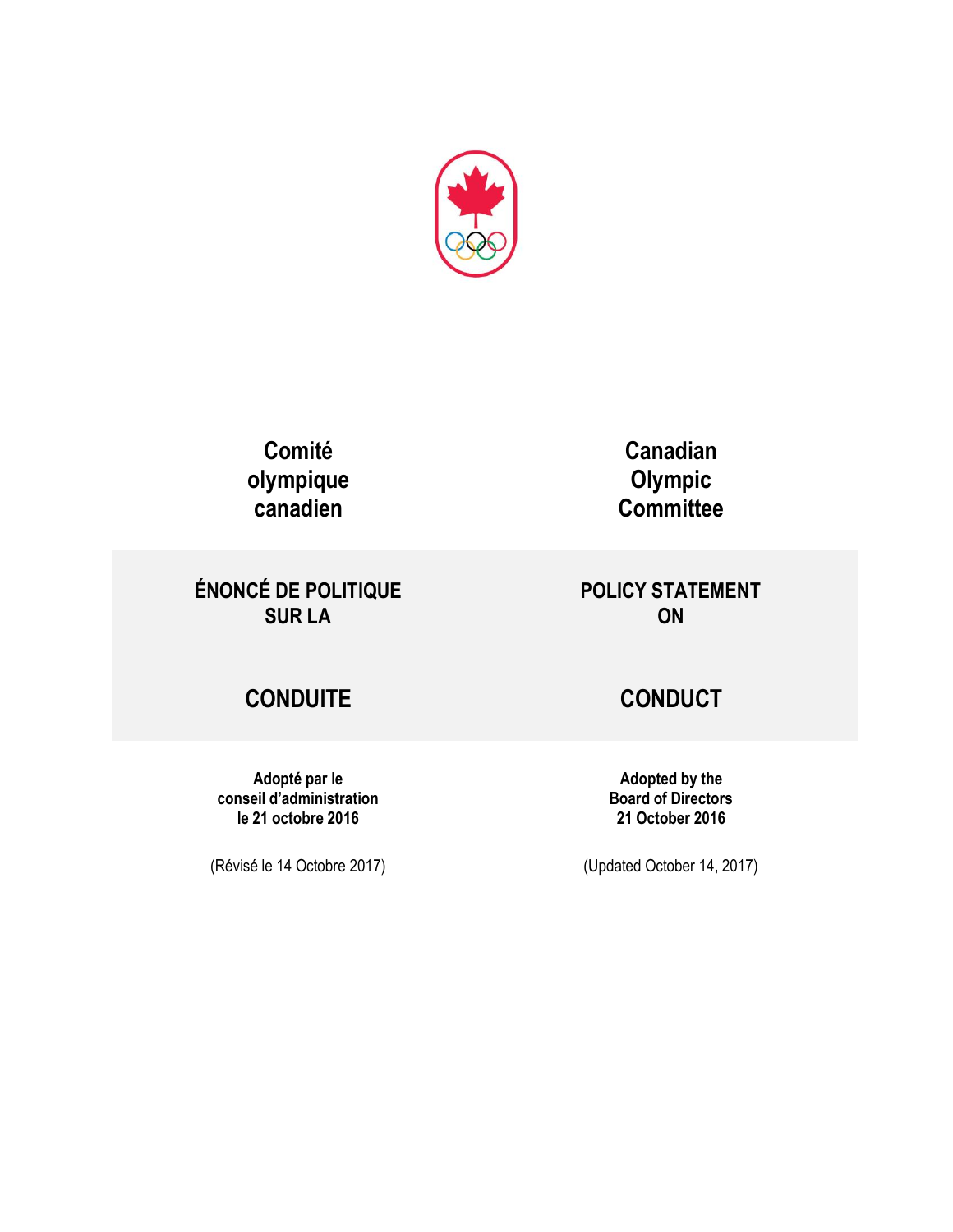### **TABLE OF CONTENTS**

| $[1]$   |                |        |                                            |   |
|---------|----------------|--------|--------------------------------------------|---|
| $[1]$   |                |        |                                            |   |
| $[III]$ |                |        |                                            |   |
|         | 1.             |        |                                            |   |
|         | 2.             |        |                                            |   |
|         | 3.             |        |                                            |   |
|         |                | (i)    | Requirement to Avoid Conflict of Interests | 3 |
|         |                | (ii)   | <b>COC Board of Directors</b>              | 4 |
|         |                | (iii)  | <b>Preferential Treatment</b>              | 4 |
|         |                | (iv)   | <b>Corporate Property</b>                  | 5 |
|         |                | (v)    | Benefits, Entertainment and Gifts          | 5 |
|         |                | (vi)   | <b>Future Employment or Services</b>       | 5 |
|         |                | (vii)  | <b>Political Activities</b>                | 5 |
|         |                | (viii) | <b>Working Relationships</b>               | 6 |
|         | 4.             |        |                                            |   |
|         |                | (i)    | Discrimination                             | 6 |
|         |                | (ii)   | Harassment                                 | 6 |
|         |                | (iii)  | Violence                                   | 7 |
|         |                | (iv)   | Reprisal                                   |   |
|         |                | (v)    | Condonation                                | 8 |
|         | 5.             |        |                                            |   |
|         | 6.             |        |                                            |   |
| [IV]    |                |        |                                            |   |
| [V]     |                |        |                                            |   |
| [VI]    |                |        |                                            |   |
|         | $\mathbf{1}$ . |        |                                            |   |
|         | 2.             |        |                                            |   |
|         | 3.             |        |                                            |   |
| [VII]   |                |        |                                            |   |
|         | 1.             |        |                                            |   |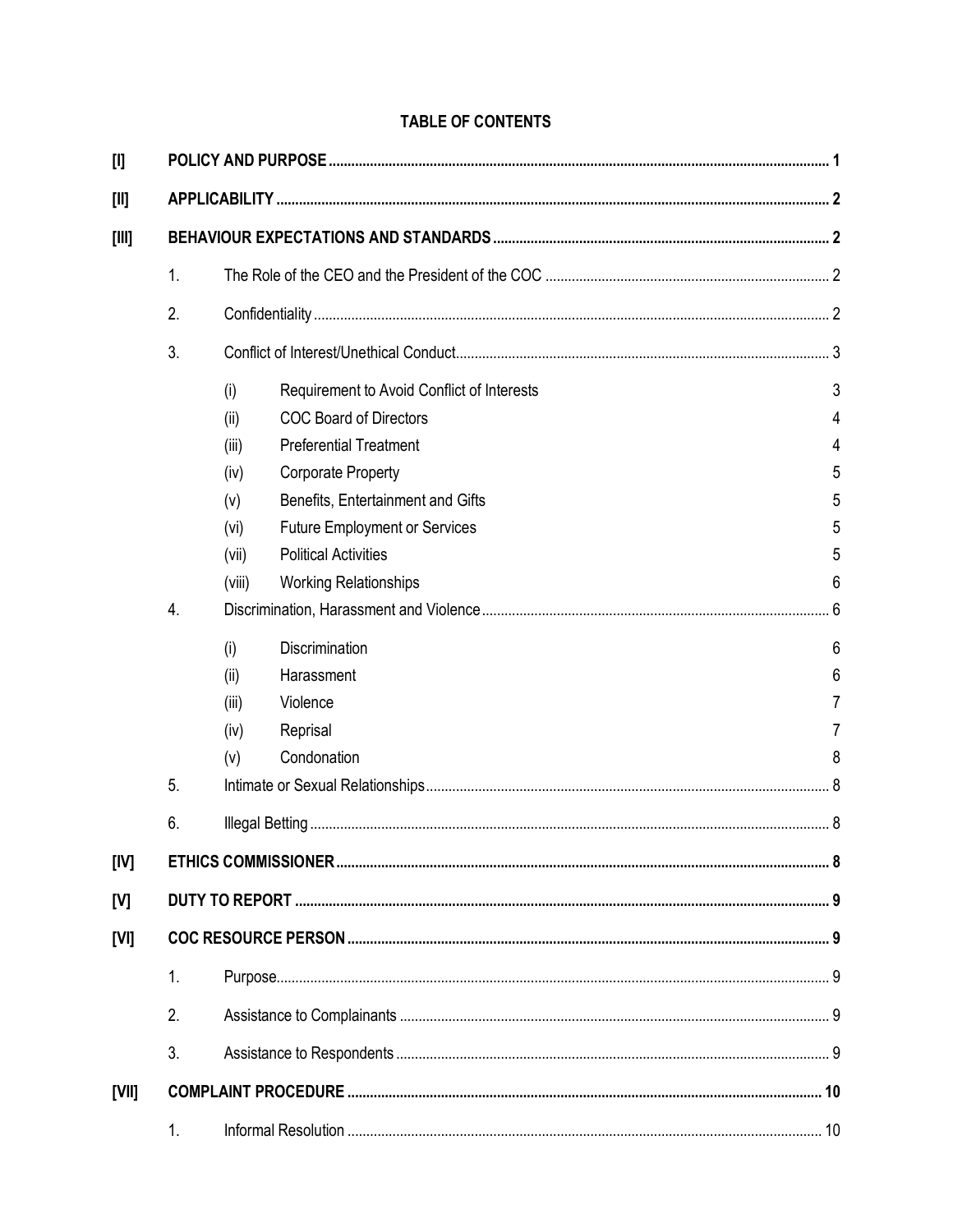|          | 2.               |  |  |
|----------|------------------|--|--|
|          | 3.               |  |  |
|          | 4.               |  |  |
|          | 5.               |  |  |
|          | 6.               |  |  |
|          | 7 <sub>1</sub>   |  |  |
| [VIII]   |                  |  |  |
|          | 1.               |  |  |
|          | 2.               |  |  |
|          | 3.               |  |  |
|          | $\overline{4}$ . |  |  |
| [IX]     |                  |  |  |
| [X]      |                  |  |  |
| [X]      |                  |  |  |
| $[X$ II] |                  |  |  |
| [XIII]   |                  |  |  |
|          |                  |  |  |
|          |                  |  |  |
|          |                  |  |  |
|          |                  |  |  |
|          |                  |  |  |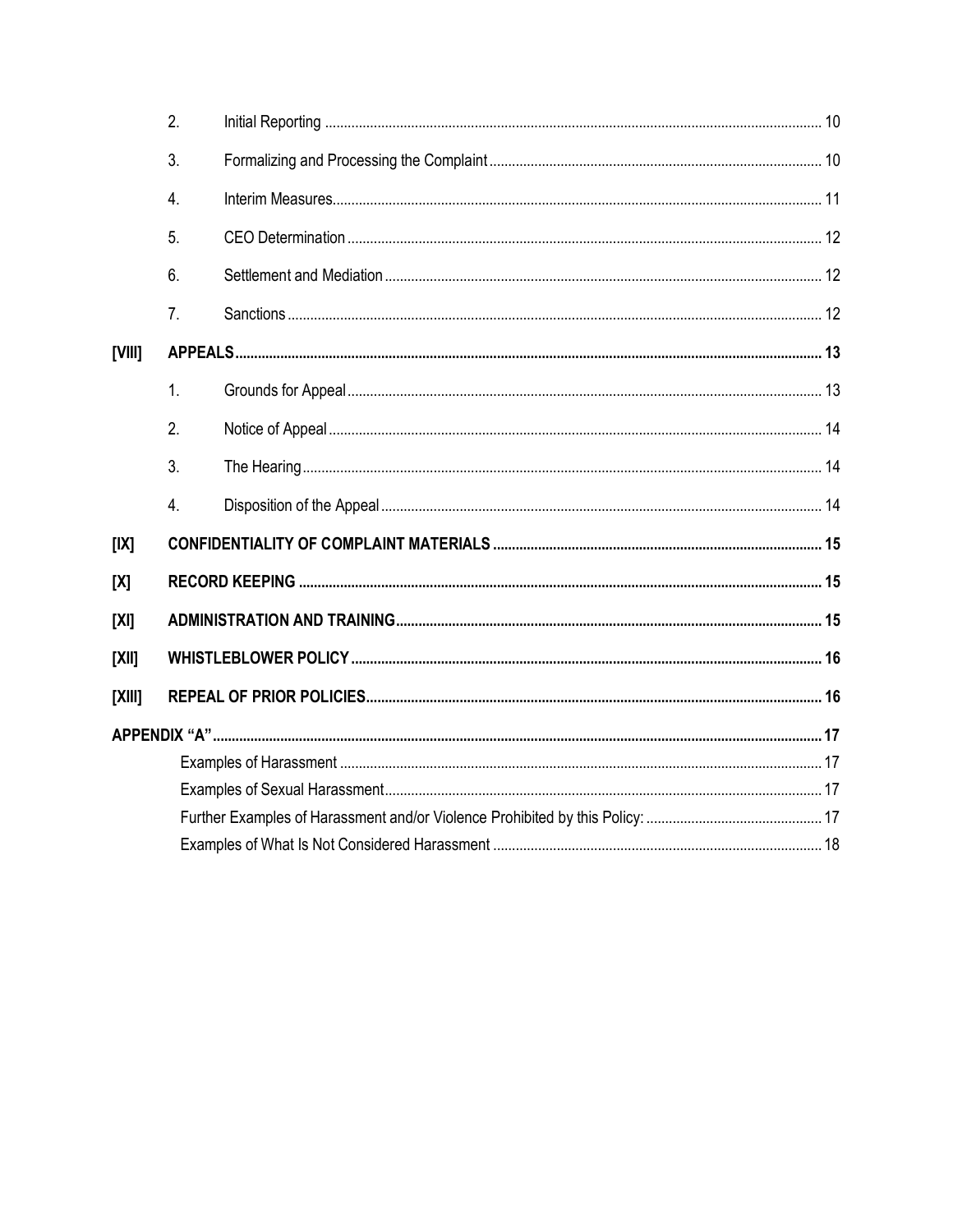### **GLOSSARY OF TERMS**

### The definitions for the following terms are defined on the page indicated.

| Page 2  |
|---------|
|         |
| Page 3  |
|         |
|         |
|         |
|         |
| Page 2  |
|         |
|         |
| Page 1. |
| Page 2  |
|         |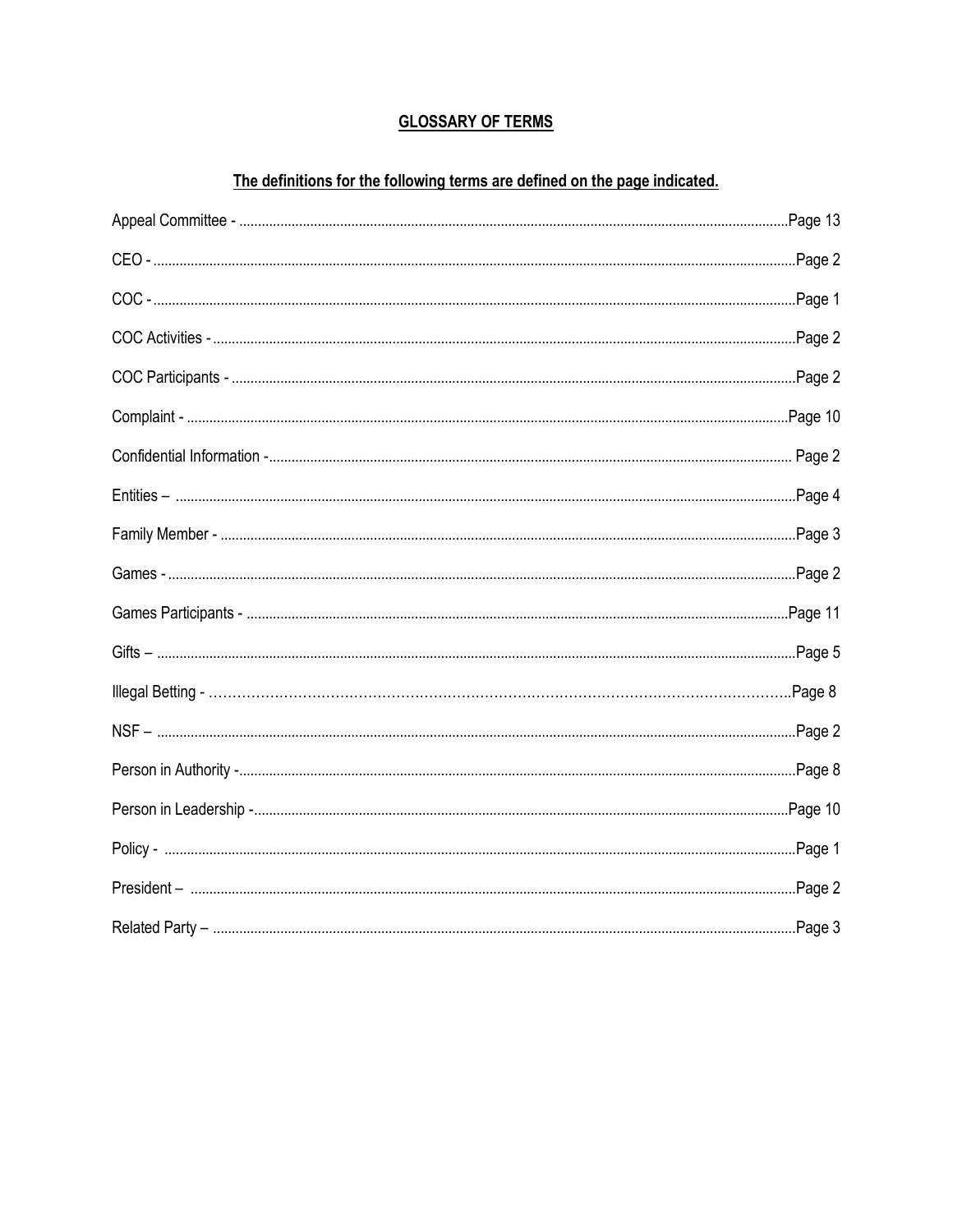### <span id="page-4-0"></span>**[I] POLICY AND PURPOSE**

It is an honour to represent Canada and to work in the Olympic Movement. As such, it is expected that the employees, contractors and volunteers of the Canadian Olympic Committee ("**COC**") and all those involved in the Olympic Movement in Canada, conduct themselves with integrity and to the highest standards of conduct, in accordance with the COC and Olympic values.

COC Participants (as defined in Section [\[II\]\)](#page-5-0) are expected to conduct themselves in all matters involving or impacting the COC, and where they may be seen to be representing the COC, in a manner that is fully consistent with the highest standards of behaviour upon which the COC's reputation rests. At all times, COC Participants' behaviour must reflect and not compromise the trust of the COC's stakeholders and Canadians.

To this end, COC Participants will:

- 1. Acquaint themselves with the COC's mission, vision, values and policies and behave accordingly;
- 2. Not participate in, condone, or engage in dishonesty, fraud, deceit, misrepresentation or illegal activities; and,
- 3. Comply with the COC's policies.

The purpose of this Policy Statement on Conduct (this "**Policy**") is to foster a positive, safe and respectful work and sport environment where:

- (a) the COC and Olympic values are understood, communicated, championed and lived by all COC Participants;
- (b) there is adherence to all applicable laws, regardless of where the work of the COC is being conducted;
- (c) the expected standards of behaviour by COC Participants are clear, communicated, championed and lived; and
- (d) the conduct of COC Participants is ethical, transparent and maintains public confidence in the integrity of the COC.

The purpose of this Policy is also:

- (i) to define certain behaviours that are not permitted so that they are known to COC Participants and are avoided;
- (ii) to the extent prohibited behaviour does occur, to outline a duty to report, a clear reporting process and mechanism to address the wrongful conduct; and
- (iii) to ensure that the decisions and actions of COC Participants are consistent with the vision and values of the COC, the IOC Code of Ethics and the Olympic Charter.

In furtherance of the purposes of this Policy, all COC Participants are expected to raise any concerns about behaviour, to report any prohibited behaviour, or any breach, or potential, or suspected breach of this Policy and to work together to ensure a positive, safe and respectful work and sport environment. COC Participants are expected to exercise responsible judgment in complying with both the language and the spirit of the Policy.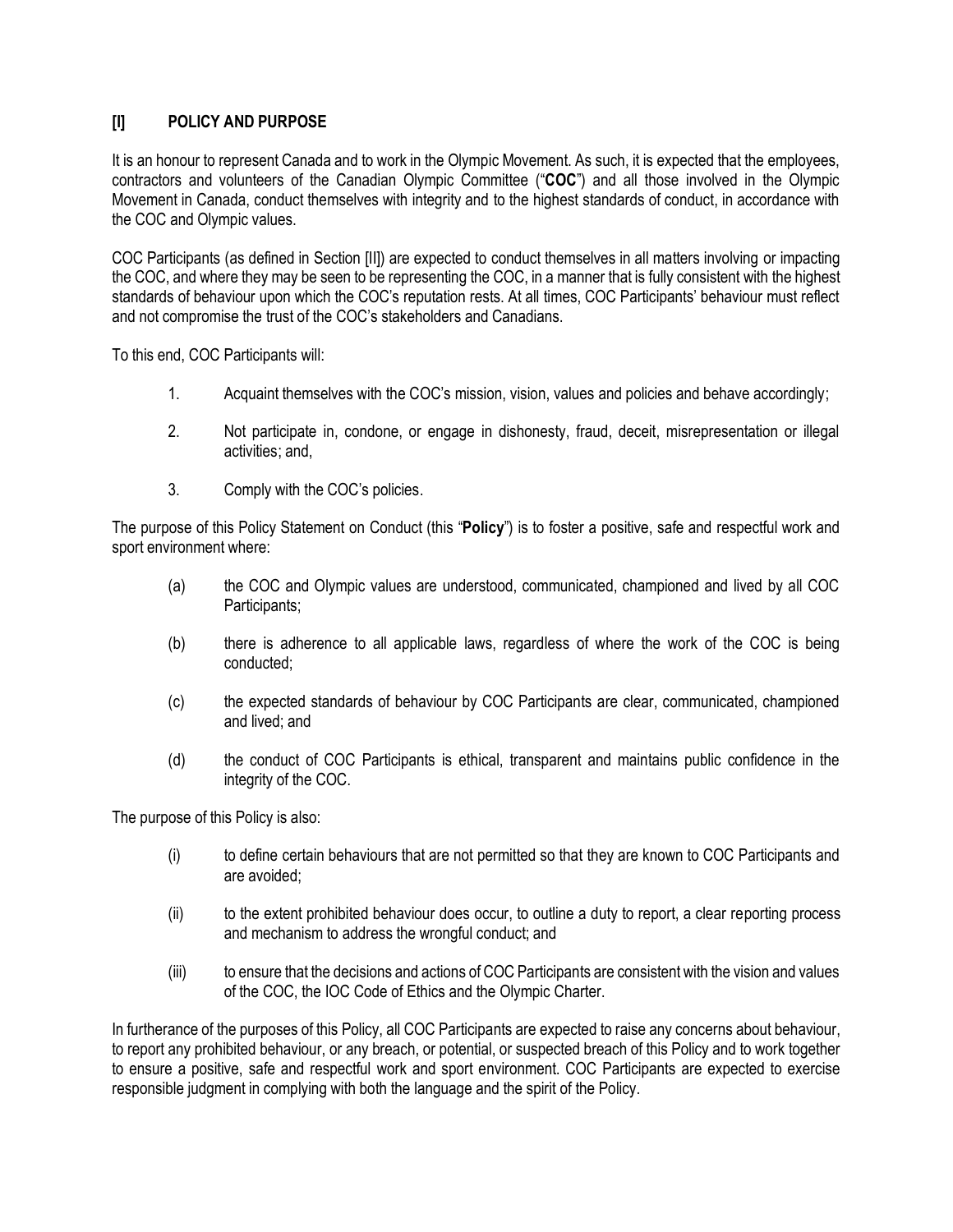### <span id="page-5-0"></span>**[II] APPLICABILITY**

:

This Policy applies to all COC participants, which include all persons engaged in any paid or volunteer capacity with the COC or otherwise under the jurisdiction of the COC ("**COC Participants**"). Without limiting the foregoing, COC Participants include the following when they are or would be reasonably perceived as representing the COC and involved in COC Activities:

- (a) COC Directors, officers, members, committee members and volunteers;
- (b) COC employees, interns and persons under contract with the COC;
- <span id="page-5-5"></span>(c) all athletes eligible for nomination to, or forming part of, any team participating in sport competitions over which COC has jurisdiction; and
- (d) all persons working with those teams or athletes, including coaches, medical and paramedical personnel, sports federation representatives, and other support persons.

<span id="page-5-4"></span>This Policy applies at all times, wherever the COC work or activities take place, which includes the COC offices as well as external locations in Canada and abroad and includes all activities over which the COC has jurisdiction (collectively "**COC Activities**") including the Olympic Games, Pan American Games, and Youth Olympic Games (the "**Games**"). Without limiting the foregoing, it is acknowledged that COC Participants may be subject to other policies through National Sports Federations ("**NSF**") or otherwise, and that this Policy is not intended to replace or repeal such policies.

### <span id="page-5-1"></span>**[III] BEHAVIOUR EXPECTATIONS AND STANDARDS**

### <span id="page-5-2"></span>**1. The Role of the CEO and the President of the COC**

The COC Chief Executive Officer and Secretary General ("**CEO**") and the President of the COC ("**President**") shall have an integral role in furthering the purposes of this Policy and in the effective implementation of the Policy. In the event the CEO is unable to perform the duties or responsibilities described in this Policy for a particular matter, or if the CEO is the subject of the Complaint or has a material personal interest in such matter, the CEO's duties and responsibilities for such matter, shall be performed by the President. In the event the President is unable to perform the duties and responsibilities, or is the subject of the Complaint or has a material personal interest in the matter, the duties and responsibilities for such matter will be delegated to the COC Vice President(s) and the Chair of the Governance and Ethics Committee to determine how best to deal with the matter. Accordingly, in any such circumstance, all references to the CEO for the applicable matter shall be deemed replaced with the President or the COC Vice President(s) and Chair of the Governance and Ethics Committee, as the case may be.

### <span id="page-5-3"></span>**2. Confidentiality**

During the course of working or volunteering with the COC, individuals will have access to sensitive, Confidential Information. Every COC Participant has a duty to take reasonable steps to secure Confidential Information and to not disclose such Confidential Information, including, once the COC Participant ceases to work, provide services, or volunteer for the COC. "**Confidential Information**" is information known to the COC Participant by virtue of his or her connection to the COC, whether or not marked "confidential", but does not include:

(i) information available to the COC Participant on a non-confidential basis prior to its disclosure to the COC Participant;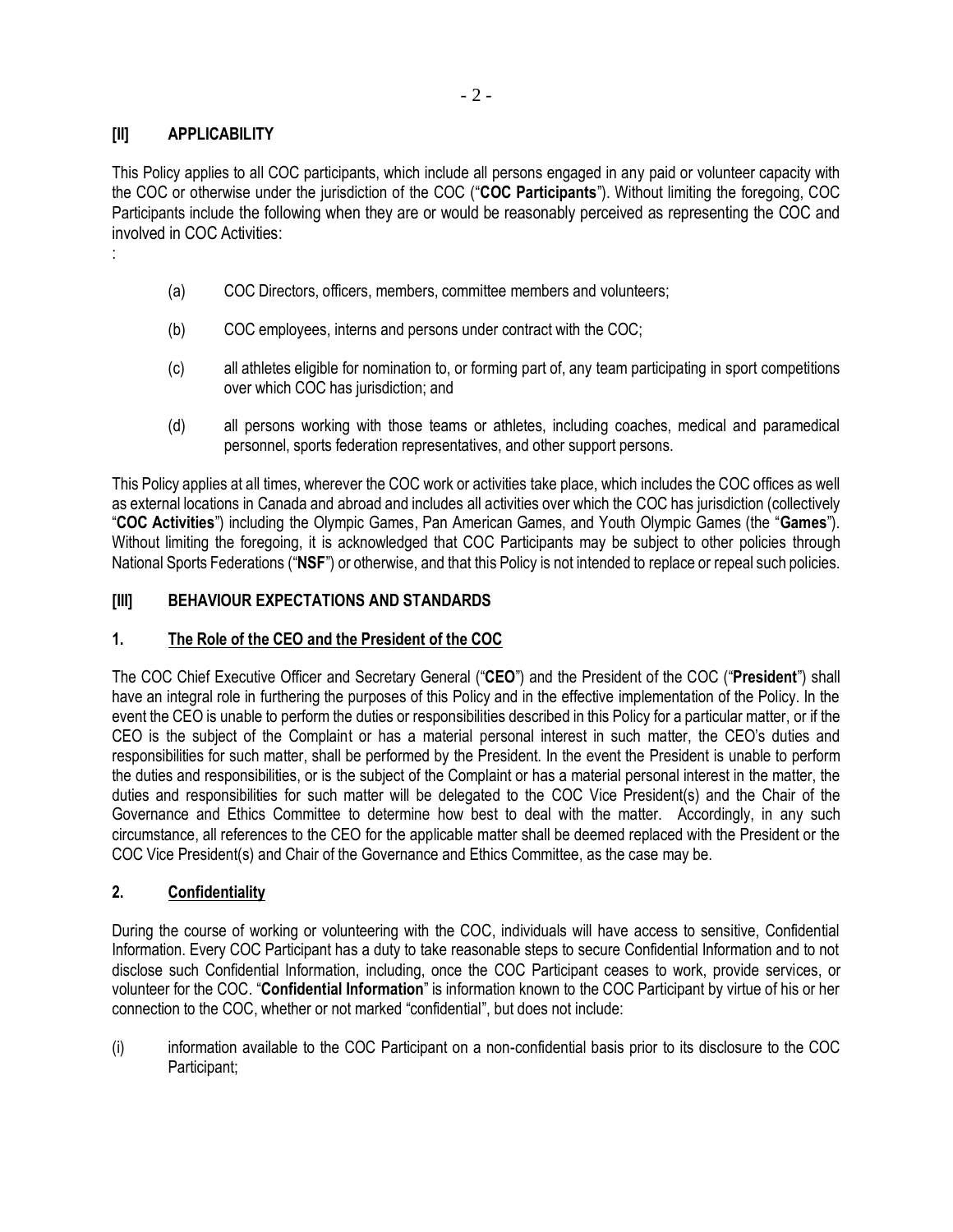- (ii) information demonstrably independently developed by, or known to the COC Participant outside of his or her connection to the COC (except from a source whom the COC Participant knew or ought to have known was bound by confidentiality at the time of disclosure);
- (iii) information known or available to the general public other than as a result of disclosure by the COC Participant; or
- (iv) information which becomes non-confidential through no fault of the COC Participant.

Confidential Information that COC Participants receive through their relationship with the COC must not be divulged to anyone other than persons who are authorized to receive such information. A COC Participant must not use information that is gained due to his or her relationship with the COC, in order to further any personal, private and/or public interest. COC Participants must not engage in any financial transactions, contracts, or private arrangements for personal profit, which accrue from, or are based upon, Confidential Information that they gain by reason of their position with the COC, with the exception of COC Participants in the context of their contracts for services or employment with the COC. These restrictions remain in effect following the termination or expiration of the COC Participant's employment or involvement with the COC, for so long as the information remains confidential.

Any intentional or negligent disclosure of Confidential Information to persons who the COC Participant knew or ought to have known should not have received the Confidential Information, or misuse, may result in sanctions under this Policy.

### <span id="page-6-0"></span>**3. Conflict of Interest/Unethical Conduct**

### <span id="page-6-1"></span>**(i) Requirement to Avoid Conflict of Interests**

All COC Participants are obligated to avoid conflicts of interest and the appearance of a conflict of interest. COC Participants must avoid situations where their or their Family Members' personal interests could interfere or may conflict, directly or indirectly, with their obligations to the COC. COC Participants must not allow their personal interests or the interests of their Family Members to take precedence over the interests of the COC. No COC Participant shall have an undisclosed direct or indirect interest in or relationship with any outside organization or person that might affect the objectivity or independence of his or her judgment in carrying out the duties and responsibilities he or she has with the COC. Anything that could constitute a conflict of interest or unethical conduct on the part of a COC Participant is also a conflict of interest if knowingly engaged in through a third party such as a Family Member, or other related persons or organization.

A "**Family Member**" shall include, but is not limited to, a spouse, partner, natural or adoptive parent, child, sibling, people who are in an intimate relationship and people who permanently reside together. A "**Related Party**" shall include a Family Member, associates or a private corporation controlled by any of these individuals.

A COC Participant is required to disclose to the COC Participant's immediate supervisor, the CEO or the President any conflict, or potential conflict of interest as soon as the COC Participant becomes aware of it and must recuse him or herself from any related decisions.

Conflicts of interest may arise in situations involving:

- An interest, either real or perceived, that benefits the COC Participant or a Related Party;
- Outside organizations with which the COC Participant has an official governing responsibility, or which employ the COC Participant or a Family Member;
- The COC Participant having a financial interest in the outside organization; or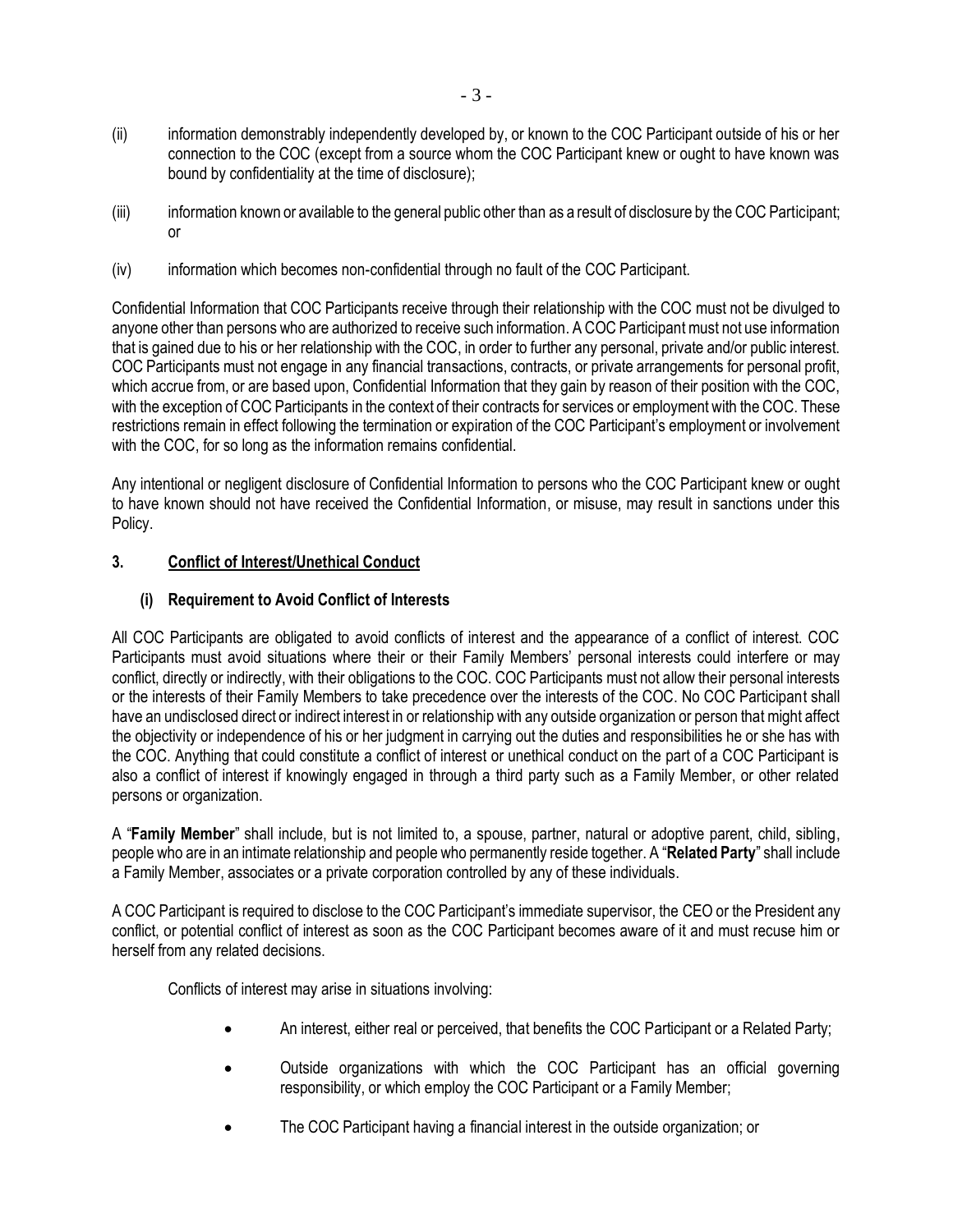• Real or perceived potential to compromise the best interests of the COC.

Circumstances in which a conflict of interest or unethical conduct would arise include, but are not limited to:

- material and direct personal involvement with bid city committees, sponsors, suppliers, vendors, contractors, customers or others, liable or seeking to benefit from the assistance of the COC Participant in his or her capacity with the COC ("**Entities**");
- exerting undue influence with respect to the qualification of an athlete for Games;
- ownership of a material interest in one or more Entities, acting in any material capacity in one or more Entities, or acceptance of material payments, services or loans from such Entities; or
- ownership of property directly and specifically affected by the COC's actions or acquired as a result of Confidential Information obtained from the COC.

### <span id="page-7-0"></span>**(ii) COC Board of Directors**

- (a) Without limiting the generality of [\(i\)](#page-6-1) above, COC Directors shall not allow their loyalty to the COC to be compromised by their relationship to or involvement in another organization or corporation. It is acknowledged that there is representation of NSF members on the Board. The fact that a Director may owe a duty of loyalty to both a recognized NSF on whose board he or she serves, and to the COC, does not by itself create a conflict of interest. A Director may have in mind the interests of an NSF when considering a matter that is before the Board, provided always that such Director has disclosed the relationship, keeps an open mind, and is left free to exercise and does exercise his or her own judgment, take a position, or cast a vote, solely with a view to the best interests of the COC. The same considerations apply with respect to IOC members in Canada who are required both by the Olympic Charter and COC General By-Law to be members of the COC Session and Board.
- (b) Where a conflict of interest has been identified, the conflict must be either resolved or approved by any two (2) of the President, the CEO, and the Chair of the Governance and Ethics Committee, before consummating any part of any affected transaction. In most cases, disclosure of the conflict of interest and withdrawal or abstention from exercising any influence, and from taking part in decisions related to the matter will be sufficient to resolve the conflict of interest. The CEO shall report on the conflict and resolution at the next meeting of the Board.
- (c) In the event a Director has a conflict of interest in relation to an issue or matter on the Agenda of a meeting of the Board or COC Session, he or she will make a brief but informative declaration of the conflict before any discussion of the matter occurs, and will withdraw from the meeting while the topic is discussed, unless the Board determines such Director may remain. The declaration and withdrawal from the meeting, if applicable, will be recorded in the minutes of the meeting.

### <span id="page-7-1"></span>**(iii) Preferential Treatment**

COC Participants must not act in their official roles with the COC to assist organizations or persons in their dealings with the COC**,** if this may result in, or potentially appear to result in, preferential treatment to that organization or person**.**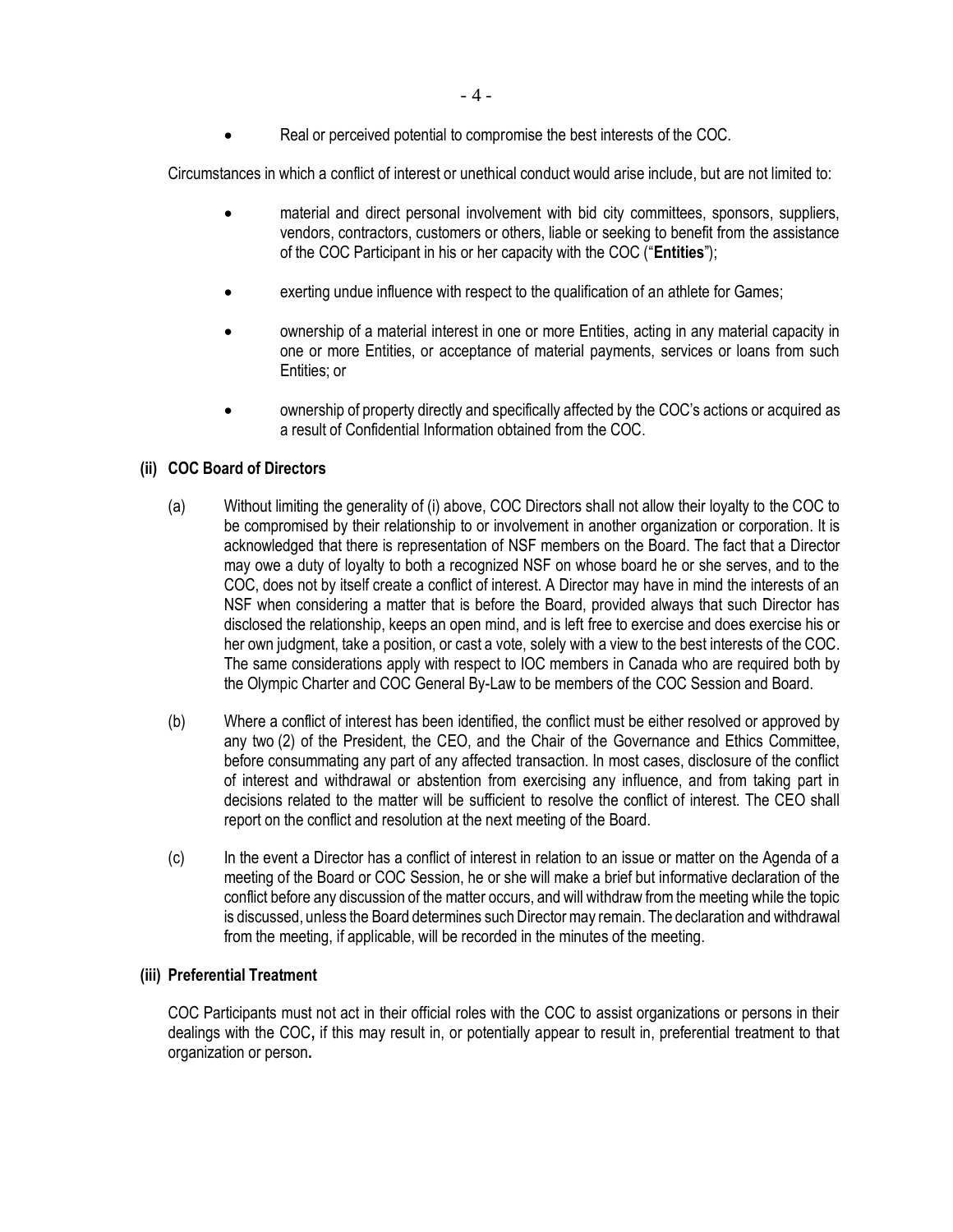### <span id="page-8-0"></span>**(iv) Corporate Property**

COC Participants must not use corporate property to pursue their private interests or the interests of a Related Party. Without limiting the foregoing, occasional, limited personal use of COC computers, phones and other communication equipment is permitted, provided it does not negatively impact productivity, or interfere with normal business operations. Corporate property includes, but is not limited to, real and tangible items such as monetary assets, land, buildings, furniture, fixtures, equipment, and vehicles and also includes items such as data, computer systems, reports, information, proprietary rights, patents, trademarks, copyrights, logos, name, and reputation.

### <span id="page-8-1"></span>**(v) Benefits, Entertainment and Gifts**

COC Participants must not solicit or accept benefits, entertainment or gifts (collectively, "**Gifts**") in exchange for or as a condition of the exercise of their duties, or as an inducement for performing an act associated with their duties or responsibilities with the COC. Without limiting the foregoing, COC Participants may accept unsolicited Gifts associated with their official duties and responsibilities, but only if such Gifts are within the bounds of propriety, a normal expression of courtesy, within the normal standards of hospitality, would not bring suspicion on the COC Participant's objectivity and impartiality and would not compromise the integrity of the COC. If a Gift does not meet all of these measures, it will be considered an improper Gift.

An improper Gift must be returned as soon as practicable. If it is not possible to return the improper Gift or if there is some other valid reason for not returning an improper Gift, such Gift must be disclosed to the CEO or President who will determine how to deal with the Gift, having regard to the language and spirit of this Policy. In exceptional circumstances, the CEO or President may waive compliance with these restrictions provided such waiver does not compromise the integrity of the COC and the purposes of this Policy.

Similarly, COC Participants may not give away Gifts on behalf of the COC in exchange for, or as a condition of, any benefit for the COC or the COC Participant. Provided that the COC Participant may give away a Gift, if such Gifts are within the bounds of propriety, a normal expression of courtesy, within the normal standards of hospitality, would not bring suspicion on the COC Participant's objectivity and impartiality and would not compromise the integrity of the COC.

It is the responsibility of the COC Participant to ensure that a gift, whether received or to be given, is proper. If in doubt, the COC Participant should consult with the individual to whom they report.

### <span id="page-8-2"></span>**(vi) Future Employment or Services**

COC Participants must not allow prospects of outside or future employment, appointment or investment to create a real or perceived conflict of interest during their appointment with the COC.

### <span id="page-8-3"></span>**(vii) Political Activities**

- (a) COC Participants are free to participate in partisan political activities. Their political activities, however, must be clearly separated from activities related to their involvement with the COC.
- (b) If engaging in political activities, COC Participants must remain impartial and retain the perception of impartiality in relation to their duties and responsibilities to the COC. Partisan politics must not be introduced into the COC work or sport environment in any way that creates undue or inappropriate influence on other COC Participants or persons or business enterprises with whom the COC does business.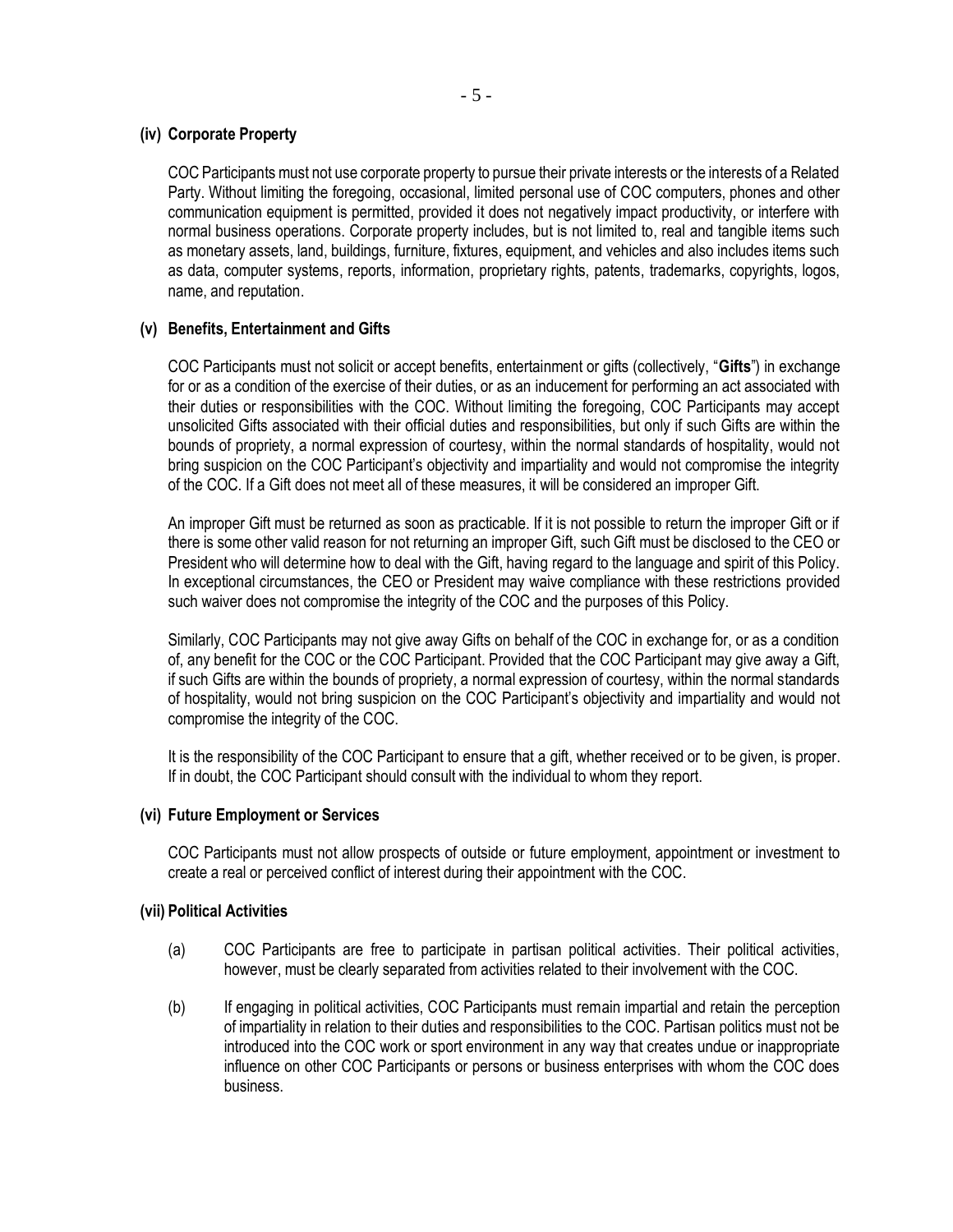(c) In order to ensure its independence and objectivity, the COC will not use corporate funds, goods, or services as a contribution to or in support of political parties, candidates, activities or campaigns.

### <span id="page-9-0"></span>**(viii) Working Relationships**

COC Participants and their Family Members may not be employed, or hold office, in situations where:

- (a) a reporting relationship exists where a COC Participant has decision-making power over the Family Member's performance evaluation, compensation, perquisites, opportunities, appointment, special permissions, conditions of work, team participation or selection and similar matters; or
- (b) the working relationship affords an opportunity for collusion between the two individuals that could have a detrimental effect on the COC's interests.

Should a situation of this nature arise, the COC Participants must disclose such relationship to the CEO. This restriction may be waived if the CEO is satisfied that sufficient safeguards are in place to ensure that the COC's interests are not compromised.

#### <span id="page-9-1"></span>**4. Discrimination, Harassment and Violence**

All COC Participants are expected to support a work and sport environment that fosters respect and promotes everyone's dignity and self-esteem. The COC recognizes that discrimination, harassment, bullying and violence can poison the work and sport environment, not only for the group targeted, but for many other COC Participants. All COC Participants must recognize that it is the impact of the behaviour on a recipient that is paramount, not the intent of the individual who engages in the perceived offending behaviour. The COC is committed to creating and maintaining a work and sport environment which is free from discrimination, harassment, personal harassment, sexual harassment, bullying and violence.

### <span id="page-9-2"></span>**(i) Discrimination**

Discrimination means any action, behaviour or attitude whether intentional or not, which negatively affects or could negatively affect the employment, performance or volunteer activities of an individual, where such actions, behaviour or attitude is based on a prohibited ground for discrimination under applicable human rights law, such as, age *(except for athletes, age has the same definition as under the applicable human rights legislation)*; ancestry; citizenship; colour; creed; disability; ethnic origin; language *(but not where a language is a qualification for employment or office)*; marital/family status *(defined to include common law relationships, and to not preclude anti-nepotism policies)*; place of origin; political opinion; race; sex *(defined to include pregnancy)*; record of offences (*has the same definition as under the applicable human rights legislation*); gender identity and gender expression; and sexual orientation.

This Policy also applies to any other ground of discrimination prohibited by applicable law.

### <span id="page-9-3"></span>**(ii) Harassment**

Harassment is a form of discrimination, and refers to wrongful conduct, whether or not the conduct is associated with a prohibited ground, that negatively affects the work and sport environment or leads to adverse consequences within that environment for the person(s) experiencing the harassment, which the perpetrator knew or ought reasonably to have known would be unwelcome. Harassment includes bullying, and can take many forms but often involves conduct, comment or display that is insulting, intimidating, humiliating, hurtful, demeaning, belittling, malicious, degrading, or otherwise causes offence, discomfort, or personal humiliation or embarrassment to a person or group of persons. One incident could be enough to constitute harassment.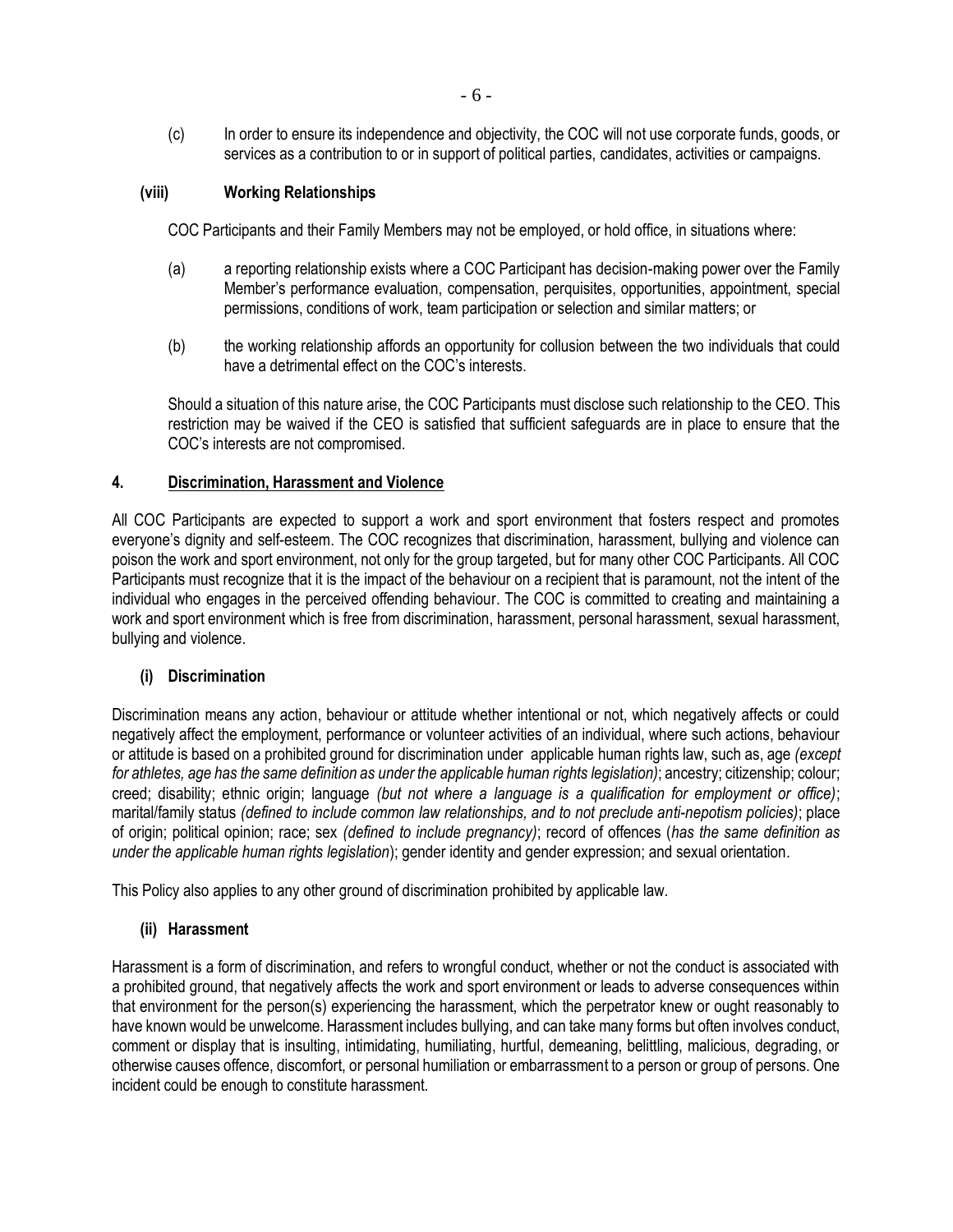Specific categories of Harassment include:

(c) Personal Harassment

Personal harassment is inappropriate behaviour directed toward an individual which the perpetrator knew or ought reasonably to have known would be unwelcome.

Examples of personal harassment include belittling jokes, insults, nicknaming, inappropriate teasing, taunting and condescension. This behaviour is not necessarily linked to the prohibited grounds of discrimination.

(d) Bullying

Bullying is unwanted verbal, physical or social behaviour directed to harming or inappropriately controlling another person. It often involves a real or perceived power imbalance.

Examples of bullying are such actions as threats, spreading rumours, attacking someone physically or verbally, or deliberately excluding someone from a group.

(e) Sexual Harassment

Sexual harassment is engaging in a course of vexatious comment or conduct because of sex, sexual orientation, gender identity or gender expression, that is known or ought reasonably to be known to be unwelcome. Sexual Harassment is also making a sexual solicitation or advance where the person making the solicitation or advance is in a position to confer, grant or deny a benefit or advancement and the person knows or ought reasonably to know that the solicitation or advance is unwelcome. Sexual Harassment includes requests for sexual favours, or other verbal or physical conduct of a sexual nature or related to a person's sex.

#### <span id="page-10-0"></span>**(iii) Violence**

The COC is committed to the prevention of violence and to providing a safe and respectful working environment for COC Participants. The COC will take whatever steps are reasonable to protect COC Participants from violence from all sources in order to eliminate and/or minimize these risks. Violent behaviour in the work or sport environment is unacceptable from anyone. The COC will not tolerate any type of violence within the COC offices or at COC Activities. For the purpose of this Policy, "Violence" is any actual, attempted or threatened conduct of a person that causes or is likely to cause physical and/or psychological harm/injury/illness or that gives a person reason to believe that he or she or another person is at risk of physical and/or psychological harm/injury/illness, including but not limited to, any actual or attempted assault (including sexual assault and physical attacks), threat, verbal, psychological or sexual abuse and harassment.

Examples of harassment, sexual harassment, violence and of what is not considered harassment, are outlined in [Appendix](#page-20-0) "A".

### <span id="page-10-1"></span>**(iv) Reprisal**

Reprisals or threats of reprisal are an aggravating factor in any situation involving discrimination, harassment, or violence, particularly where the reprisal or threat of reprisal is by a Person in Authority or a Person in Leadership (as defined in Section [\[IV\]](#page-11-3) (2)).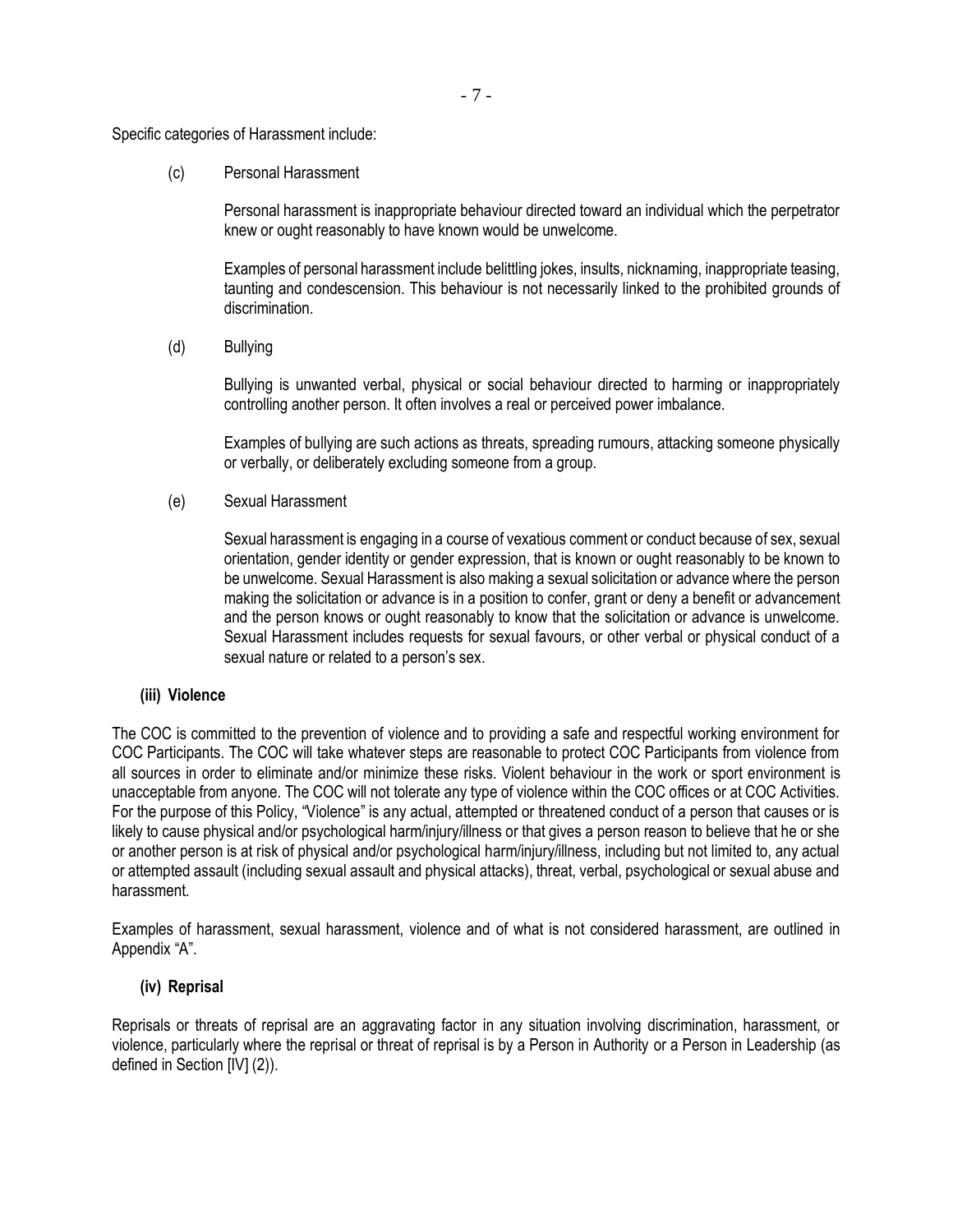Examples of reprisal include:

- (a) acts of retaliation designed to punish an individual who has reported discrimination, harassment or violence;
- (b) threats of retaliation designed to dissuade an individual from reporting discrimination, harassment or violence; and
- (c) threats of retaliation designed to dissuade other individuals from assisting with the process, such as serving as a witness, or by providing information.

In sexual harassment situations, reprisals can also include:

- (d) acts of retaliation to punish an individual who has rejected sexual advances; and
- (e) threats of retaliation if sexual advances are rejected.

For the purpose of this Policy, knowingly making a groundless or false allegation, or knowingly providing false information shall also be deemed a reprisal and may be subject to sanctions under this Policy.

### <span id="page-11-0"></span>**(v) Condonation**

If a Person in Authority or a Person in Leadership knows, or should reasonably have known, that discrimination, harassment or violence may have occurred and fails to take appropriate action, the Person in Authority or Person in Leadership has condoned the discrimination, harassment or violence and may be subject to sanctions under this Policy.

### <span id="page-11-1"></span>**5. Intimate or Sexual Relationships**

An intimate or sexual relationship between an individual who is perceived to be in a position of authority or power ("**Person in Authority**") over the individual with whom the intimate or sexual relationship has occurred, or where it is reasonable to perceive there to be a power imbalance, may be inappropriate behaviour, even if all parties are consenting adults and may also constitute a conflict of interest. The Person in Authority shall promptly disclose the existence of the relationship to the CEO and the CEO shall determine whether or not the conduct was detrimental to the individual involved, to others, or to the reputation of the COC and whether there is a conflict of interest. Should the CEO determine that the conduct was detrimental to the individual involved, to others, or to the reputation of the COC, or a conflict of interest, the provisions of this Policy shall apply and sanctions may be imposed.

### <span id="page-11-2"></span>**6. Illegal Betting**

The COC wishes to safeguard COC Activities from the threat connected to illegal sports betting and to promote the integrity of sport. Accordingly, COC Participants are expressly prohibited from placing illegal bets of any type upon athletic performance and/or event results/outcomes in the Games and any other competitive athletic event that falls within the jurisdiction of the COC in the future, and in accordance with the IOC Code of Ethics.

"**Illegal Betting**" are ventures involving a calculated risk and resulting in a potential gain/loss situation.

### <span id="page-11-3"></span>**[IV] ETHICS COMMISSIONER**

The COC Board (or, if the Board so delegates, a Board committee) shall appoint an Ethics Commissioner in an advisory capacity to provide guidance and advice from time to time in situations that pose significant ethical dilemmas. The Ethics Commissioner shall be an individual who is known to possess integrity, and the wisdom to advise on ethical issues. In the exceptional case where a COC Participant has an ethical dilemma or has a significant concern that a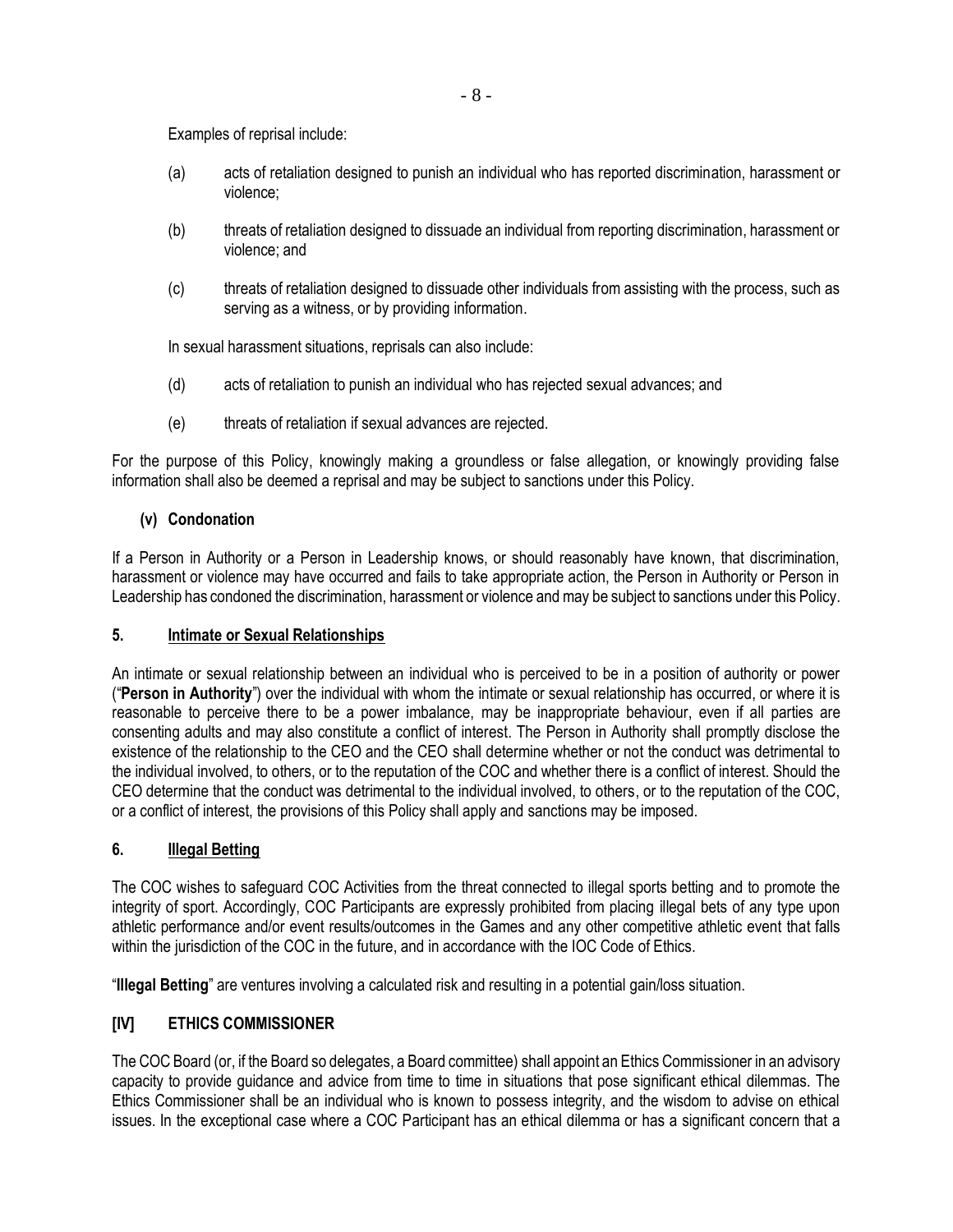conflict of interest, real or perceived, could prejudice the integrity of the COC (and if applicable, that disclosure of the conflict and withdrawal from taking part in discussions and/or decisions related to the matter are not sufficient to resolve the conflict), the COC Participant may so advise the President, or the Chair of the Governance and Ethics Committee, who then may request that the Ethics Commissioner provide advice on such matter, including what steps are appropriate to resolve such conflict or to otherwise address the ethical issue.

### <span id="page-12-0"></span>**[V] DUTY TO REPORT**

All COC Participants are expected to promptly report any behaviour of which they become aware that may constitute a breach of this Policy, or contravenes the law. This includes situations where the breach is suspected, provided the COC Participant has reasonable grounds to believe such suspicion is true.

In the event the COC reasonably believes that the reported conduct constitutes criminal activity or behaviour, the COC shall have the right to report such conduct to the law enforcement authorities.

### <span id="page-12-1"></span>**[VI] COC RESOURCE PERSON**

### <span id="page-12-2"></span>**1. Purpose**

The COC Board (or, if the Board so delegates, a Board committee) shall appoint an individual designated as the COC Resource Person for the purpose of this Policy. The COC Resource Person shall be neutral and independent of the COC such that he or she is not a current COC employee or contractor (except as a contractor in respect of providing services as the Resource Person), nor a current COC Director. The role of the COC Resource Person shall be:

- (i) to receive reports brought forward relating to this Policy;
- (ii) to facilitate the process for bringing forward reports and complaints;
- (iii) to provide support to individuals who have questions or concerns about the application of this Policy;
- (iv) to provide assistance and guidance to complainants and to respondents;
- (v) to report on an annual basis to the Board (or, if the Board designates a Board committee to receive such reports, to that committee) on the work of the COC Resource Person including any issues, concerns or suggestions the COC Resource Person wishes to highlight.

If the person appointed as the COC Resource Person has been involved in the matter giving rise to an allegation under this Policy, the COC shall appoint an alternative COC Resource Person for the purposes of such matter.

### <span id="page-12-3"></span>**2. Assistance to Complainants**

A complainant may request the assistance of the COC Resource Person in understanding this Policy, in pursuing an informal resolution if appropriate, and in formulating the written Complaint. The COC Resource Person shall refer the complainant to counselling upon request. For COC employees, this assistance could be provided through the Employee and Family Assistance Program (EFAP). The COC Resource Person may explore the possibility of alternative forms of dispute resolution with the complainant, whether before or after the Complaint is made, if appropriate.

### <span id="page-12-4"></span>**3. Assistance to Respondents**

A respondent may request the assistance of the COC Resource Person in understanding this Policy. The COC Resource Person shall refer the Respondent to counselling upon request. For COC employees, this assistance could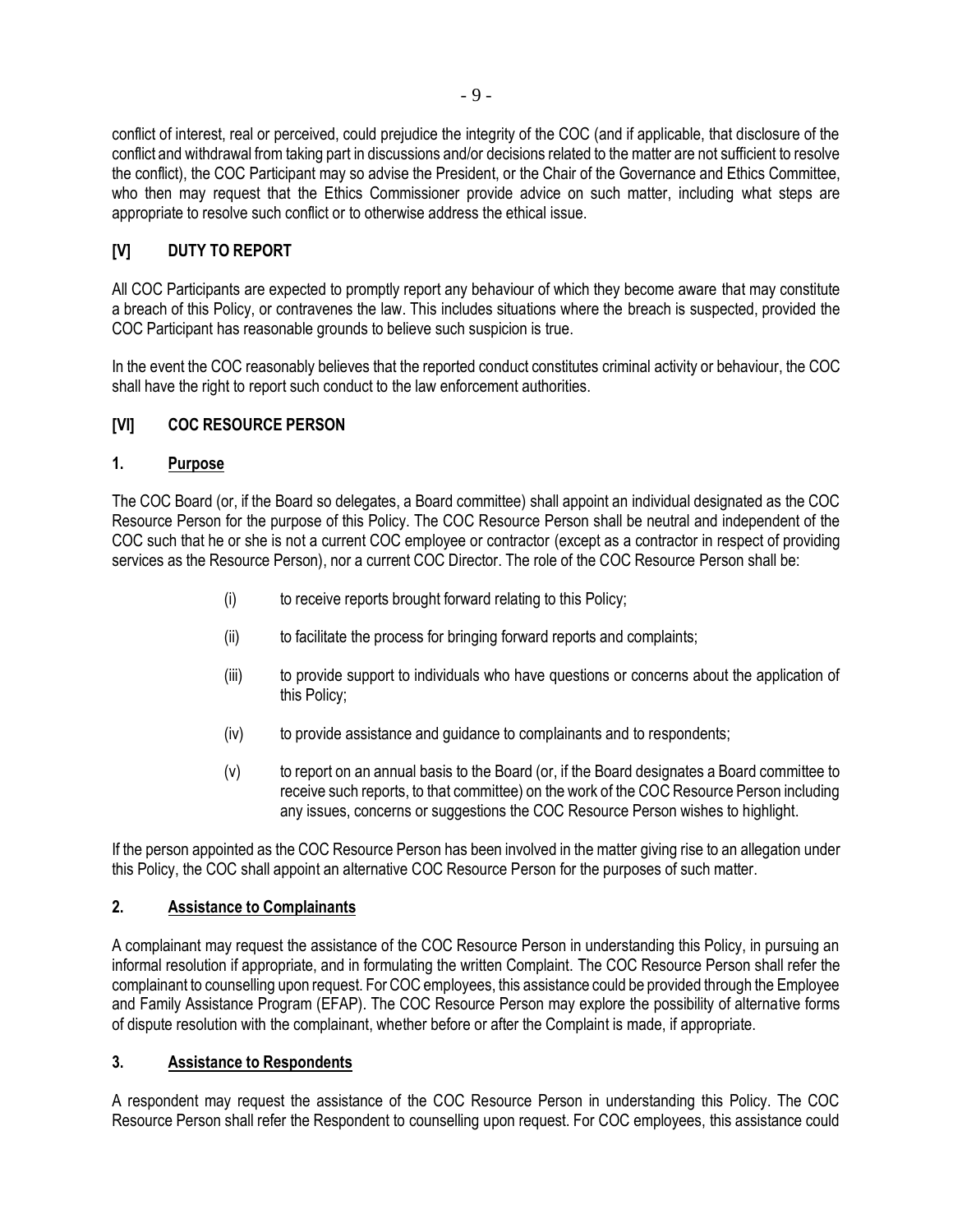be provided through the Employee and Family Assistance Program (EFAP). The COC Resource Person may explore the possibility of alternative forms of dispute resolution with the respondent.

### <span id="page-13-0"></span>**[VII] COMPLAINT PROCEDURE**

### <span id="page-13-1"></span>**1. Informal Resolution**

The COC encourages individuals to first attempt to resolve conduct issues informally, whenever possible. If an informal resolution fails to resolve the issue, or if the circumstances are such that informal resolution is not possible or appropriate, the formal process outlined below should be utilized. Options for informal resolution include: speaking to the person and informing the individual that the conduct was unwelcomed or inappropriate and asking for it to stop; or consulting a supervisor or the human resources department.

### <span id="page-13-2"></span>**2. Initial Reporting**

In furtherance of the purpose of this Policy, the COC expects reporting of a breach and of a potential, or suspected breach of this Policy. To this end, a report of a potential, suspected, or actual breach of this Policy may be made in writing or verbally to the COC Resource Person or to any person in a leadership position at the COC. A COC "**Person in Leadership**" shall mean:

- (i) Any COC Board of Director;
- (ii) Any member of the COC senior leadership team; or
- (iii) An individual in the human resources department.

If the report was made to a Person in Leadership, the Person in Leadership shall advise of the availability of the COC Resource Person to provide assistance.

### <span id="page-13-3"></span>**3. Formalizing and Processing the Complaint**

Once a report has been made, the COC Resource Person or Person in Leadership to whom the report was made, shall inform the COC Resource Person (if the COC Resource Person did not receive the report), the President and the CEO of the report, unless one of them is the subject of the report (in which case only the others shall be informed). No Person in Leadership who is the subject of the report, or who has a material personal interest in the matter, shall participate in the complaints process once there has been a report (except as a complainant or respondent, if applicable).

In order for a report to be processed, reviewed and adjudicated, it must be formalized in writing, at which point it shall be considered a complaint ("**Complaint**"). A Complaint shall be signed either by the complainant, or by the COC Resource Person, or a Person in Leadership (as applicable), if the Complaint is brought on behalf of the COC. The COC shall have the ability to bring forward a Complaint on its own or on the complainant's behalf. The Complaint shall be submitted to the President and the CEO, and a copy shall be provided to the COC Resource Person.

The Complaint should include particulars of the alleged breach, including details of the incident or incidents, including dates, times, locations, description of action, account of dialogue, the name of the alleged perpetrator(s) and any witnesses or names of other individuals who may have other relevant information. The Complaint should detail any corrective action taken to date.

The parties to a Complaint are the COC, the respondent and the complainant, if any.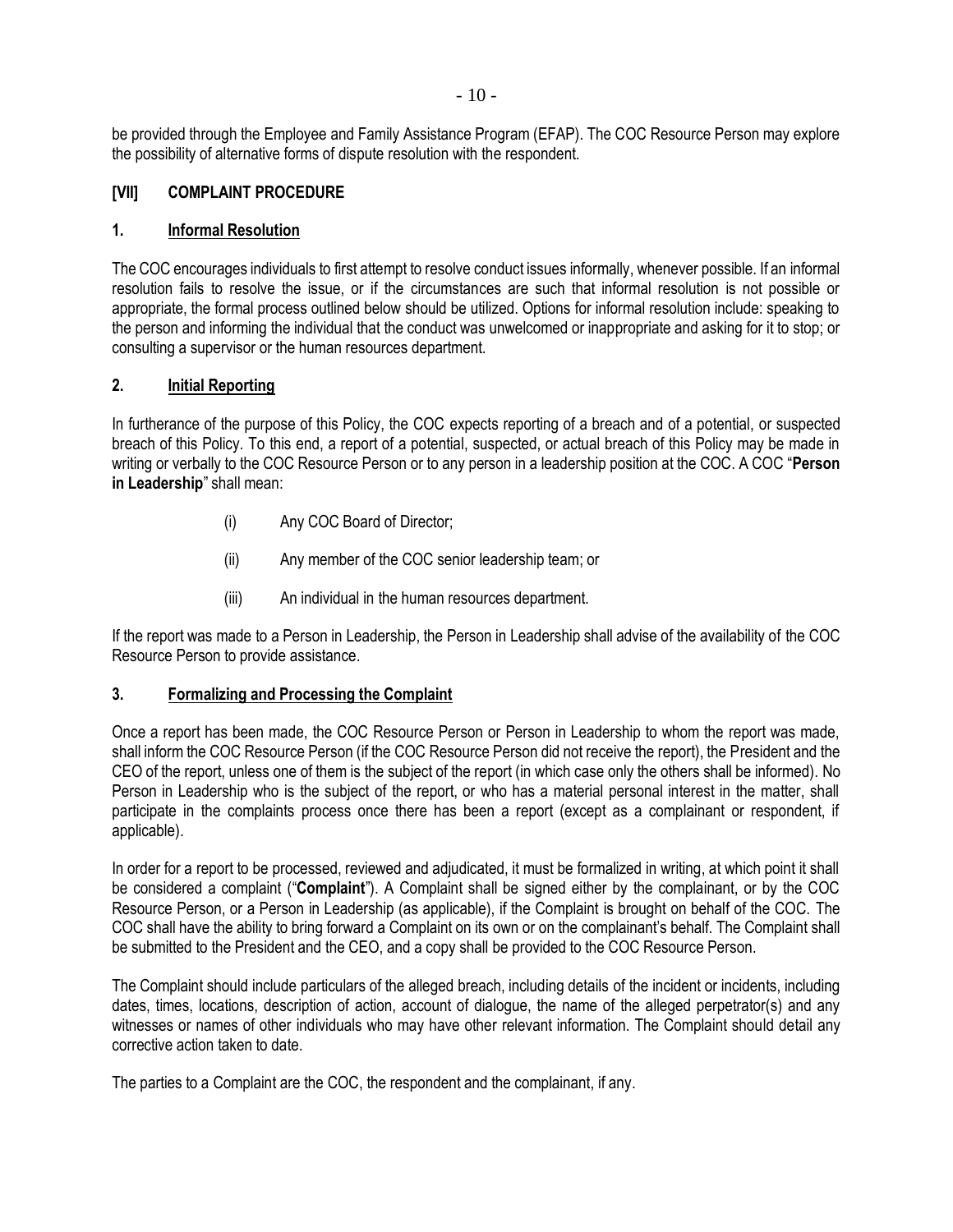Upon receiving the Complaint in which both the complainant and the respondent are employees, the CEO, and subject to the last sentence of this paragraph, upon receiving the Complaint in circumstances where one of the parties is not an employee, the President and the CEO, shall decide whether to proceed with the Complaint, and if so, whether to conduct an internal investigation, or whether to retain an external investigator. The CEO will then have carriage of the matter and shall keep the President informed as appropriate throughout the Complaints process; provided that, if a Board member is the subject of the Complaint, the President shall have sole carriage of the matter and all future references to CEO in this Complaints Procedure section shall be deemed to be the President.

The CEO may decide not to deal with a Complaint:

- (a) if in the opinion of the CEO, the facts alleged in the Complaint would be insufficient, if proven, to establish a breach under this Policy; or
- (b) if in the opinion of the CEO, the further investigation of the Complaint would not advance the purpose of this Policy in the circumstances, either because of a significant delay between the alleged events and the time of the Complaint or for any other reasonable reason.

In the event that it has been determined that the Complaint is not to proceed, the CEO shall so advise the complainant and advise the complainant of his or her right to appeal the decision in accordance with Section VIII below.

In all other cases, the CEO shall investigate the Complaint or appoint and provide terms of reference to an investigator who shall investigate the Complaint and make findings of fact.

All COC Participants, including the respondent, must co-operate fully in any investigation under this Policy. Any process or investigation shall adhere to and provide for fairness. Any party shall have the right to retain legal counsel at any stage of a Complaint or appeal, at such party's own expense.

The CEO shall advise the respondent of the Complaint and shall provide the complainant and the respondent a copy of the written Complaint, and of this Policy. The respondent shall be given an opportunity to provide a written response to the allegations within a reasonable period of time, having regard to the circumstances, but in no event less than 24 hours and no more than one week. If a respondent declines to do so, or does not respond within the timeframe provided, the investigator's report may nonetheless be issued. A respondent may rely on any legal defenses recognized under applicable law.

The CEO may consult with the investigator during the course of the investigation, may review the investigation report in draft and may provide additional terms of reference to, or request clarification from, the investigator, provided that none of the involvement shall be for the purposes of influencing the findings, or compromise the independence of the investigator.

In the event a Complaint arises during the Games involving conduct at Games by COC Participants defined in Section [\[II\]](#page-5-0) [\(c\)](#page-5-5) and (d) ("**Games Participants**"), the Chef de Mission shall be consulted unless the Complaint involves conduct by the Chef de Mission.

The COC, the complainant, and the respondent will receive a report on the outcome of the investigation. In the event the Complaint involves conduct at a Games and the investigation is completed during such Games, the Chef de Mission shall also receive a report on the outcome of the investigation.

### <span id="page-14-0"></span>**4. Interim Measures**

The CEO may impose interim measures pending the investigation and disposition of a Complaint, if the CEO is of the view that the imposition of such measures is in the best interest of the complainant, respondent and/or the COC.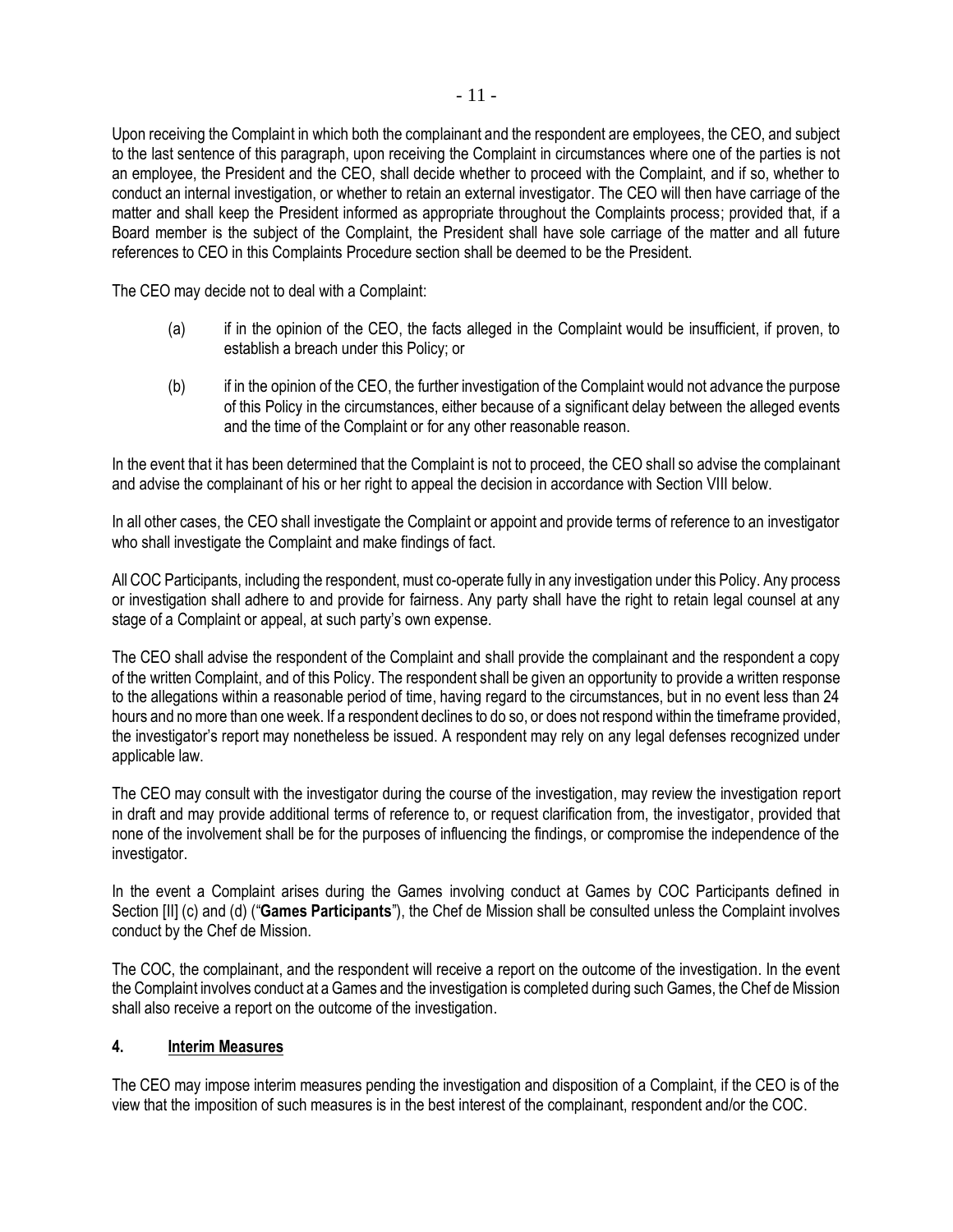- 12 -

Interim measures are not sanctions, and they may take many forms, including but not limited to:

- (a) the imposition of measures regarding the continued participation in the COC Activities or work of the COC;
- (b) leave of absence from participation in the COC Activities or work of the COC, with pay in the case of employees, or under such other terms as are seen to be appropriate; and/or
- (c) security arrangements.

The COC Resource Person shall be informed of any interim measures.

The CEO shall consult with the Chef de Mission before the imposition of interim measures which may have an impact on a Games Participant.

### <span id="page-15-0"></span>**5. CEO Determination**

The CEO will be responsible for determining whether there has been a breach of the Policy in light of the findings of fact contained in the investigation report and for deciding what disciplinary or corrective action is appropriate, if any. The CEO's determination shall be communicated to the complainant, the respondent and the COC Resource Person and to the Chef de Mission if the Complaint involves conduct at Games by a Games Participant.

The CEO shall make a report regarding the nature of the Complaint to the Governance and Ethics Committee unless the Complaint involves an employee, in which event it shall be reported to the Human Resources Committee, at the next Committee meeting and sooner if the circumstances warrant. The Governance and Ethics or Human Resources Committee, as applicable, shall provide a report to the Board at the next Board meeting and sooner if circumstances warrant.

### <span id="page-15-1"></span>**6. Settlement and Mediation**

A Complaint may be settled at any stage. A resolution agreement should be in writing and signed by the complainant, respondent and the CEO. A copy of the resolution agreement will be provided to the COC Resource Person.

If the CEO determines mediation could be a successful alternative resolution process, the CEO may, in his or her discretion, suggest such process and if the complainant and respondent are willing to enter such process, the COC will select and provide at its expense, a mediator to mediate the matter.

### <span id="page-15-2"></span>**7. Sanctions**

Breaches of this Policy will be considered a serious matter and subject to disciplinary action. The CEO shall have the authority to impose sanctions, if deemed warranted.

When the Complaint arises from conduct at Games by a Games Participant, the CEO shall consult with the Chef de Mission before imposing sanctions, unless the Complaint involves conduct by the Chef de Mission.

The complainant and the respondent shall be given a reasonable opportunity, to be established by the CEO, to make submissions to the CEO prior to the imposition of sanctions.

Sanctions may include, but are not limited to:

(a) the issuance of a warning and/or reprimand;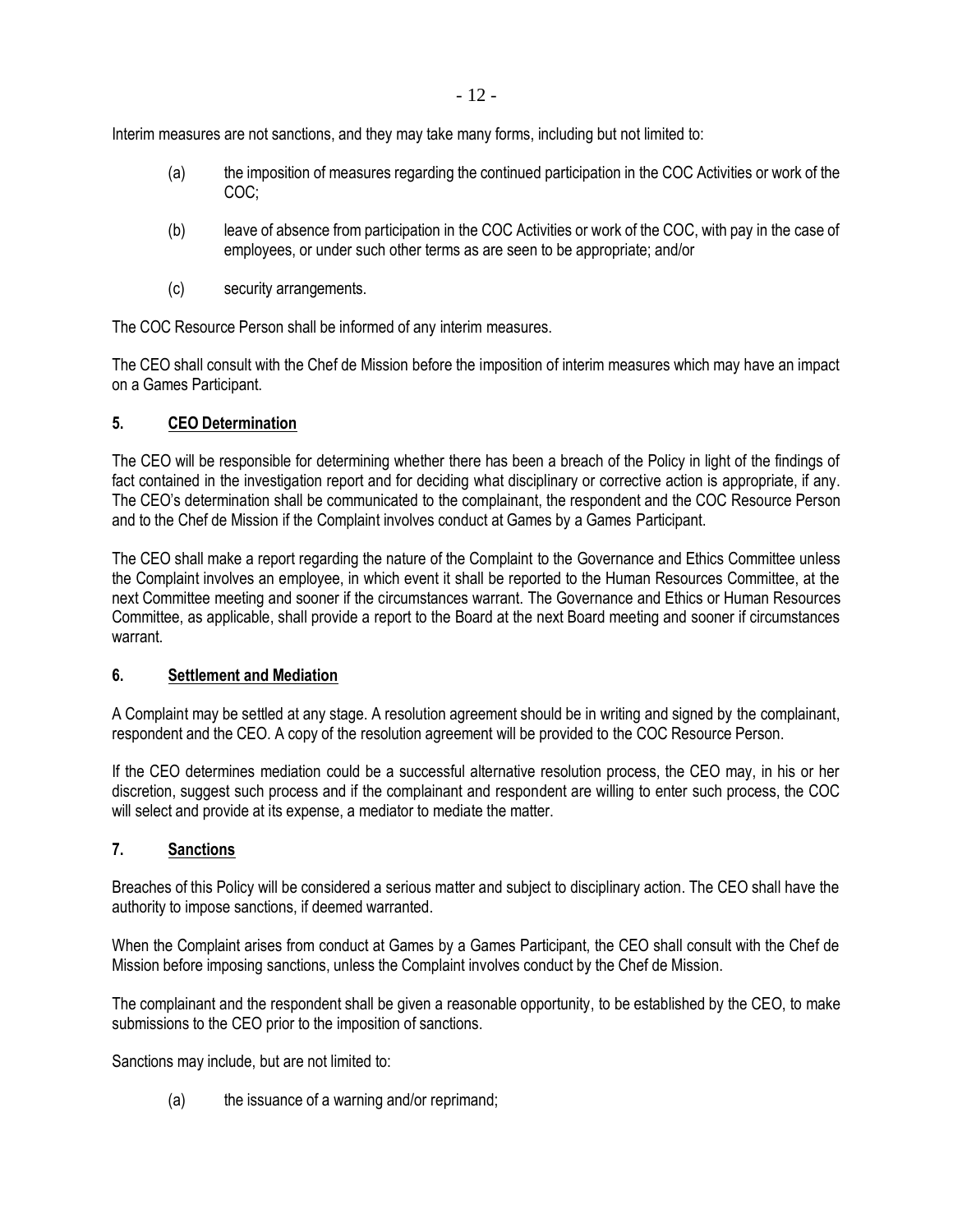- (b) the imposition of such temporary or permanent conditions on continued employment or involvement with COC, including without limitation, reimbursement of expenses paid by the COC on such party's behalf or as a result of the breach, or for participation in some or all of the COC Activities;
- (c) temporary suspension from employment or contract with COC (with or without pay), and/or from participation in some or all of the COC Activities, as the CEO may view as appropriate;
- (d) a recommendation that a person's membership be revoked in accordance with the by-laws of the COC;
- (e) in the case of a COC employee or contractor, termination of employment or contract;
- (f) withholding of financial support in the case of an NSF; or
- (g) any other legal remedies available to the COC.

The CEO shall provide the other party with such information about any sanctions imposed as is appropriate in the circumstances. The COC Resource Person will be advised of sanctions imposed.

Should any sanction that the CEO view as appropriate require a resolution to be passed by the COC Board, the CEO shall take such action as is appropriate to have the matter placed before the Board for its consideration, but the matter will not be considered prior to any appeal or expiration of right to appeal under this Policy.

### <span id="page-16-0"></span>**[VIII] APPEALS**

An appeal under this Policy will be heard and determined by a three person ad hoc Appeal Committee appointed by the COC Board (hereinafter the "**Appeal Committee**") as soon as practicable, but in no event later than thirty days from the date of the notice of appeal referred to below. None of the persons hearing the Appeal shall have had prior involvement in the matter or shall otherwise have a real or perceived conflict of interest.

### <span id="page-16-1"></span>**1. Grounds for Appeal**

The decision may be appealed on the following grounds only:

- (a) that the investigation was conducted in an unfair or biased manner;
- (b) in the case of the respondent, that the findings of fact contained in the investigation report are insufficient to support a determination that a breach has been established;
- (c) in the case of the complainant, that the findings of fact contained in the investigation report ought to have resulted in a determination that a breach has been established:
- <span id="page-16-2"></span>(d) a party may also appeal the sanction(s) imposed or recommended following a Complaint. In such an appeal, the other party shall be advised that an appeal has been filed, and shall be entitled to make written representations, but shall not be entitled to participate as a respondent in the appeal; or
- <span id="page-16-3"></span>(e) a complainant may also appeal the decision not to deal with a Complaint. In such a case, the respondent shall not be identified in the appeal and shall not be entitled to participate as a respondent in the appeal.

There shall be no appeal from any finding of fact contained in the investigation report.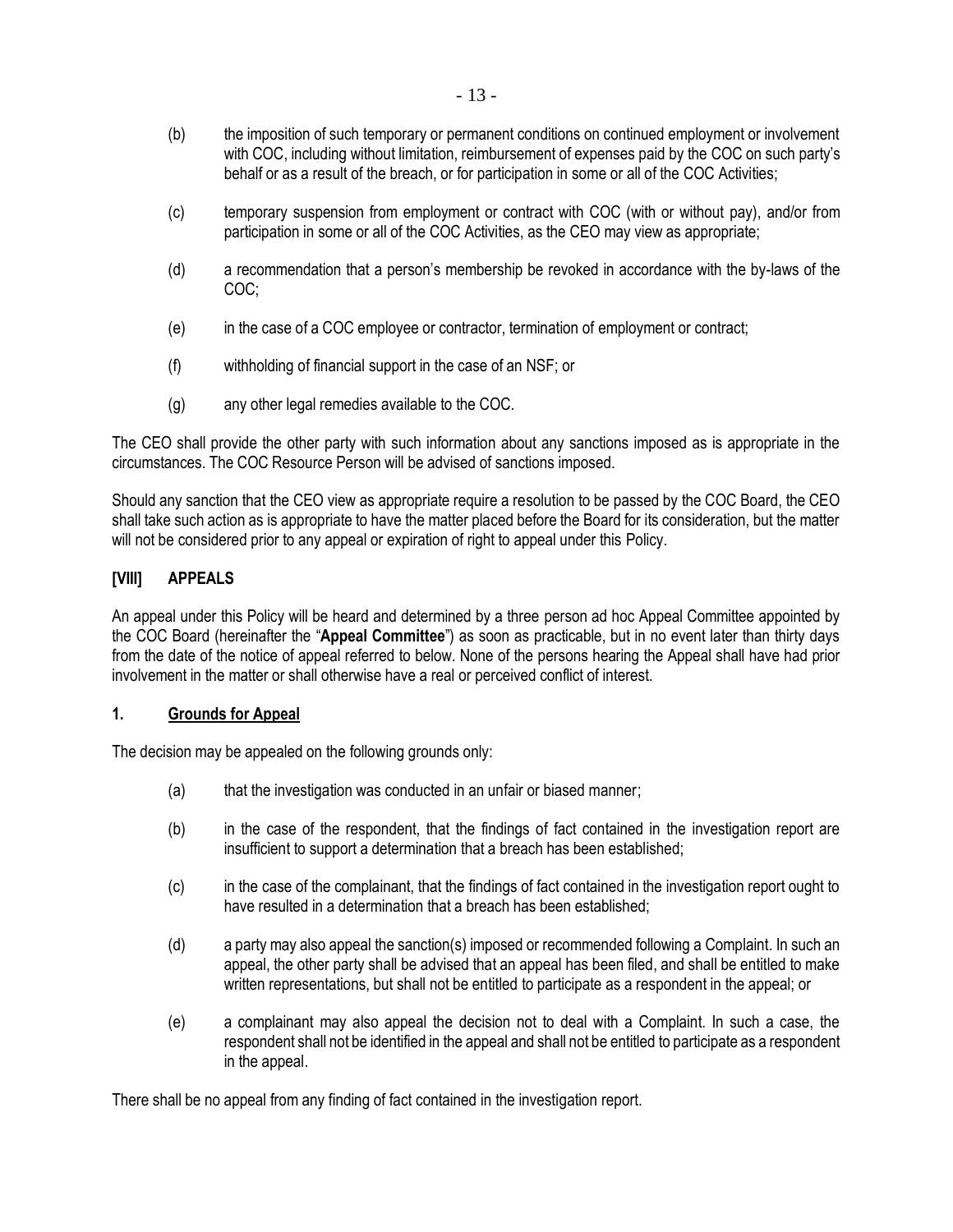In an appeal the other party shall be entitled to participate as a respondent, except as provided for in paragraph [\(d\)](#page-16-2) an[d \(e\)](#page-16-3) above.

### <span id="page-17-0"></span>**2. Notice of Appeal**

The notice of appeal must be made in writing to the CEO, within fourteen days of the appellant receiving notice of the CEO's decision with respect to sanctions, and must state the specific grounds for the appeal.

A copy of the notice of appeal shall be promptly provided to the President, the CEO, the COC Resource Person, the Chef de Mission if the appeal involves conduct at Games by a Games Participant, and is being conducted during such Games and to every person entitled to participate as a respondent in the appeal.

### <span id="page-17-1"></span>**3. The Hearing**

The following persons may appear before the Appeal Committee at its in camera hearing and make representations in the appeal:

- (a) the CEO;
- $(b)$  the appellant(s);
- (c) any person entitled to participate as a respondent in the appeal;
- (d) the Chef de Mission who may make representations where the appeal involves conduct at the Games by a Games Participant; and
- (e) any other person invited by the Appeal Committee to make representations, or permitted to attend.

### <span id="page-17-2"></span>**4. Disposition of the Appeal**

The Appeal Committee's deliberations shall take place in camera. No other person shall be present during the deliberations.

The Appeal Committee, by a majority of votes cast, may:

- (a) dismiss the appeal;
- (b) substitute its own determination for the determination under appeal;
- (c) substitute a sanction for the sanction under appeal; or
- (d) remit the Complaint for further investigation and/or for re-determination in accordance with its directions.

The Appeal Committee shall provide written reasons for its disposition. A copy of the written reasons shall be provided to the CEO, the COC Resource Person, the appellant, to any respondent in the appeal, and to the Chef de Mission if the appeal involves conduct at Games by a Games Participant and occurs during such Games.

In an appeal from sanctions, the CEO shall give the other party such information about the disposition of the appeal as is appropriate in the circumstances.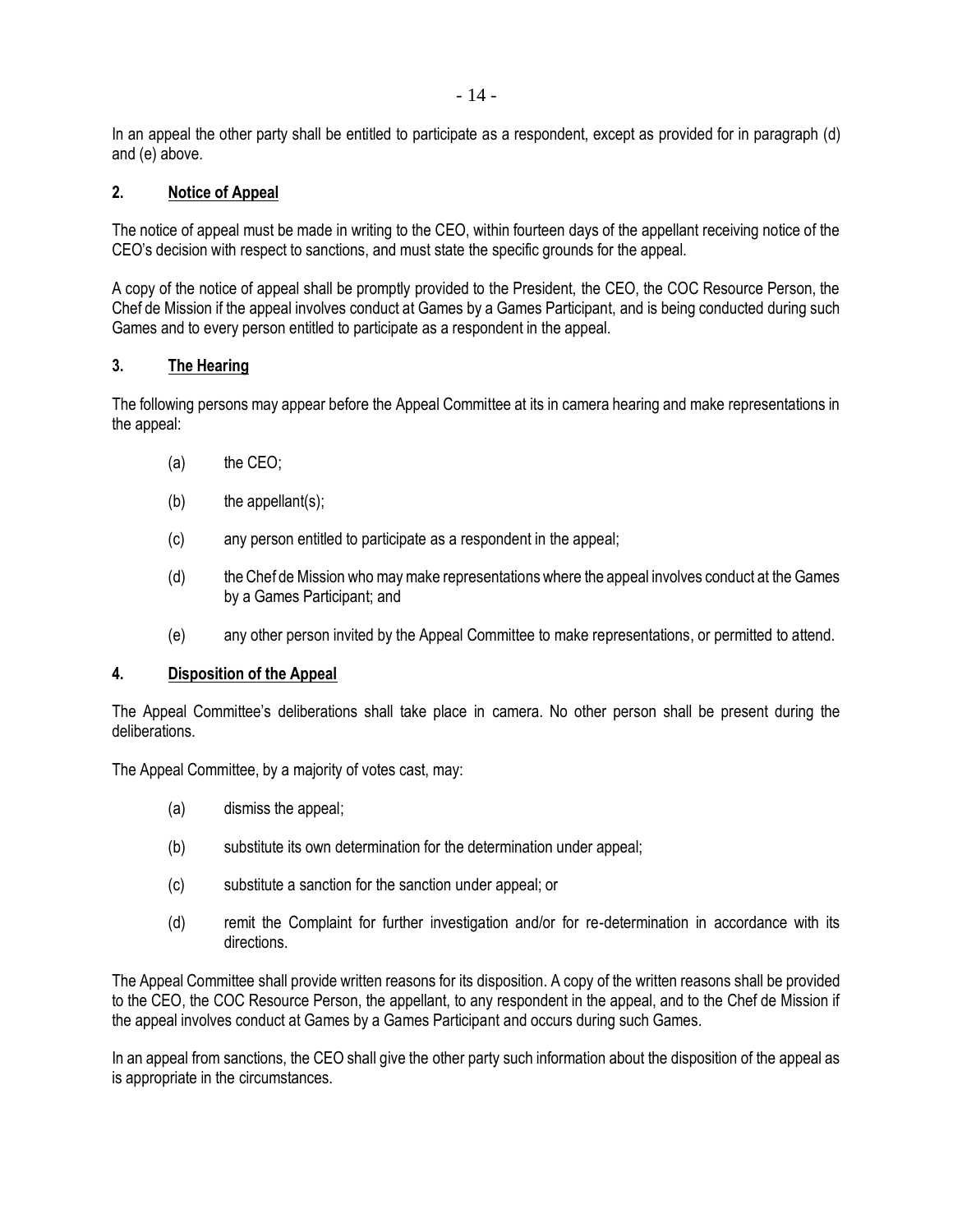### <span id="page-18-0"></span>**[IX] CONFIDENTIALITY OF COMPLAINT MATERIALS**

To the extent possible, reports, Complaints, witness statements and other documents produced under this Policy or shared in an investigation, shall be held in confidence by the COC, provided that, no guarantees of confidentiality may be made by the COC. Circumstances in which information may be shared include, without limitation:

- (a) when criminal conduct may be involved;
- (b) when it is felt to be necessary to protect others from harassment, discrimination, violence or any other potential breach of this Policy;
- (c) when required to ensure fairness or natural justice in the procedures contemplated by this Policy;
- $(d)$  in the course of an investigation by a law enforcement agency;
- (e) to protect the interests of the COC; and
- (f) when required by law.

### <span id="page-18-1"></span>**[X] RECORD KEEPING**

The CEO, or his or her delegate, shall keep a secure record of every report and Complaint under this Policy. The record shall contain all relevant documentation including, if such exists:

- (a) details of the report(s) and/or a copy of the Complaint(s) and response thereto;
- (b) the terms of reference of the investigator;
- (c) the interim measures;
- (d) any witness statements;
- (e) the investigation report;
- (f) the terms of any informal resolution or written resolution agreement;
- (g) the CEO's determinations;
- (h) the sanctions imposed;
- (i) all other correspondence;
- (j) any material filed in an appeal.

### <span id="page-18-2"></span>**[XI] ADMINISTRATION AND TRAINING**

The COC will ensure that its employees, Directors and Board Committee members are aware of and understand this Policy through appropriate guidance, training, administration and review. All COC employees, Directors and Board Committee members shall confirm in writing on an annual basis that they have read and understood this Policy and agree to be bound by its terms. The COC shall be available to other COC Participants for guidance to ensure their understanding and promote adherence to this Policy.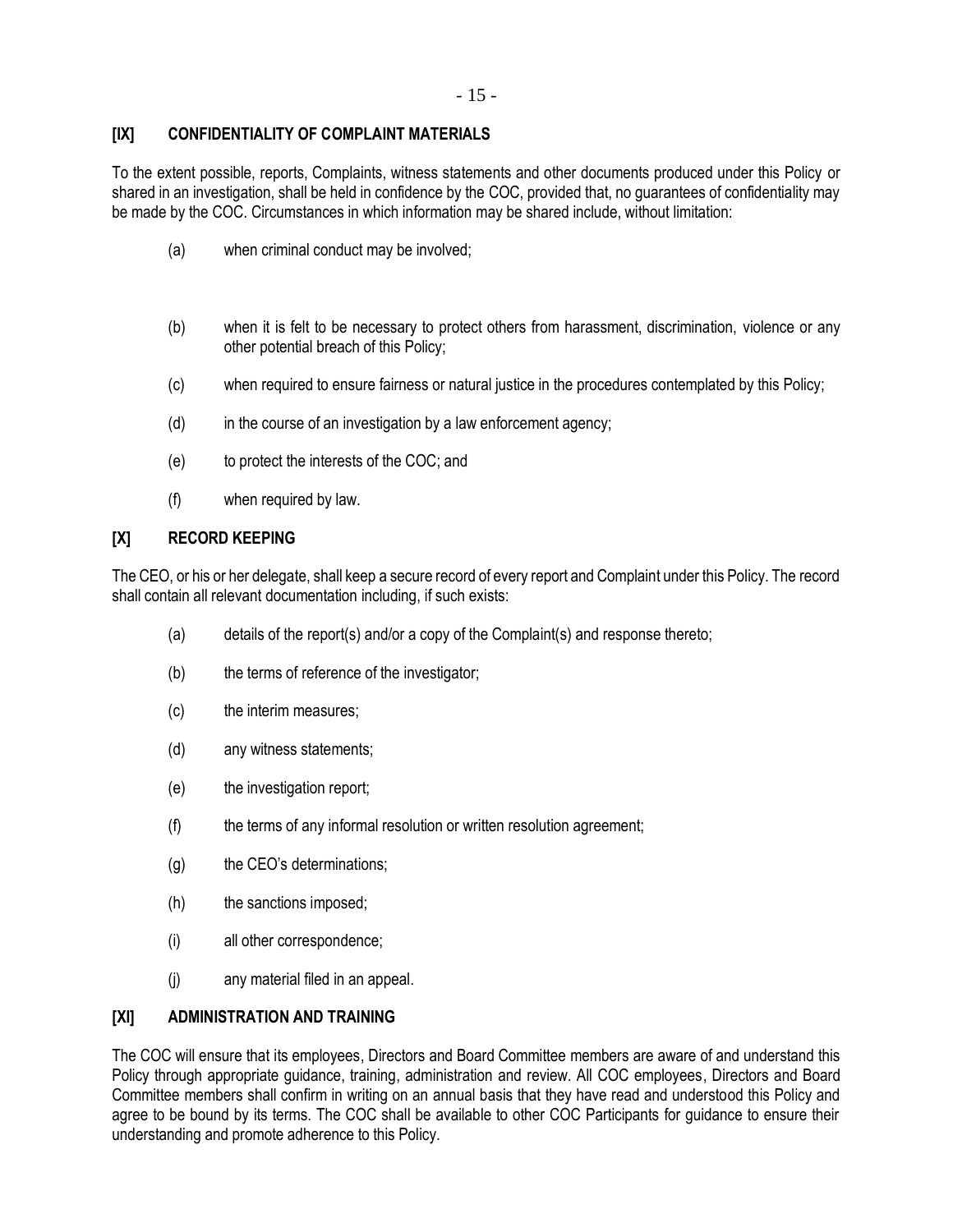### <span id="page-19-0"></span>**[XII] WHISTLEBLOWER POLICY**

This Policy is supported and augmented by the COC's Whistleblower Policy. Any COC Participant may report a breach or a potential, or suspected breach anonymously through the process described in the Whistleblower Policy without fear of harassment or retaliation.

## <span id="page-19-1"></span>**[XIII] REPEAL OF PRIOR POLICIES**

This Policy, once approved by the Board of the COC, shall repeal and replace all prior policies and guidelines related to the matters contained herein, including without limitation, the Policy Statement and Guidelines on:

- Confidentiality and Privileged Information
- Conflicts of Interest and Standards of Conduct
- Discrimination and Harassment
- Ethics
- Wagers

For certainty, this Policy does not repeal or replace the Policy Statement and Guidelines on Whistleblowing.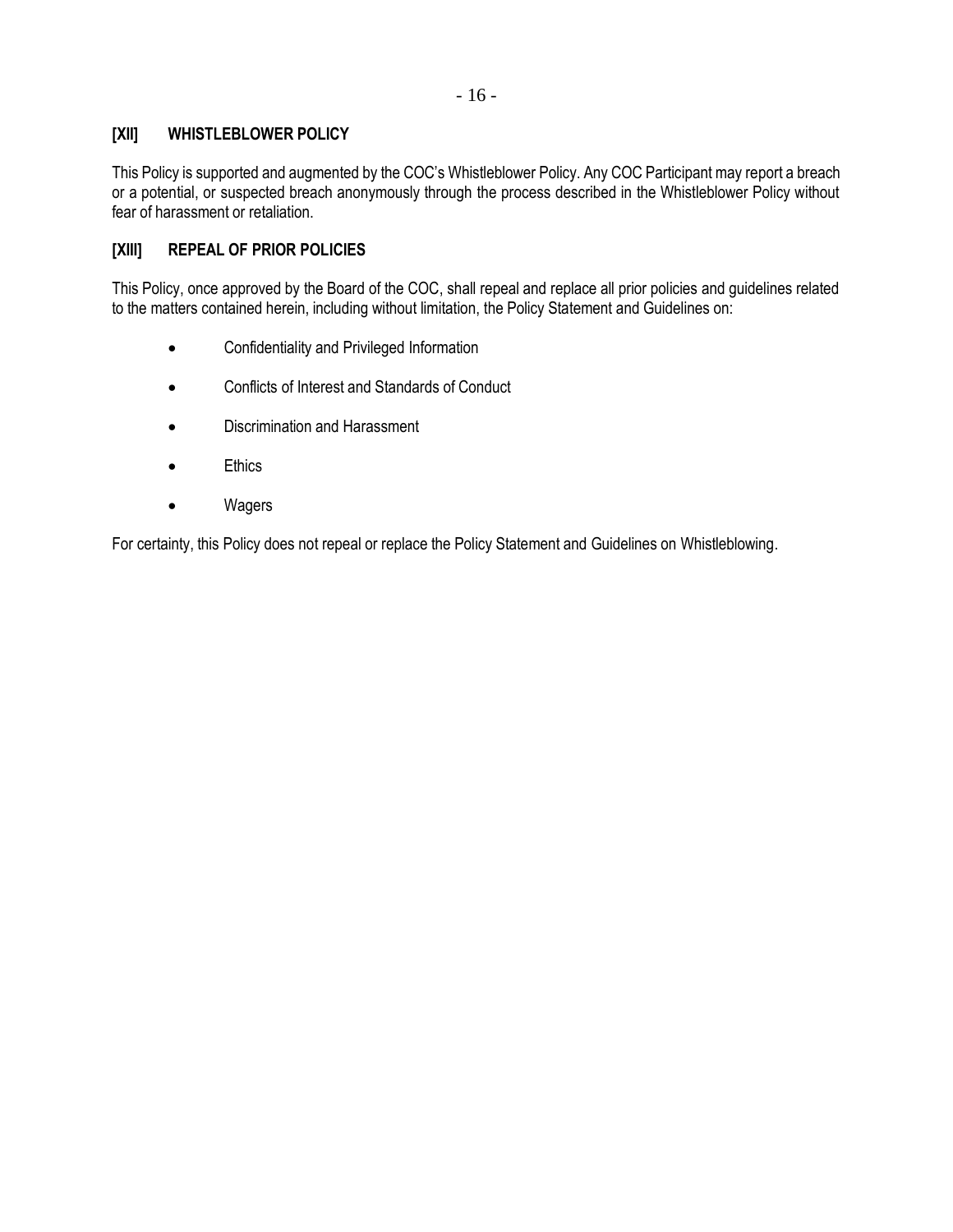### **APPENDIX "A"**

### **POLICY STATEMENT ON CONDUCT**

#### <span id="page-20-1"></span><span id="page-20-0"></span>**Examples of Harassment include:**

- (a) unwelcome remarks, jokes, nicknames, innuendo, or taunting which may, but need not be linked to a prohibited ground, such as a person's age, sexual orientation, race, ancestry, political opinions, etc.;
- (b) written or verbal abuse or threats which may, but need not be linked to a prohibited ground;
- (c) racial, ethnic or other slurs;
- (d) displays which may cause offence and which may, but need not be related to prohibited grounds, such as sexual, racial, ethnic or religious posters or graffiti;
- (e) use of terminology that reinforces stereotypes which may, but need not be based on prohibited grounds;
- (f) vandalism or physical assaults which may, but need not be motivated by prohibited grounds; and
- (g) condescension, paternalism, or patronizing behaviour which may, but need not be linked to prohibited grounds which undermines self-respect or adversely affects performance or working conditions.

### <span id="page-20-2"></span>**Examples of Sexual Harassment include:**

- (a) criminal conduct such as stalking, and physical or sexual assault or abuse;
- (b) inappropriate comments about a person's body or appearance;
- (c) inquiries or comments about an individual's sex life, sexual preferences, etc.;
- (d) leering or other obscene or suggestive gestures;
- (e) promises or threats contingent on the performance of sexual favours;
- (f) sexual/sexist graffiti or any displaying of sexually explicit material or pictures;
- (g) unwanted physical contact including touching, kissing, patting and pinching;
- (h) unwelcome flirtation, sexual remarks, invitations or requests whether indirect or explicit; and
- (i) use of inappropriate or derogatory sexual terms.

### <span id="page-20-3"></span>**Further Examples of Harassment and/or Violence Prohibited by this Policy:**

- (a) Verbal abuse: is the use of vexatious comments that are known, or that ought to be known, to be unwelcome, embarrassing, offensive, threatening, or degrading to another person (including swearing, insults, or condescending language) which causes the person to believe their health and safety is at risk.
- (b) Threat: (verbal or written) is a communicated intent to inflict physical or other harm on any person or to property by some unlawful act. A direct threat is a clear and explicit communication distinctly indicating that the potential offender intends to do harm, for example, "I am going to make you pay for what you did to me."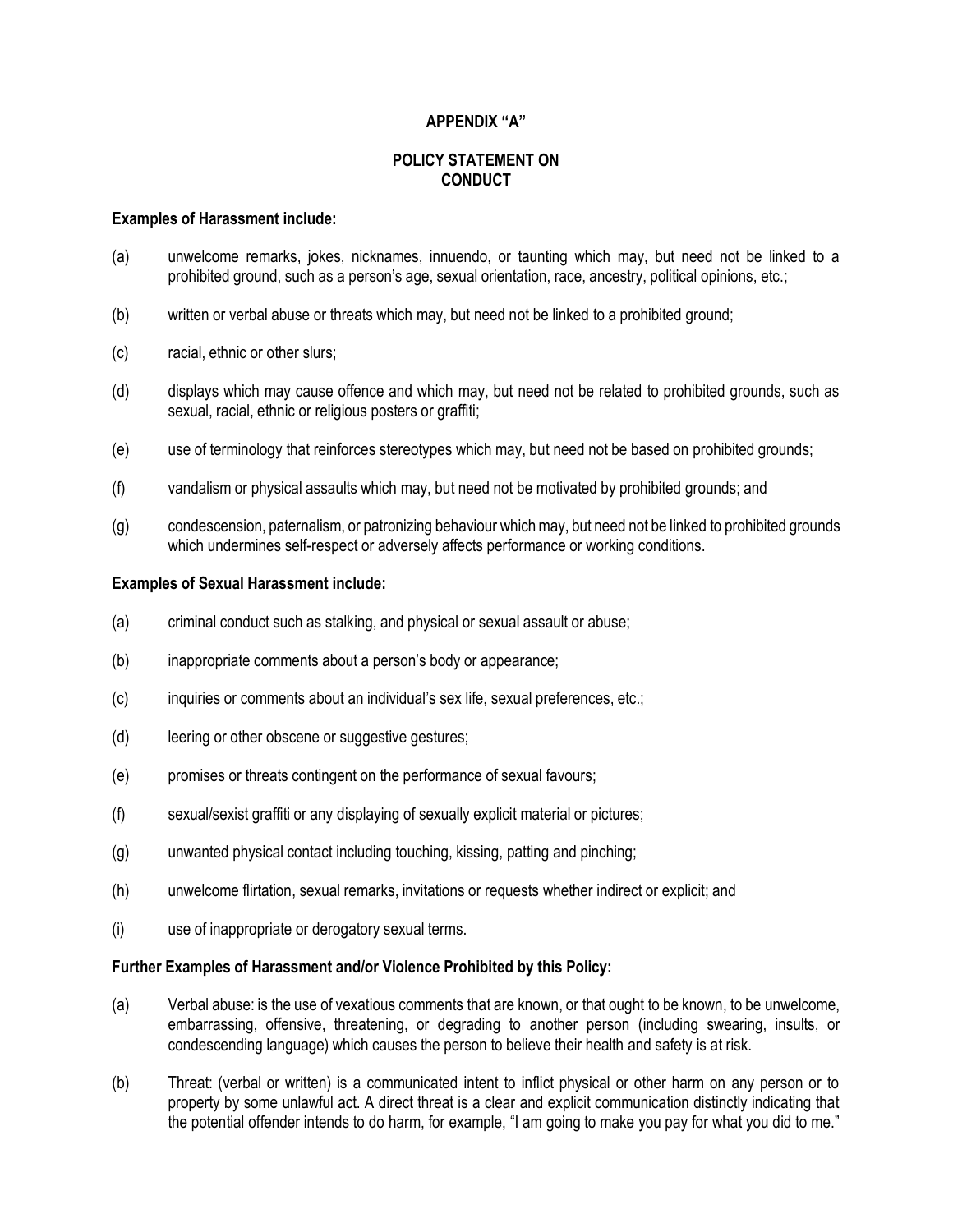### [A-](#page-20-0)18

A conditional threat involves a condition, for example, "If you don't leave me alone you will regret it." Veiled threats usually involve body language or behaviours that leave little doubt in the mind of the victim that the perpetrator intends to harm.

- (c) Physical attacks: are aggression resulting in a physical assault/abuse with or without the use of a weapon. Examples include hitting, shoving, pushing, punching, biting, spitting, groping, pinching, or kicking the victim, unwelcome displays of affection or inciting harm to a person directly or indirectly.
- (d) Psychological abuse: is an act that provokes fear or diminishes an individual's dignity or self worth or that intentionally inflicts psychological trauma on another.
- (e) Assault: is any intent to inflict injury on another, coupled with an apparent ability to do so; any intentional display of force that causes the victim to fear immediate bodily harm.
- (f) Sexual abuse: is any unwelcome verbal or physical advance or sexually explicit statement, displays of pornographic material, pinching, brushing against, touching, patting, or leering which causes the person to believe their health and safety is at risk.
- (g) Sexual assault: is the use of threat or violence to force one individual to touch, kiss, fondle, or have sexual intercourse with another.

### <span id="page-21-0"></span>**Examples of What Is Not Considered Harassment**:

- (a) Reasonable action or conduct by a COC Person in Authority or Person in Leadership that is part of his/her normal function, even if there are possible unpleasant consequences for a COC Participant (e.g., disciplinary action, performance management, changes to schedules or duties, implementation of policies, etc.).
- (b) Differences of opinion or disagreements between co-participants, expressed appropriately.
- (c) Discipline in training is an indispensable part of high performance sport and should not be confused with discrimination or harassment. However, it is of vital importance that those in authority:
	- set and communicate non-discriminatory performance standards, selection criteria, rules and regulations to all participants;
	- ensure that training involving touching or other physical contact occur in an appropriate setting, and only after informed consent has been sought and received;
	- be consistent in taking any corrective or punitive action without discrimination based on prohibited grounds or harassment; and
	- use non-discriminatory terminology; address individuals by name and avoid the use of derogatory slang or offensive terms.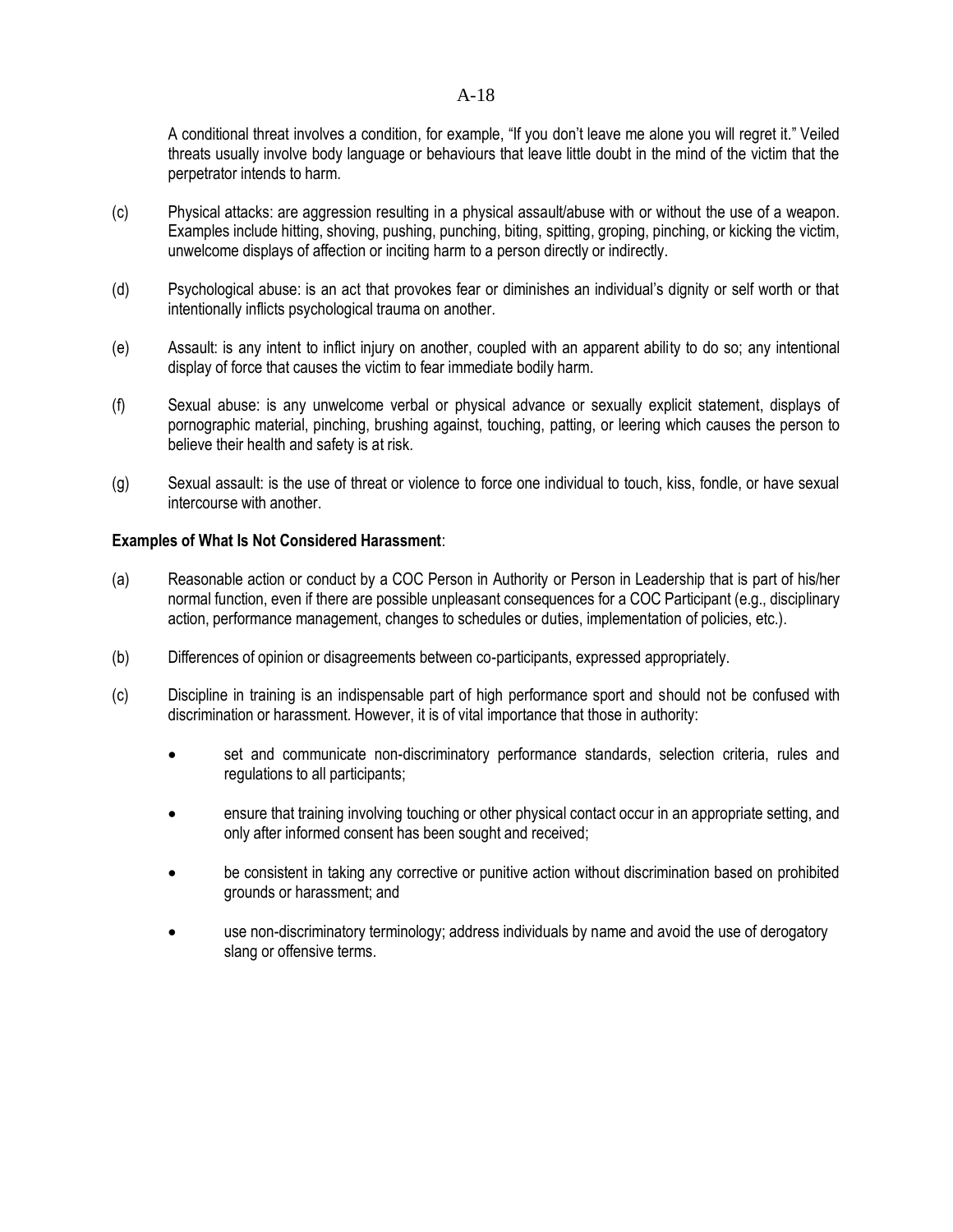## **TABLE DES MATIÈRES**

| $[1]$   |             |                                                    |   |
|---------|-------------|----------------------------------------------------|---|
| $[1]$   |             |                                                    |   |
| $[III]$ |             |                                                    |   |
|         | 1.          |                                                    |   |
|         | 2.          |                                                    |   |
|         | 3.          |                                                    |   |
|         |             | (i)<br>Obligation d'éviter tout conflit d'intérêts | 3 |
|         |             | Conseil d'administration du COC<br>(ii)            | 4 |
|         |             | Traitement de faveur<br>(iii)                      | 5 |
|         |             | Biens de l'organisation<br>(iv)                    | 5 |
|         |             | Avantages, divertissements et cadeaux<br>(v)       | 5 |
|         |             | Emplois ou services futurs<br>(vi)                 | 6 |
|         |             | Activités politiques<br>(vii)                      | 6 |
|         |             | Relations de travail<br>(viii)                     | 6 |
|         | 4.          |                                                    |   |
|         |             | Discrimination<br>(i)                              | 7 |
|         |             | Harcèlement<br>(ii)                                | 7 |
|         |             | Violence<br>(iii)                                  | 8 |
|         |             | Représailles<br>(iv)                               | 8 |
|         |             | Négligence<br>(v)                                  | 9 |
|         | 5.          |                                                    |   |
|         | 6.          |                                                    |   |
| [IV]    |             |                                                    |   |
| [V]     |             |                                                    |   |
| [V]     |             |                                                    |   |
|         | $1_{\cdot}$ |                                                    |   |
|         |             |                                                    |   |
|         | 2.          |                                                    |   |
|         | 3.          |                                                    |   |
| [VII]   |             |                                                    |   |
|         | 1.          |                                                    |   |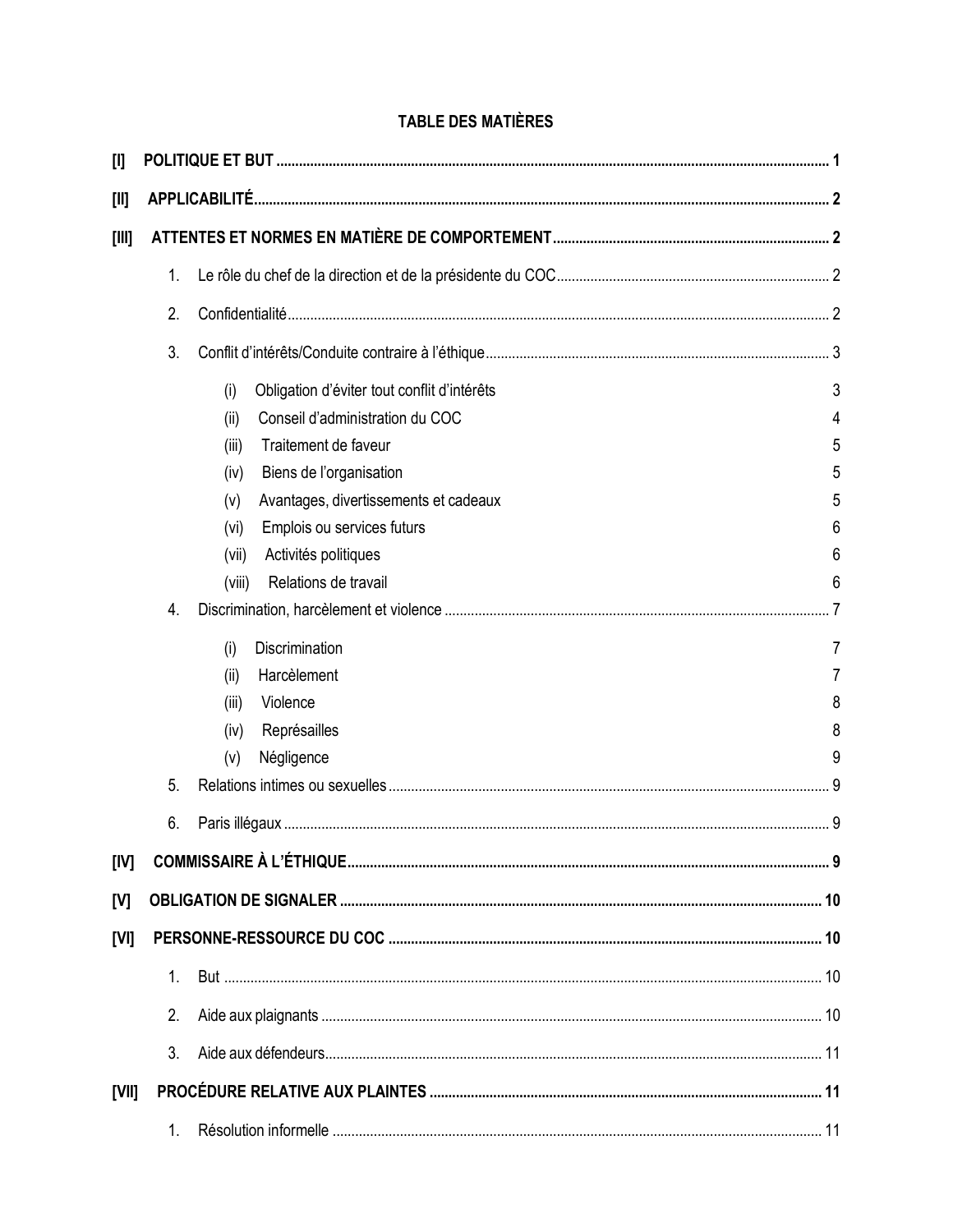|          | 2.               |  |
|----------|------------------|--|
|          | 3.               |  |
|          | 4.               |  |
|          | 5.               |  |
|          | 6.               |  |
|          | 7.               |  |
| [VIII]   |                  |  |
|          | 1.               |  |
|          | 2.               |  |
|          | 3.               |  |
|          | $\overline{4}$ . |  |
| [IX]     |                  |  |
| [X]      |                  |  |
| [X]      |                  |  |
| $[X$ II] |                  |  |
| [X  ]    |                  |  |
|          |                  |  |
|          |                  |  |
|          |                  |  |
|          |                  |  |
|          |                  |  |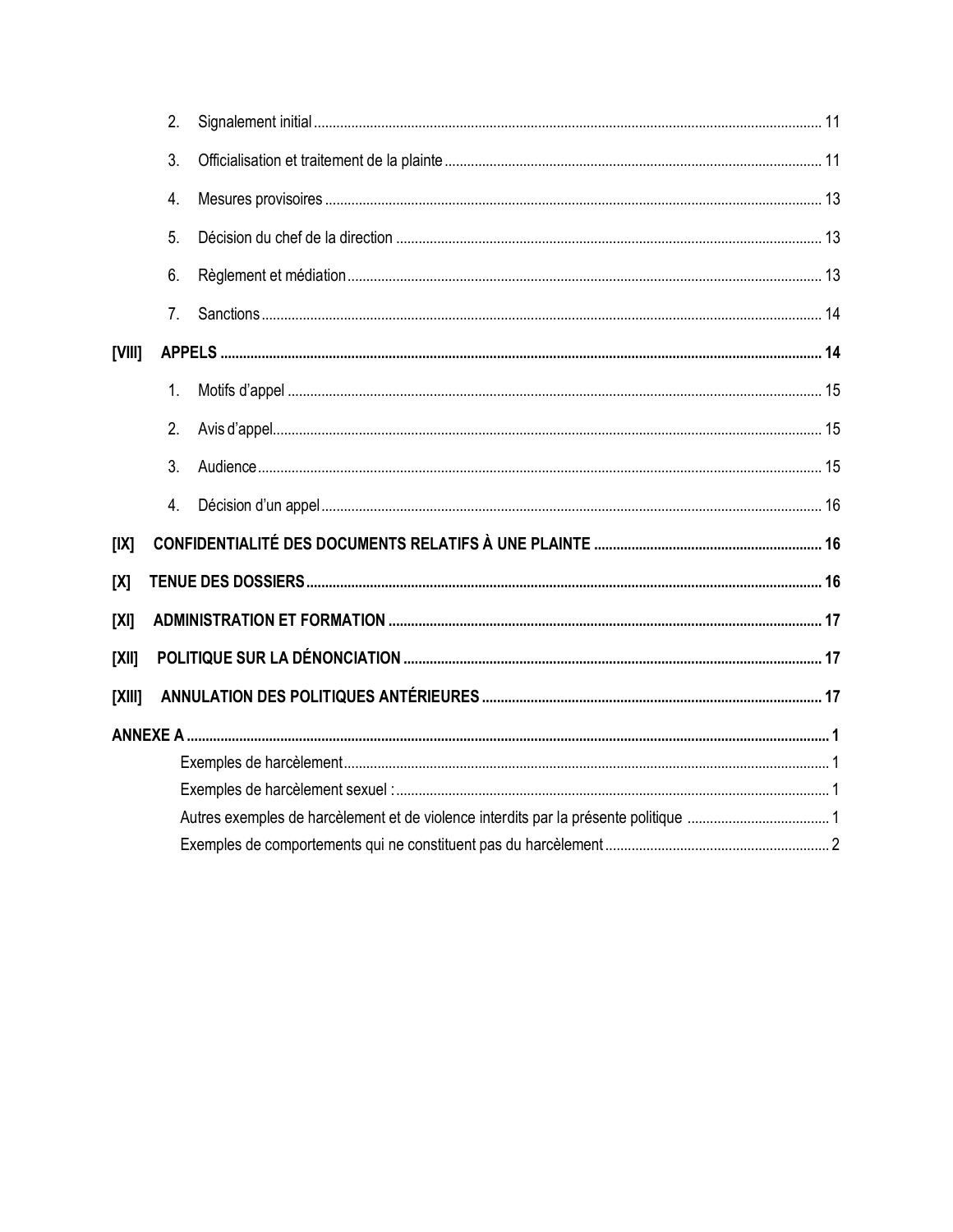### **GLOSSAIRE**

### La définition des termes suivants figure aux pages indiquées.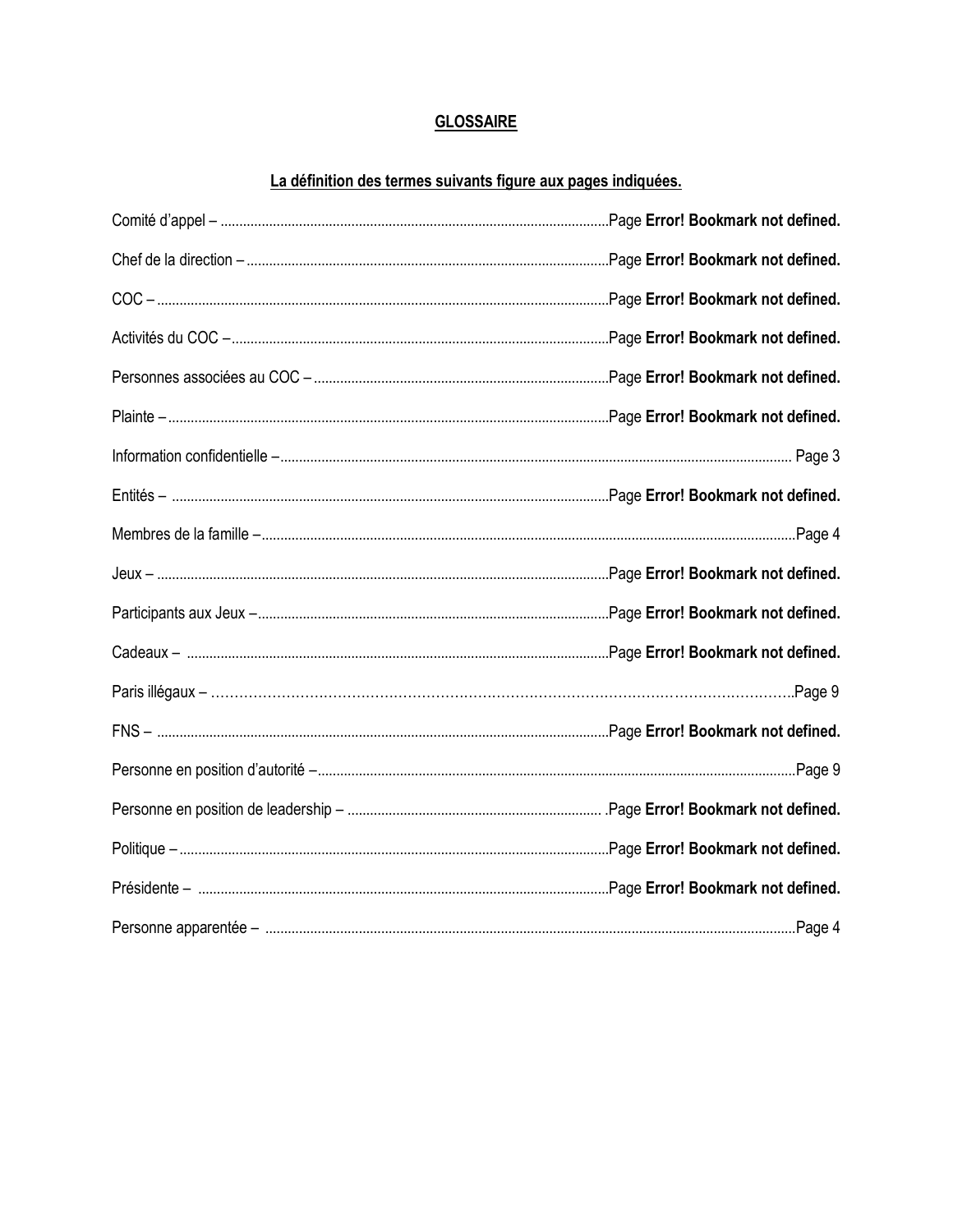### **[I] POLITIQUE ET BUT**

C'est un honneur de représenter le Canada et de travailler au sein du Mouvement olympique. Par conséquent, on s'attend à ce que les employés, agents contractuels et bénévoles du Comité olympique canadien (« **COC** ») et toutes les personnes engagées dans le Mouvement olympique au Canada fassent preuve d'intégrité et respectent les normes de conduite les plus rigoureuses, conformément aux valeurs du COC et aux valeurs olympiques.

Les personnes associées au COC (selon la définition de l'article **Error! Reference source not found.**) doivent se conduire, dans toutes les questions impliquant ou touchant le COC, et lorsqu'elles peuvent être vues comme des représentants du COC, d'une manière pleinement conforme aux normes de conduite les plus élevées sur lesquelles repose la réputation du COC. En tout temps, le comportement des personnes associées au COC doit refléter, et non compromettre, la confiance des intervenants du COC et des Canadiens.

À cette fin, les personnes associées au COC devront :

- 1. se familiariser avec la mission, la vision, les valeurs et les politiques du COC et se conduire en conséquence;
- 2. ne pas participer ou s'adonner à des activités malhonnêtes, frauduleuses, mensongères, fallacieuses ou illégales et ne pas tolérer ce type d'activité; et
- 3. se conformer aux politiques du COC.

Le but de cet Énoncé de politique sur la conduite (cette « **politique** ») est de favoriser un milieu de travail et un environnement sportif sécuritaire et respectueux dans lesquels :

- (a) le COC et les valeurs olympiques sont compris, communiqués, promus et vécus par toutes les personnes associées au COC;
- (b) toutes les lois applicables sont respectées, quel que soit le lieu où se déroule le travail du COC;
- (c) les normes de comportement attendues des personnes associées au COC sont claires, sont connues, sont promues et sont vécues; et
- (d) la conduite des personnes associées au COC est éthique et transparente, en plus de contribuer à maintenir la confiance du public dans l'intégrité du COC.

Le but de la présente politique est également de :

- (i) définir certains comportements interdits pour qu'ils soient connus des personnes associées au COC qui pourront ainsi les éviter;
- (ii) dans la mesure où survient un comportement interdit, présenter un processus et un mécanisme clairs afin d'aborder les comportements interdits; et
- (iii) s'assurer que les décisions et actions des personnes associées au COC sont conformes à la vision et aux valeurs du COC, au Code d'éthique du CIO et à la Charte olympique.

Aux fins de la présente politique, toutes les personnes associées au COC se doivent de signaler toute préoccupation au sujet d'un comportement, ainsi que tout comportement interdit, ou toute violation, violation potentielle ou violation présumée de la présente politique et de travailler ensemble afin d'assurer un milieu de travail et un environnement de travail et un milieu sportif positifs, sécuritaires et respectueux. Les personnes associées au COC sont appelées à exercer leur jugement en se conformant à la lettre et à l'esprit de la présente politique.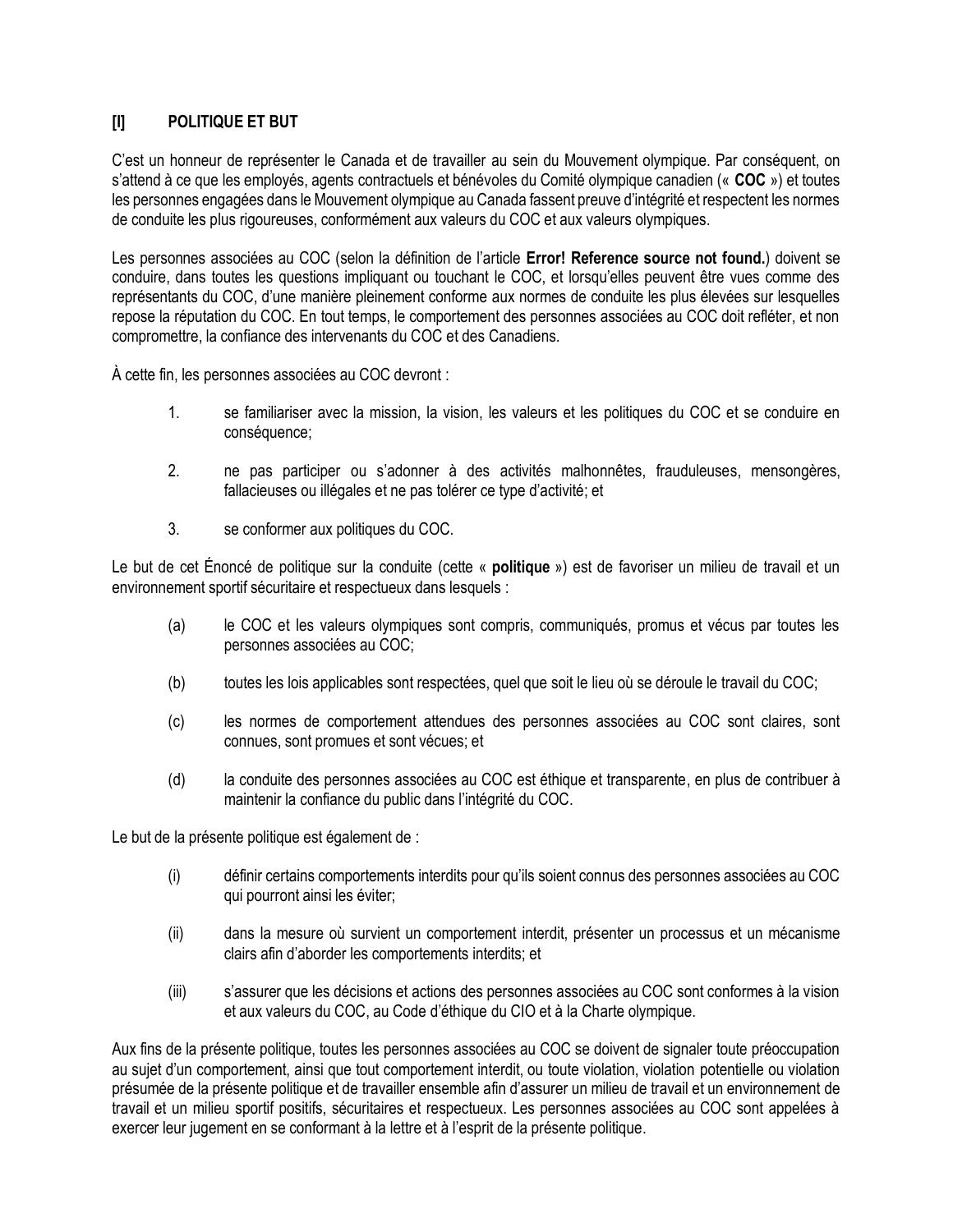### **[II] APPLICABILITÉ**

La présente Politique s'applique à toutes les personnes associées au COC, y compris toutes les personnes engagées dans une quelconque fonction rémunérée ou bénévole auprès du COC ou relevant de la compétence du COC (« **personnes associées au COC** »). Sans limiter la portée de ce qui précède, les personnes associées au COC englobent les personnes suivantes lorsqu'elles représentent le COC, ou qu'elles pourraient raisonnablement être perçues comme des représentants du COC, et qu'elles participent aux activités du COC :

- (a) les administrateurs, les dirigeants, les membres de comités et les bénévoles du COC ;
- (b) les employés et stagiaires du COC et les personnes liées par contrat au COC;
- (c) tous les athlètes nommés ou susceptibles d'être nommés à une équipe participant à des compétitions sportives relevant de la compétence du COC; et
- (d) toutes les personnes qui travaillent avec ces équipes ou ces athlètes, notamment les entraîneurs, le personnel médical et paramédical, les représentants des fédérations de sport et le personnel de soutien.

La présente politique s'applique en tout temps, quel que soit le lieu où se déroule le travail ou les activités du COC, ce qui inclut les bureaux du COC, mais aussi des emplacements externes au Canada et à l'étranger, et toutes les activités sous la compétence du COC (collectivement les « **activités du COC** »), y compris les Jeux olympiques, les Jeux panaméricains et les Jeux olympiques de la jeunesse (les « **Jeux** »). Sans limiter la portée de ce qui précède, il est reconnu que les personnes associées au COC puissent être assujetties à d'autres politiques par l'entremise des fédérations nationales de sport (« **FNS** ») ou autrement, et l'intention de la présente politique n'est pas de remplacer ou d'annuler ces politiques.

### **[III] ATTENTES ET NORMES EN MATIÈRE DE COMPORTEMENT**

### **1. Le rôle du chef de la direction et de la présidente du COC**

Le chef de la direction et secrétaire général du COC (le « **chef de la direction** ») et la présidente du COC (la « **présidente** ») jouent un rôle de premier plan dans la réalisation des objectifs de la présente politique et dans sa mise en œuvre. Dans l'éventualité où le chef de la direction est incapable de remplir ses fonctions et responsabilités décrites dans la présente politique pour une question particulière, ou si le chef de la direction est le sujet d'une plainte ou a un intérêt personnel dans la question, la présidente remplira les fonctions et responsabilités du chef de la direction pour cette question. Dans l'éventualité où la présidente est incapable de remplir les fonctions et responsabilités, ou est le sujet d'une plainte ou a un intérêt personnel dans la question, les fonctions et responsabilités de la présidente pour cette question seront déléguées au vice-président ou aux vice-présidents du COC, et le président du comité de gouvernance et d'éthique déterminera le meilleur moyen de traiter la question. Par conséquent, dans de telles circonstances, toutes les références au chef de la direction pour une question donnée seront considérées comme ayant été remplacées par la présidente, ou encore le vice-président ou les vice-présidents et le président du comité de gouvernance et d'éthique, selon le cas.

### **2. Confidentialité**

Pendant la durée de leur emploi ou de leur activité bénévole au sein du COC, les personnes associées au COC auront accès à de l'information sensible et confidentielle. Chaque personne associée au COC a l'obligation de prendre des mesures raisonnables pour protéger l'information confidentielle et ne pas divulguer cette information, y compris, lorsque la personne associée au COC cesse de travailler et de fournir des services au COC ou de faire du bénévolat pour le COC. L'« **information confidentielle** » désigne l'information connue de la personne associée au COC en raison de ses liens avec le COC, qu'elle porte ou non la mention « Confidentiel », mais n'inclut pas :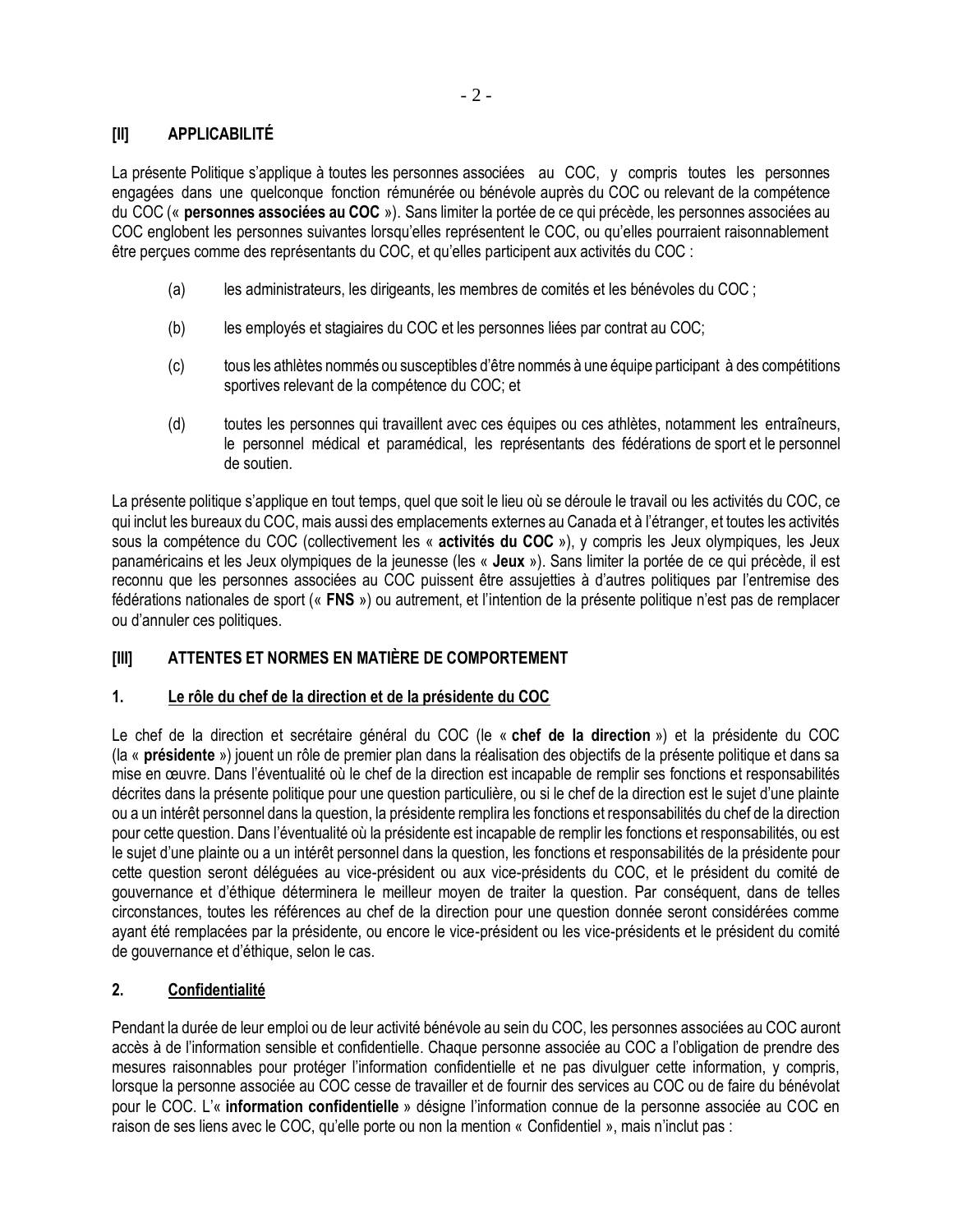- (i) l'information à la disposition de la personne associée au COC à titre non confidentiel avant sa divulgation à la personne associée au COC;
- (ii) l'information manifestement développée de façon indépendante par la personne associée au COC, ou connue de cette dernière, en dehors de ses liens avec le COC (sauf s'il s'agit d'une source dont la personne associée au COC sait, ou aurait dû savoir, qu'elle était liée par une obligation de confidentialité au moment de la divulgation);
- (iii) l'information connue ou à la disposition du grand public autrement que par suite de la divulgation par la personne associée au COC; ou
- (iv) l'information qui devient non confidentielle, sans toutefois qu'il y ait faute de la part de la personne associée au COC.

L'information confidentielle que reçoivent les personnes associées au COC du fait de leurs liens avec le COC ne doit être divulguée à quiconque en dehors des personnes autorisées à recevoir une telle information. Une personne associée au COC ne peut utiliser l'information obtenue en raison de ses liens avec le COC afin de faire progresser tout intérêt personnel, privé ou public. Les personnes associées au COC ne doivent conclure aucune transaction financière, aucun contrat ni aucun arrangement privé pour tirer un gain personnel découlant de, ou basé sur, l'information confidentielle qu'elles possèdent en raison de leurs fonctions auprès du COC, à l'exception des personnes associées au COC dans le contexte de leurs contrats de services ou d'emploi avec le COC. Ces restrictions demeurent en vigueur après la cessation ou l'expiration de l'emploi de la personne associée au COC ou de son engagement auprès du COC, tant que l'information demeure confidentielle.

Toute divulgation intentionnelle ou par négligence d'une information confidentielle à des personnes ou à des organismes dont la personne associée au COC sait ou devrait savoir qu'ils ne devraient pas recevoir l'information confidentielle, ou le mauvais usage de l'information confidentielle, entraînera la prise de mesures disciplinaires en vertu de la présente politique.

### **3. Conflit d'intérêts/Conduite contraire à l'éthique**

### **(i) Obligation d'éviter tout conflit d'intérêts**

Toutes les personnes associées au COC doivent éviter les conflits d'intérêts et l'apparence de conflits d'intérêts. Les personnes associées au COC doivent éviter les situations ou leurs intérêts personnels ou ceux des membres de leur famille pourraient, directement ou indirectement, nuire à leurs obligations envers le COC ou aller à l'encontre de leurs obligations envers le COC. Les personnes associées au COC ne doivent pas laisser leurs intérêts personnels ou ceux des membres de leur famille prendre le pas sur les intérêts du COC. Aucune personne associée au COC ne peut avoir un intérêt direct ou indirect, non divulgué, dans un organisme ou une personne ne faisant pas partie du COC, qui pourrait compromettre son objectivité ou son indépendance de jugement dans l'exercice de ses fonctions et de ses responsabilités au sein du COC, ou entretenir des relations avec cet organisme ou cette personne. Tout ce qui pourrait constituer un conflit d'intérêts ou un comportement contraire à l'éthique imputable à la personne associée au COC constitue également un conflit d'intérêts si la personne associée au COC se livre délibérément à des activités par l'entremise d'un tiers, comme un membre de la famille ou toute autre personne ou organisme connexe.

Par « **membres de la famille** », on entend, mais sans s'y limiter, les conjoints, partenaires, parents naturels ou adoptifs, enfants, frères et sœurs, ainsi que les personnes qui entretiennent des liens intimes et celles qui habitent ensemble de façon permanente. Une « **personne apparentée** » est un membre de la famille, un associé ou une entreprise privée contrôlée par ces personnes.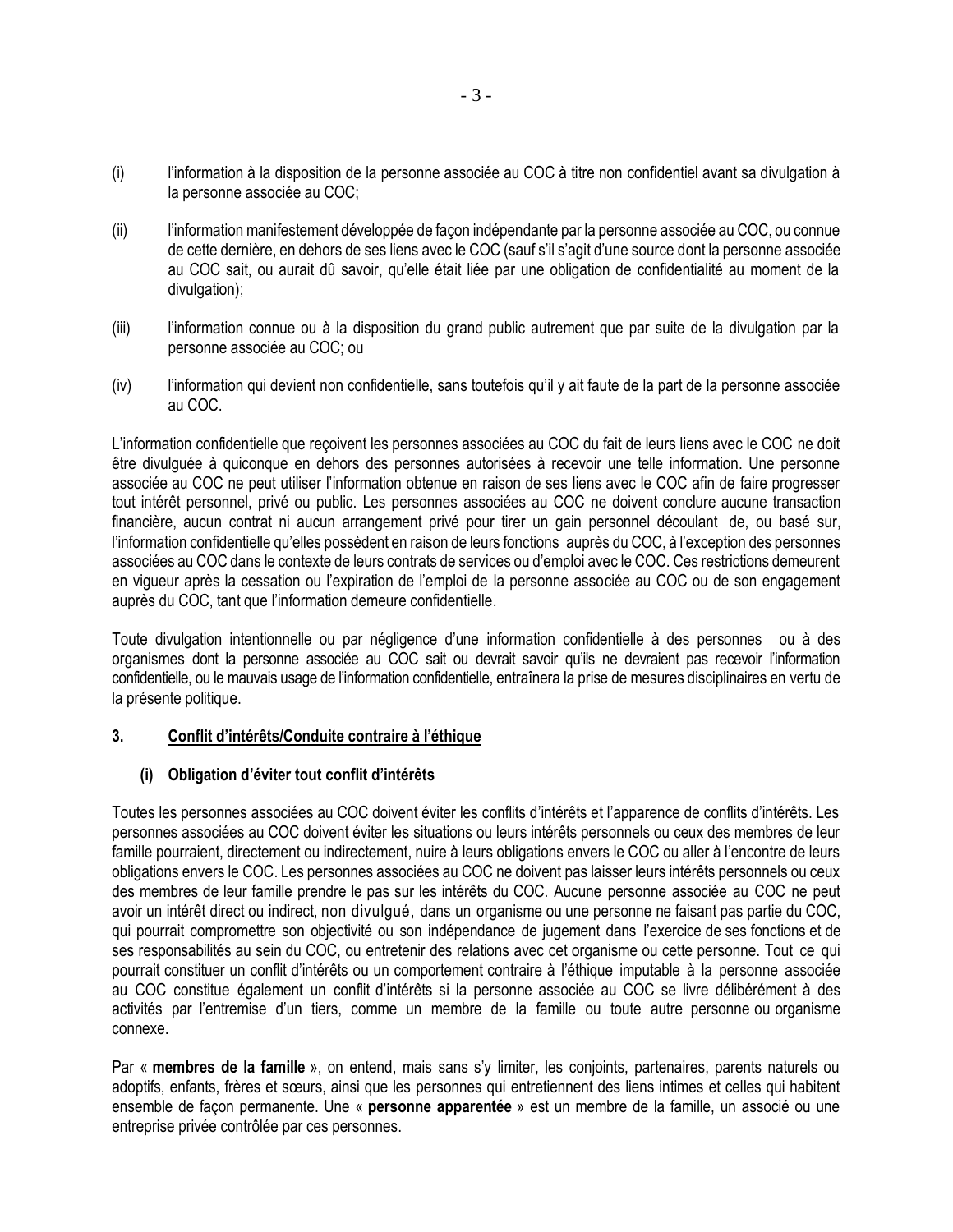Une personne associée au COC se doit de communiquer à son supérieur hiérarchique, au chef de la direction ou à la présidente, tout conflit d'intérêts réel ou apparent dès qu'elle en a connaissance et se récuser dans toutes les décisions s'y rapportant.

Les conflits d'intérêts peuvent survenir dans des situations impliquant :

- un intérêt, réel ou apparent, dont bénéficie la personne associée au COC ou une personne apparentée;
- un organisme ne faisant pas partie du COC au sein duquel une personne associée au COC exerce des responsabilités officielles liées à la gouvernance, ou qui emploie la personne associée au COC ou un membre de sa famille;
- la personne associée au COC a un intérêt financier dans l'organisme qui ne fait pas partie du COC;
- un potentiel, réel ou apparent, de compromettre les intérêts du COC.

Les circonstances pouvant mener à un conflit d'intérêts ou un comportement contraire à l'éthique comprennent, mais sans s'y limiter :

- l'implication matérielle ou personnelle directe avec les comités de candidature des villes, les commanditaires, les fournisseurs, les sous-traitants, les clients ou autres, susceptibles de bénéficier ou qui cherchent à tirer profit de l'aide de la personne associée au COC ou de son rôle auprès du COC (**« entités »**);
- le fait d'exercer une influence indue en ce qui concerne la qualification d'un athlète pour les Jeux;
- la détention d'un intérêt important dans une entité ou plusieurs entités, la participation dans un quelconque intérêt dans de telles entités, ou l'acceptation de paiements, de services ou de prêts de telles entités;
- la propriété de biens directement et particulièrement touchés par les actions du COC ou acquis en raison d'information confidentielle obtenue du COC.

### **(ii) Conseil d'administration du COC**

(a) Sans limiter la généralité du paragraphe (i) ci-dessus, la relation qu'entretient un administrateur avec une autre organisation ou une autre société ne doit pas compromettre la loyauté de cet administrateur envers le COC. La représentation des fédérations nationales de sport (« FNS ») membres au niveau du conseil d'administration est reconnue. Le fait pour un administrateur d'avoir une obligation de loyauté envers une FNS dont il siège au conseil d'administration et envers le COC ne sera pas nécessairement considéré comme un conflit d'intérêts. Un administrateur peut avoir les intérêts d'une FNS à l'esprit en étudiant une question présentée au conseil, sous réserve que cet administrateur ait divulgué préalablement la relation qu'il entretient avec la FNS, fait preuve d'ouverture d'esprit, est libre d'exercer et exerce effectivement son jugement, et prend position ou vote, à son avis, dans l'intérêt du COC. Les mêmes considérations s'appliquent en ce qui concerne les membres du CIO au Canada qui sont membres de la Session et du conseil d'administration du COC conformément à la *Charte olympique* et au *Règlement général* du COC.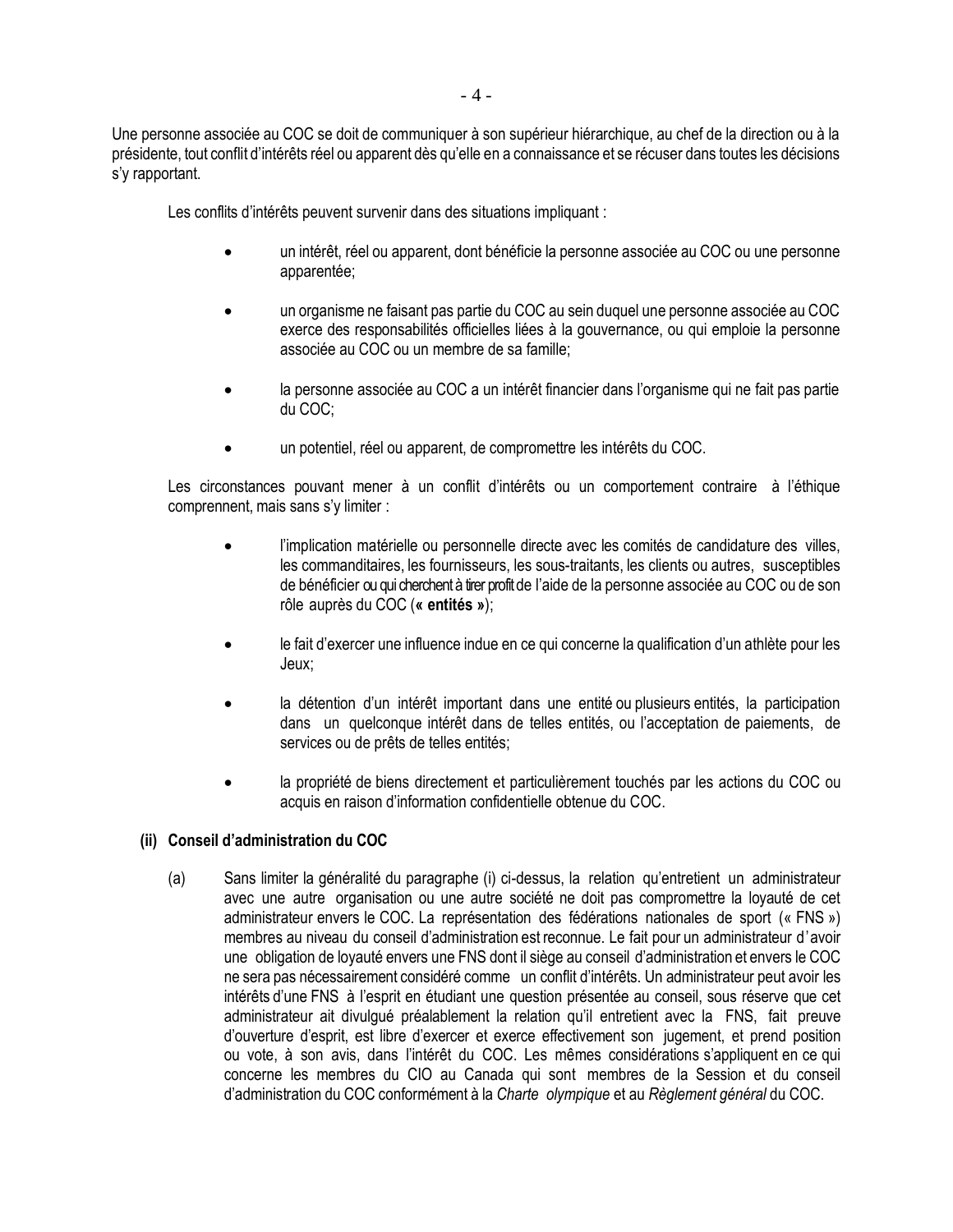- (b) Lorsque survient un conflit d'intérêts, le conflit doit être réglé ou approuvé par deux (2) des personnes suivantes : la présidente, le chef de la direction et le président du comité de gouvernance et d'éthique avant l'acquisition de toute part de toute opération touchée. Dans la plupart des cas, la divulgation du conflit d'intérêts et le retrait ou l'abstention d'exercer une influence, de participer aux discussions ou à la prise de décisions liées au sujet suffiront pour résoudre le conflit d'intérêts. Le chef de la direction doit faire rapport du conflit et de sa résolution à la prochaine réunion du conseil d'administration.
- (c) Lorsqu'un administrateur est en situation de conflit d'intérêts relativement à un enjeu ou une question figurant à l'ordre du jour d'une réunion du conseil ou de la Session du COC, il fera une déclaration, à la fois brève et édifiante au sujet du conflit d'intérêts avant toute discussion sur la question et se retirera de la réunion pendant les discussions entourant cette question, sauf si le conseil détermine que cet administrateur peut rester. S'il y a lieu, la déclaration et le retrait seront consignés au procès-verbal de la réunion.

#### **(iii) Traitement de faveur**

Les personnes associées au COC ne doivent pas se servir de leurs fonctions officielles pour aider des organismes ou des personnes dans leurs relations avec le COC, si cela peut donner lieu, ou sembler donner lieu, à un traitement de faveur pour cet organisme ou cette personne.

#### **(iv) Biens de l'organisation**

Les personnes associées au COC ne sont pas autorisées à utiliser les biens de l'organisation aux fins d'intérêts personnels ou aux fins des intérêts d'une personne apparentée. Sans limiter la portée de ce qui précède, l'utilisation occasionnelle limitée des ordinateurs, des téléphones et autres matériels de communication du COC à des fins personnelles est permise, pourvu que cette utilisation n'ait pas un effet négatif sur la productivité ou ne nuise pas aux opérations normales de l'organisation. Par biens de l'organisation, on entend, sans toutefois s'y limiter, des biens réels ou tangibles tels que des actifs monétaires, des terrains, immeubles, mobiliers, appareils ou accessoires, matériel ou véhicules, ainsi que des biens tels que des banques de données, systèmes informatiques, rapports, renseignements, droits de propriété, brevets, marques de commerce, droits d'auteur, logos, appellations ou réputation.

#### **(v) Avantages, divertissements et cadeaux**

Les personnes associées au COC ne doivent ni solliciter ni accepter des avantages, des invitations ou des cadeaux (collectivement des **« cadeaux »**) en échange, ou comme condition, de l'exercice de leurs fonctions, ou à titre d'incitation pour accomplir un acte connexe à leurs fonctions ou leurs responsabilités au sein du COC. Sans limiter la portée de ce qui précède, les personnes associées au COC peuvent accepter, sans les avoir sollicités, des cadeaux liés à leurs fonctions officielles ou leurs responsabilités, mais seulement si ces cadeaux sont conformes aux règles de la bienséance, de la courtoisie ou de l'hospitalité; ne sont pas de nature à laisser planer des doutes quant à l'objectivité ou à l'impartialité de la personne associée au COC; et ne compromettent pas l'intégrité du COC. Si un cadeau ne répond pas à ces critères, il sera considéré comme un cadeau inapproprié.

Un cadeau inapproprié doit être retourné à son propriétaire dès que possible. S'il est impossible de retourner le cadeau inapproprié ou s'il existe une autre raison valide de ne pas retourner le cadeau inapproprié, ce dernier doit être immédiatement déclaré et remis au chef de la direction ou à la présidente qui déterminera comment traiter ledit cadeau dans le respect de la lettre et de l'esprit de la présente politique. Dans des circonstances exceptionnelles, le chef de la direction ou la présidente permettra de déroger à ces restrictions, pourvu que cette dérogation ne compromette pas l'intégrité du COC et les fins de la présente politique.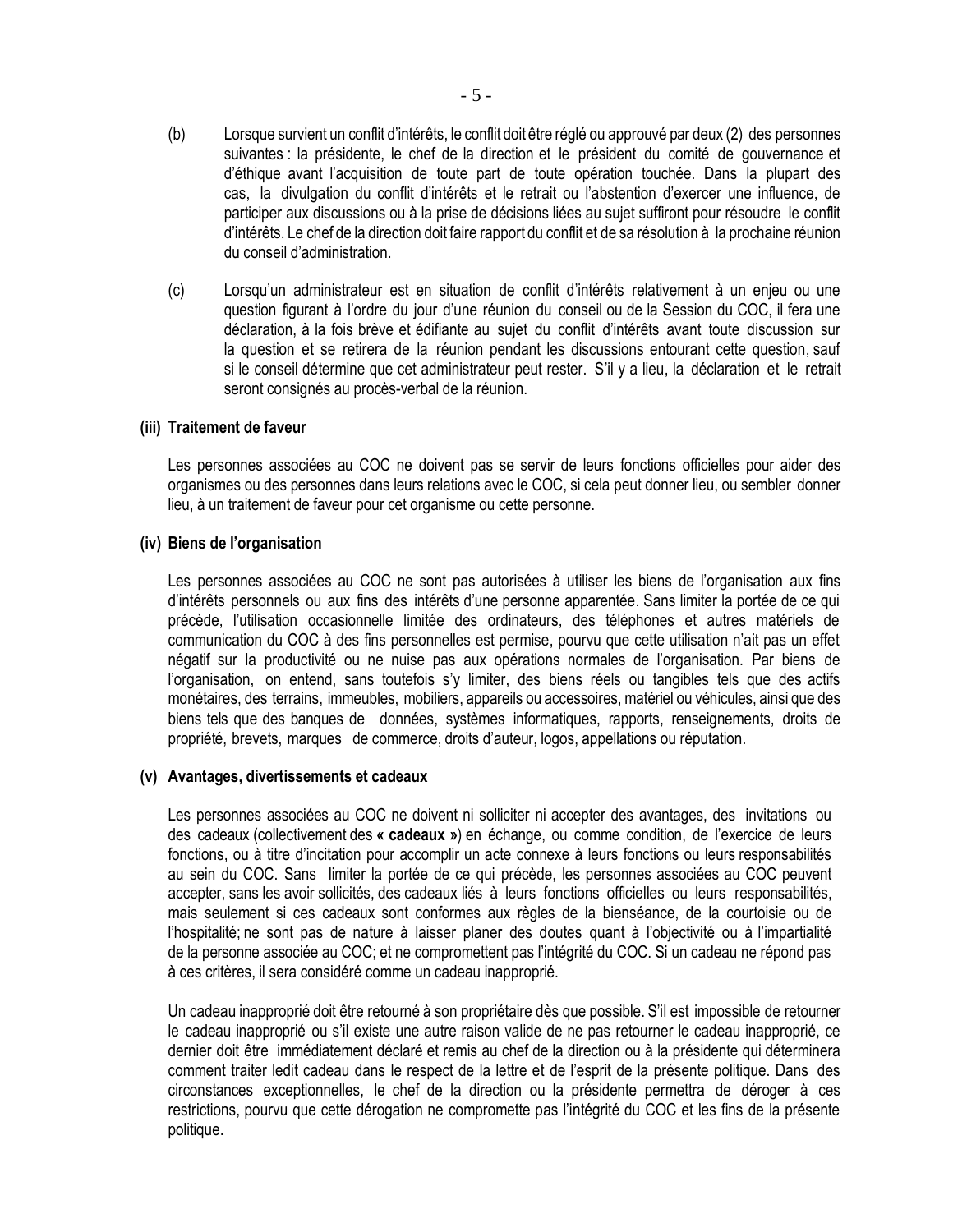De même, les personnes associées au COC ne peuvent offrir des cadeaux au nom du COC en échange, oucomme condition d'un avantage pour le COC ou la personne associée au COC. Les personnes associées au COC peuvent offrir des cadeaux, mais seulement si ces cadeaux sont conformes aux règles de la bienséance, de la courtoisie ou de l'hospitalité; ne sont pas de nature à laisser planer des doutes quant à l'objectivité ou à l'impartialité de la personne associée au COC; ne compromettent pas l'intégrité du COC.).

Il est de la responsabilité de la personne associée au COC de s'assurer qu'un cadeau, qu'elle a reçu ou qu'elle envisage de donner, est approprié. Dans le doute, la personne associée au COC doit consulter la personne dont elle relève.

#### **(vi) Emplois ou services futurs**

Les personnes associées au COC ne doivent pas se trouver dans des situations de conflits d'intérêts réels ou apparents en raison d'offres d'emploi, d'affectations ou d'investissements qui leur viennent de l'extérieur pendant qu'ils sont à l'emploi du COC.

#### **(vii) Activités politiques**

- (d) Les personnes associées au COC peuvent prendre part librement aux activités politiques partisanes. Toutefois, leurs activités politiques doivent être clairement distinctes de leurs activités liées à leur engagement auprès du COC.
- (e) Si elles participent à des activités politiques, les personnes associées au COC doivent demeurer impartiales et maintenir la perception d'impartialité relativement à leurs fonctions et responsabilités au sein du COC. Les politiques partisanes ne doivent pas être introduites dans le milieu de travail ou l'environnement sportif sous quelque forme que ce soit qui puissent avoir une influence inappropriée ou indue sur les autres personnes associées au COC et les personnes ou entreprises avec lesquelles le COC fait des affaires.
- (f) Afin de préserver son indépendance et son objectivité, le COC n'utilisera pas les fonds, les biens ou les services de l'organisation aux fins de contribution ou de soutien de partis, de candidats, d'activités ou de campagnes politiques.

#### **(viii) Relations de travail**

Les personnes associées auCOCet lesmembres de leur famille ne peuvent être employés ni avoir une charge dans les cas où :

- (g) un rapport hiérarchique existe dans lequel une personne associée au COC a un pouvoir de décision à l'égard du membre de sa famille relativement à son évaluation de rendement, sa rémunération, ses avantages indirects, ses possibilités, sa nomination, ses permissions spéciales, ses conditions de travail, sa participation ou sa sélection à l'équipe ou autres éléments semblables ;
- (h) la relation de travail offre une occasion de collusion entre les deux personnes qui pourrait avoir des conséquences néfastes pour les intérêts du COC.

Si une situation de cette nature survient, la personne associée au COC doit révéler cette relation au chef de la direction. Il est possible de déroger à cette restriction si le chef de la direction a l'assurance que des mesures de sauvegarde appropriées ont été mises en place pour ne pas compromettre les intérêts du COC.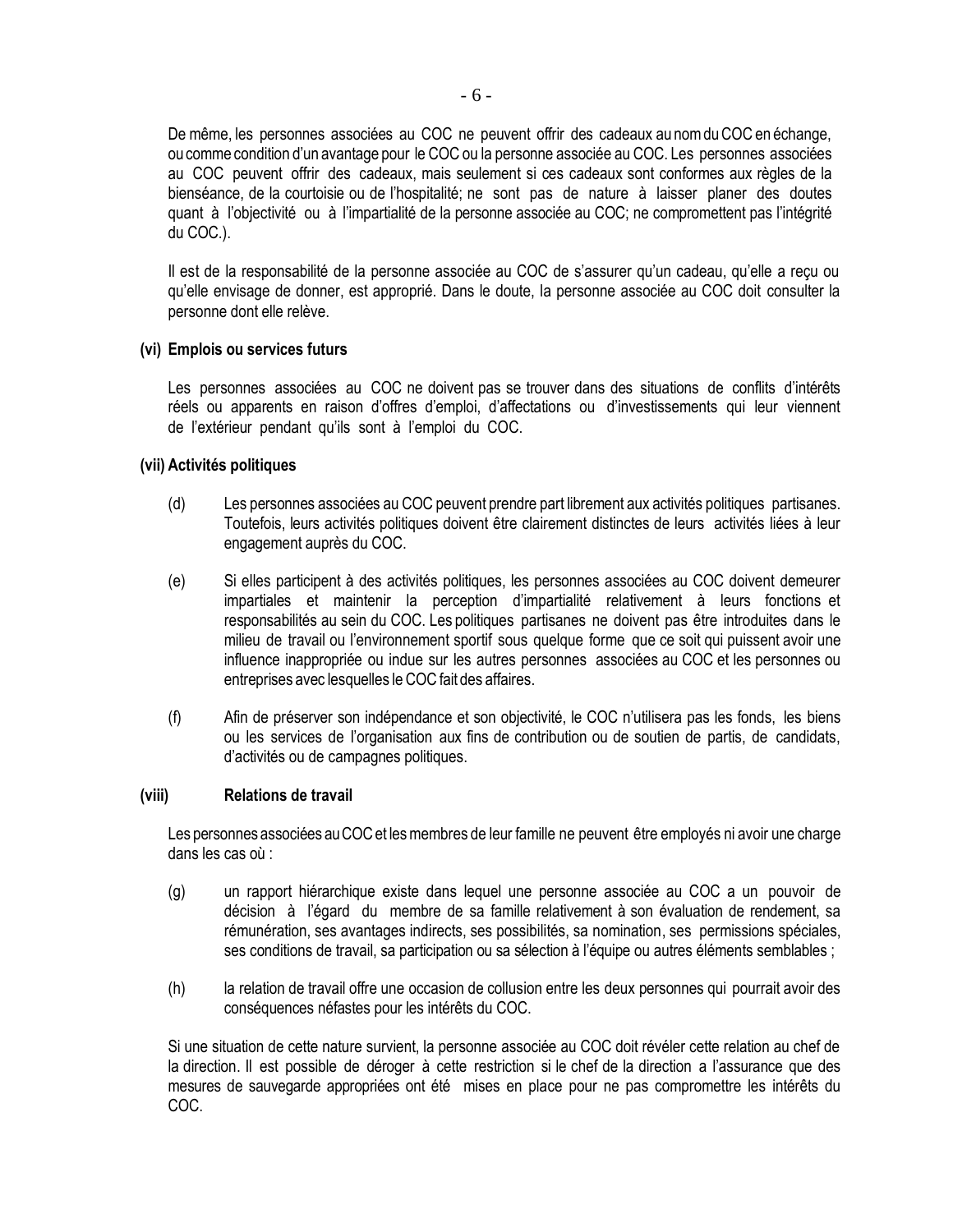### **4. Discrimination, harcèlement et violence**

Toutes les personnes associées au COC doivent soutenir un milieu de travail et un environnement sportif qui favorisent le respect et promeuvent la dignité et l'estime de soi de chacun. Le COC reconnaît que la discrimination, le harcèlement, l'intimidation et la violence peuvent être néfastes dans le milieu de travail et l'environnement sportif, non seulement pour le groupe ciblé, mais aussi pour plusieurs autres personnes associées au COC. Toutes les personnes associées au COC doivent reconnaître que c'est l'impact du comportement sur la personne qui subit ce comportement qui est primordial et non l'intention de l'individu qui adopte le comportement perçu comme étant offensant. Le COC est résolu à créer et à maintenir un milieu de travail et un environnement sportif exempts de discrimination, de harcèlement, de harcèlement personnel, de harcèlement sexuel, d'intimidation et de violence.

### **(i) Discrimination**

La discrimination se définit comme toute action, tout comportement ou toute attitude, intentionnelle ou non, qui ont un effet négatif ou qui pourraient avoir un effet négatif sur l'emploi, la performance ou les activités bénévoles d'une personne, ces actions, comportements et attitudes reposant sur un motif illicite de discrimination en vertu des lois sur les droits de la personne applicables, comme l'âge (*sauf dans le cas des athlètes, l'âge a la même définition que dans la législation sur les droits de la personne);* l'origine; la citoyenneté; la couleur; les croyances; l'incapacité; l'origine ethnique; la langue (*sauf lorsque la langue est un critère de qualification pour l'emploi ou le mandat);* l'état matrimonial ou la situation familiale (*y compris les unions de fait sans exclure les politiques antinépotisme*)*;* le lieu d'origine; les opinions politiques; la race; le sexe (*y compris les femmes enceintes);* l'existence d'un casier judiciaire (*a la même définition que dans la législation sur les droits de la personne*); l'identité sexuelle, l'expression de l'identité sexuelle; et l'orientation sexuelle.

La présente politique s'applique également à tout autre motif de discrimination interdit par les lois en vigueur.

### **(ii) Harcèlement**

Le harcèlement est une forme de discrimination et désigne une conduite transgressive associée ou non à un motif illicite qui affecte négativement le milieu de travail ou l'environnement sportif ou qui produit des effets néfastes sur ces environnements pour les personnes qui font l'objet du harcèlement dont l'auteur sait, ou devrait raisonnablement savoir, que pareil comportement est importun. Le harcèlement comprend l'intimidation et peut prendre de nombreuses formes, mais il comporte souvent une conduite, des commentaires ou des affichages qui sont insultants, intimidants, humiliants, blessants, avilissants, abaissants, malveillants et dégradants ou qui offensent, gênent, humilient ou embarrassent une personne ou un groupe de personnes. Un seul incident peut être suffisant pour constituer du harcèlement.

Ci-dessous les catégories spécifiques de harcèlement :

(c) Harcèlement personnel

Le harcèlement personnel est un comportement déplacé envers une personne dont l'auteur sait ou devrait raisonnablement savoir que pareil comportement est importun.

Parmi les exemples de harcèlement personnel, il y a les blagues abaissantes, les insultes, les surnoms, les taquineries déplacées, les sarcasmes et les comportements condescendants. Le comportement peut être lié ou non aux motifs illicites de discrimination.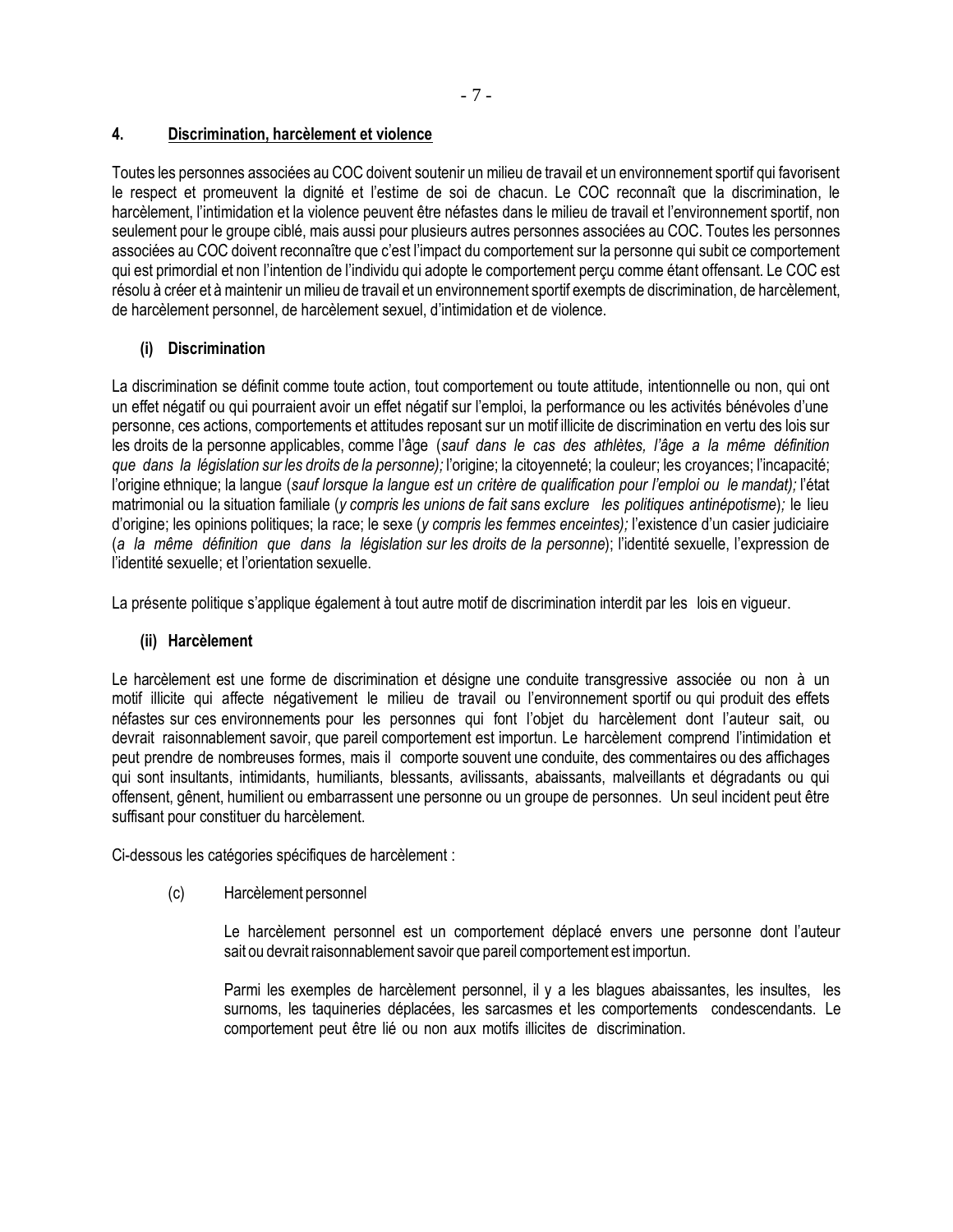(d) Intimidation

L'intimidation est un comportement verbal, physique ou social importun susceptible de blesser ou de contrôler de façon déplacée une autre personne. Elle s'accompagne souvent d'un déséquilibre, réel ou perçu, du pouvoir.

Les exemples d'intimidation comprennent des menaces, la propagation de rumeurs, les attaques physiques ou verbales, ou encore l'exclusion délibérée d'une personne d'un groupe.

(e) Harcèlement sexuel

Le harcèlement sexuel s'entend du fait pour une personne d'adopter, pour des raisons fondées sur le sexe, l'orientation sexuelle, l'identité sexuelle ou l'expression de l'identité sexuelle, une ligne de conduite caractérisée par des remarques ou des gestes vexatoires contre une autre personne lorsqu'elle sait ou devrait raisonnablement savoir que ces remarques ou ces gestes sont importuns. Le harcèlement sexuel s'entend également du fait pour une personne de faire des sollicitations ou des avances sexuelles alors qu'elle est en position d'accorder ou de refuser à l'autre un avantage ou une promotion et qu'elle sait ou devrait raisonnablement savoir que ces sollicitations ou ces avances sont importunes. Le harcèlement sexuel inclut les demandes de faveurs sexuelles ou d'autres conduites verbales ou physiques de nature sexuelle reliées au sexe de la personne.

### **(iii) Violence**

Le COC s'engage à prévenir la violence et à offrir un milieu de travail sécuritaire et respectueux aux personnes associées au COC. Le COC prendra toutes les mesures raisonnables pour protéger les personnes associées au COC de toutes les sources de violence afin d'éliminer ou de minimiser ces risques. Tout comportement violent dans le milieu de travail ou l'environnement sportif est inacceptable. Le COC ne tolérera aucun type de violence dans les bureaux du COC ou les activités du COC. Pour les besoins de la présente politique, la « violence » est définie comme la menace ou la tentative de comportement, ou le comportement même d'une personne qui cause ou est susceptible de causer des dommages, des blessures ou des maladies sur le plan physique ou psychologique ou qui donne à une personne une raison de croire qu'elle, ou une autre personne, court le risque de subir des préjudices, des blessures ou des maladies sur le plan physique ou psychologique, y compris, mais sans s'y limiter, toute agression ou tentative d'agression (y compris les agressions sexuelles et les attaques physiques), les menaces, la violence ou le harcèlement verbal, psychologique ou sexuel.

Des exemples de harcèlement, de harcèlement sexuel, de violence et de ce qui n'est pas considéré comme étant du harcèlement, sont présentés à l'annexe « A » des présentes.

### **(iv) Représailles**

Les représailles ou les menaces de représailles sont un facteur aggravant de tous les cas de discrimination, de harcèlement ou de violence, en particulier lorsque l'auteur de ces représailles ou menaces de représailles est une personne en position d'autorité ou une personne en position de leadership (selon la définition du paragraphe **Error! Reference source not found.** (2)).

Voici des exemples de représailles :

- (f) mesures de vengeance visant à punir une personne qui a signalé la discrimination, le harcèlement ou la violence;
- (g) menaces de vengeance visant à dissuader une personne de signaler la discrimination, le harcèlement ou la violence;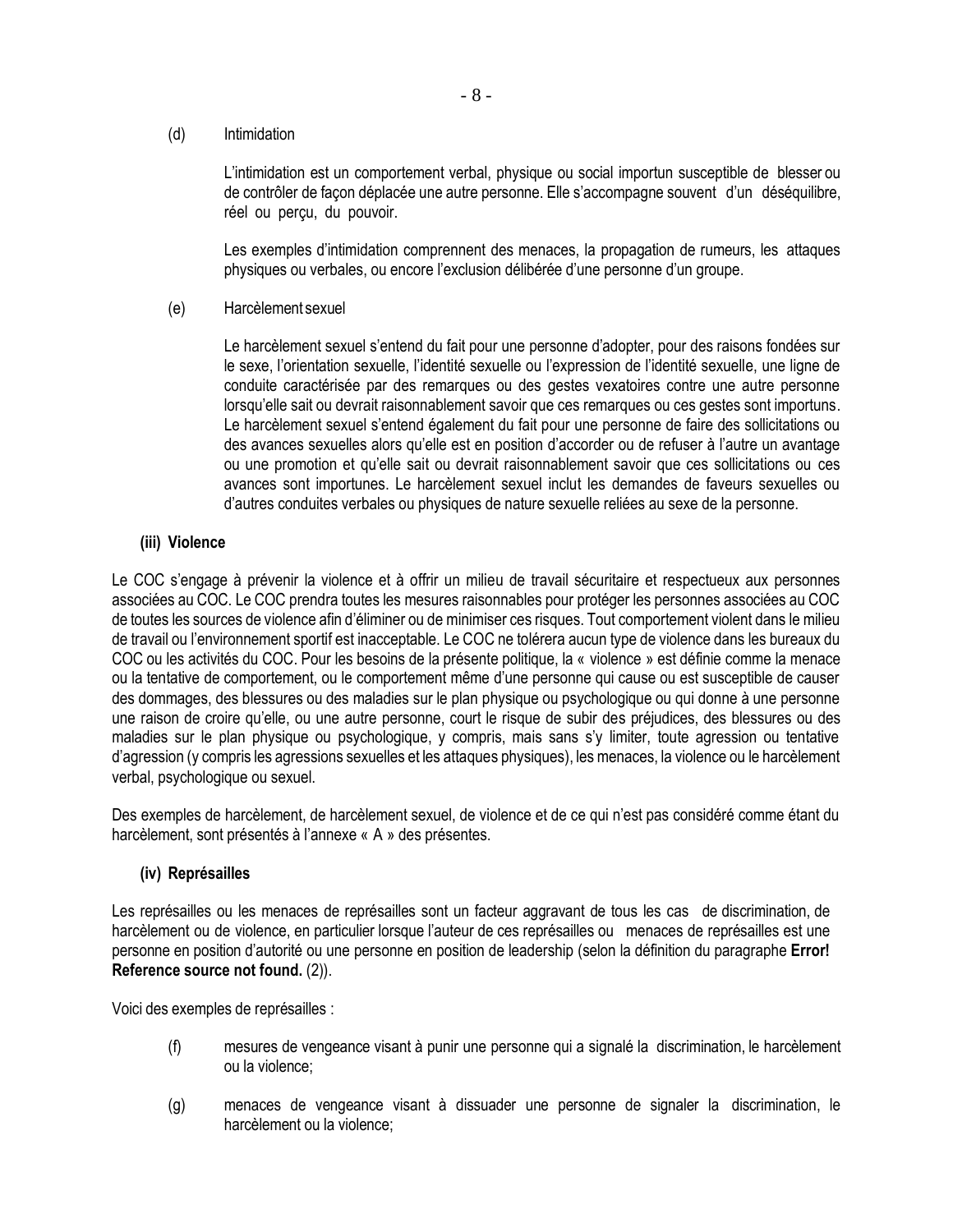(h) menaces de vengeance visant à dissuader une personne de participer au processus, par exemple en agissant comme témoin ou en fournissant de l'information.

Dans les situations de harcèlement sexuel, les représailles peuvent également comprendre :

- (i) les mesures de vengeance visant à punir une personne qui a repoussé des propositions sexuelles; et
- (j) des menaces de vengeance si des propositions sexuelles sont repoussées.

Aux fins de la présente politique, le fait de présenter , sciemment, des allégations fausses ou infondées, ou de fournir délibérément de fausses informations est également considéré comme des représailles et peut être sujet aux sanctions prévues dans la présente politique.

### **(v) Négligence**

Si une personne en position d'autorité ou une personne en position de leadership est au courant ou devrait raisonnablement être au courant de l'existence possible de discrimination, de harcèlement ou de violence et qu'elle néglige de prendre les mesures qui s'imposent, la personne en position d'autorité ou la personne en position de leadership a fermé les yeux sur la discrimination, sur le harcèlement ou sur la violence et elle est passible des sanctions prévues dans la présente politique.

### **5. Relations intimes ou sexuelles**

Une relation intime ou sexuelle entre une personne qui est perçue comme une personne exerçant une autorité ou un pouvoir (« **personne en position d'autorité** ») sur la personne avec laquelle elle entretient la relation intime ou sexuelle, ou s'il est raisonnable de percevoir un déséquilibre de pouvoir, peut être considérée comme un comportement inapproprié même si toutes les parties sont des adultes consentants et peut aussi constituer un conflit d'intérêts. La personne en position d'autorité doit promptement divulguer l'existence de cette relation au chef de la direction, et ce dernier doit déterminer si cette conduite a été nocive pour la personne impliquée, pour les autres ou pour la réputation du COC, ou si elle constitue un conflit d'intérêts, en quels cas les dispositions de la présente politique s'appliqueront et des sanctions pourront être imposées.

### **6. Paris illégaux**

Le COC souhaite protéger les activités du COC de la menace liée aux paris sportifs illégaux et promouvoir l'intégrité du sport. En conséquence, il est expressément interdit aux personnes associées au COC de se livrer à toute forme de paris illégaux sur la performance athlétique ou sur les résultats d'une compétition aux Jeux et à toute autre compétition sportive relevant de la compétence du COC à l'avenir, et en vertu du Code d'éthique du CIO.

Par « **paris illégaux** », on entend les activités qui comportent des risques calculés pouvant occasionner des gains et des pertes.

### **[IV] COMMISSAIRE À L'ÉTHIQUE**

Le conseil d'administration du COC (ou, sur délégation du conseil, un comité du conseil) nommera un commissaire à l'éthique dans un rôle consultatif. Le rôle du commissaire à l'éthique sera de formuler des conseils et des recommandations, de temps à autre, dans les situations qui constituent des dilemmes significatifs au chapitre de l'éthique. Le commissaire à l'éthique doit être une personne dont l'intégrité et la sagesse, nécessaires pour donner des conseils sur des questions d'éthique, sont reconnues. Dans des circonstances exceptionnelles où une personne associée au COC fait face à un dilemme éthique ou a une forte préoccupation relativement à un conflit d'intérêts, réel ou apparent, qui pourrait porter atteinte à l'intégrité du COC (et s'il y a lieu, que la divulgation du conflit d'intérêts et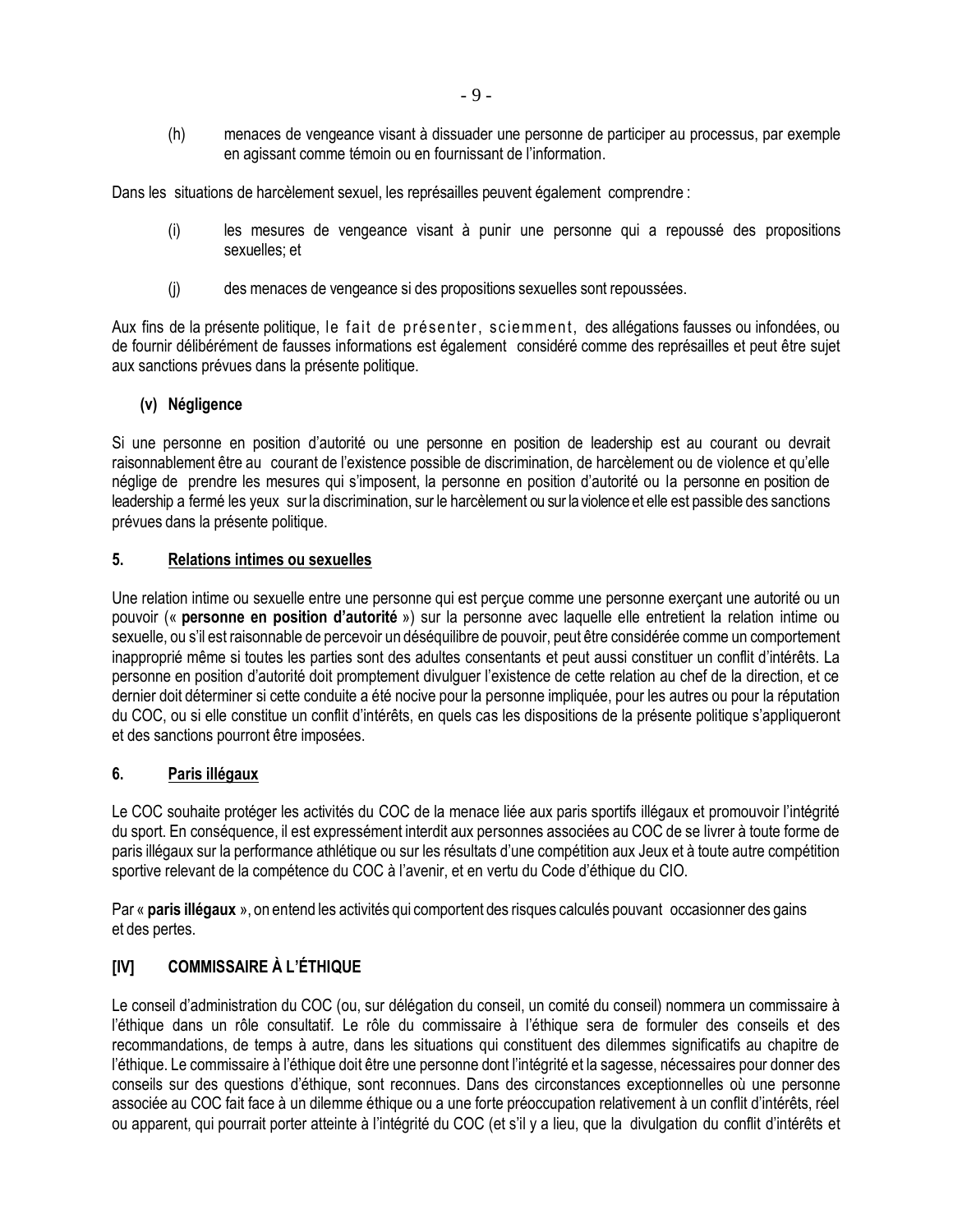l'abstention de participer aux discussions ou à la prise de décisions liées au sujet ne suffisent pas à résoudre le conflit d'intérêts), la personne associée au COC peut en aviser la présidente ou le président du comité de gouvernance et d'éthique qui, à leur tour, pourront demander au commissaire à l'éthique de formuler des conseils sur cette question, y compris les étapes appropriées à la résolution du conflit d'intérêts, ou encore de traiter la question d'éthique.

### **[V] OBLIGATION DE SIGNALER**

Toutes les personnes associées au COC doivent signaler sans délai les comportements dont ils prennent connaissance qui pourraient constituer une violation de la présente politique ou contrevenir à la loi. Ceci comprend les situations où l'on soupçonne la violation, sous réserve que la personne associée au COC a des motifs raisonnables de croire que cette suspicion est avérée.

Dans l'éventualité où le COC croit raisonnablement que le comportement signalé constitue une activité ou un comportement criminel, le COC a le droit de signaler ce comportement aux autorités chargées de l'application des lois.

### **[VI] PERSONNE-RESSOURCE DU COC**

### **1. But**

Le conseil d'administration du COC (ou, sur délégation du conseil, un comité du conseil) nommera une personne qui agira à titre de personne-ressource du COC aux fins de la présente politique. La personne-ressource du COC devra être une personne neutre et indépendante du COC en ce sens qu'elle n'est ni un employé ou un agent contractuel (sauf s'il s'agit d'un agent contractuel qui fournit des services en qualité de personne-ressource du COC), ni un administrateur actuel du COC. Le rôle de la personne-ressource du COC sera de :

- (i) recevoir les signalements relatifs à la présente politique;
- (ii) faciliter le processus de signalement et de plainte;
- (iii) prêter assistance aux personnes qui ont des questions ou des craintes à propos de l'application de la présente politique;
- (iv) prêter assistance et formuler des conseils aux plaignants et aux répondants;
- (v) présenter un rapport annuel au conseil (ou, si le conseil désigne un comité du conseil pour recevoir ce type de rapports, à ce comité) sur le travail de la personne-ressource du COC qui comprendra les enjeux, les préoccupations ou les suggestions que la personneressource du COC souhaite porter à l'attention du conseil ou du comité du conseil chargé de recevoir le rapport.

Si la personne désignée comme personne-ressource du COC se trouve impliquée dans l'affaire donnant lieu à des allégations en vertu de la présente politique, le COC désignera une nouvelle personne-ressource pour cette affaire.

### **2. Aide aux plaignants**

Un plaignant peut demander l'aide de la personne-ressource du COC afin de comprendre la présente politique, de recourir à une résolution informelle, le cas échéant, et de rédiger la plainte écrite. La personne-ressource doit diriger le plaignant vers un service de consultation psychologique sur demande. Les employés du COC peuvent bénéficier du Programme d'aide aux employés et aux familles (PAEF). La personne-ressource du COC peut envisager d'autres formes de résolution de différends avec le plaignant, avant ou après le dépôt de la plainte, s'il y a lieu.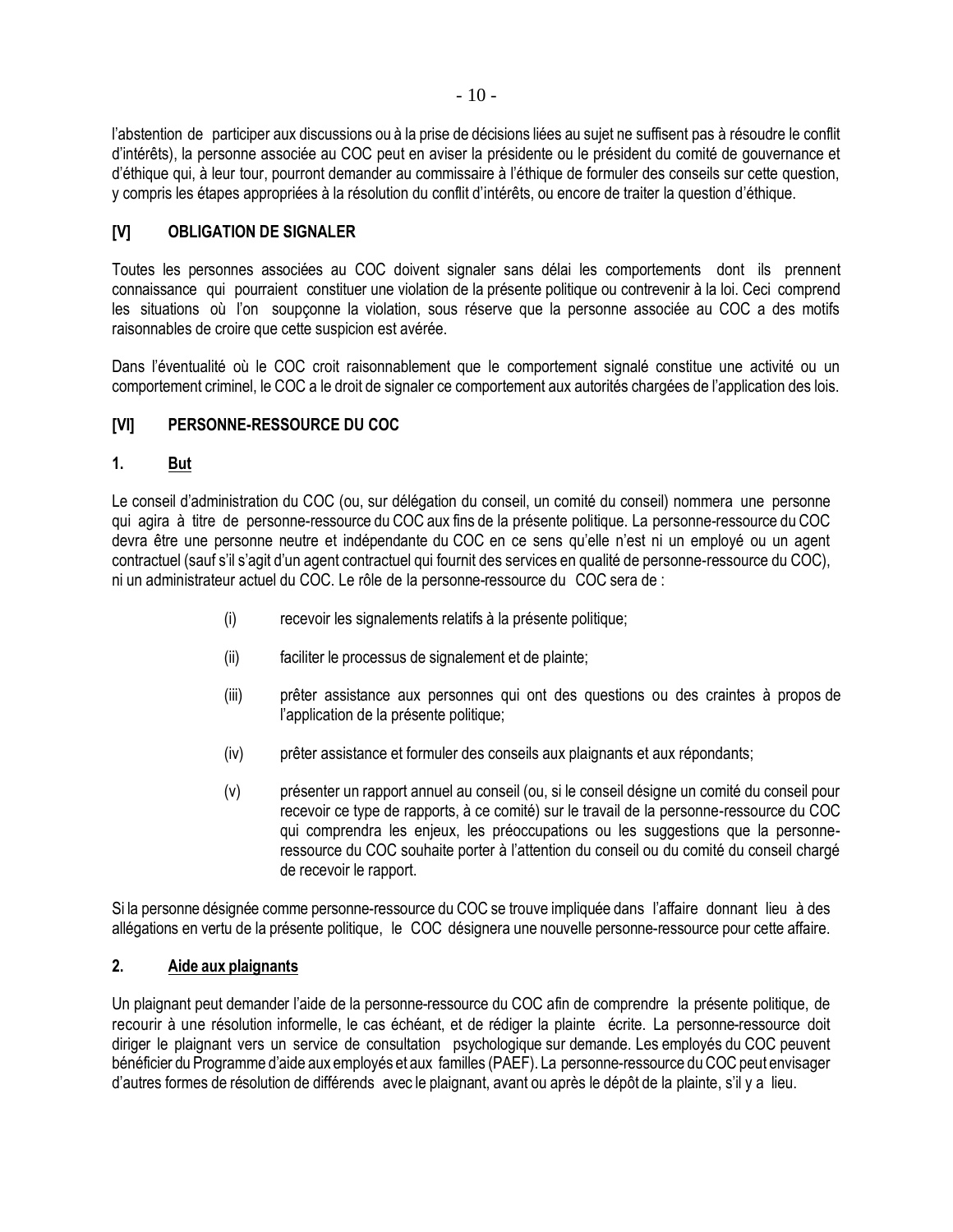### **3. Aide aux défendeurs**

Un défendeur peut demander l'aide de la personne-ressource du COC afin de comprendre la présente politique. La personne-ressource du COC doit diriger le défendeur vers un service de consultation psychologique s'il en fait la demande. Les employés du COC peuvent bénéficier du Programme d'aide aux employés et aux familles (PAEF). La personne-ressource du COC peut envisager d'autres formes de résolution de différends avec le défendeur.

### **[VII] PROCÉDURE RELATIVE AUX PLAINTES**

### **1. Résolution informelle**

Le COC encourage toutes les personnes concernées à essayer d'abord, dans la mesure du possible, de résoudre les questions relatives au comportement de façon informelle. Si la résolution informelle ne permet pas de régler la question, ou si les circonstances sont telles que la résolution informelle est impossible ou inappropriée, le processus formel décrit ci-dessous devra être utilisé. Les options de résolution informelle incluent : parler à la personne et l'informer que son comportement a été importun ou inapproprié et lui demander de cesser ou de consulter un superviseur ou le service des Ressources humaines.

### **2. Signalement initial**

Aux fins de la présente politique, le COC exige que soient signalées toute violation, violation éventuelle et violation présumée de la présente politique. Pour ce faire, le signalement d'une violation, d'une violation éventuelle ou d'une violation présumée de la présente politique peut être fait par écrit ou verbalement à la personne-ressource du COC ou à toute personne en position de leadership au COC. Une « **personne en position de leadership** » au COC s'entend de :

- (i) Tout membre du conseil d'administration;
- (ii) Tout membre de la haute direction du COC; ou
- (iii) Tout membre du service des Ressources humaines.

Si le signalement est fait à une personne en position de leadership, cette dernière informera la personne qui effectue le signalement de la possibilité d'obtenir de l'aide de la personne-ressource du COC.

### **3. Officialisation et traitement de la plainte**

Dès qu'un signalement est effectué, la personne-ressource du COC ou la personne en position de leadership au COC qui reçoit le signalement doit en informer la personne-ressource du COC (si la personne-ressource du COC n'a pas reçu le signalement), la présidente et le chef de la direction sauf si le signalement concerne l'un d'entre eux (le cas échéant, seules les autres personnes doivent en être informées). Aucune personne en position de leadership faisant l'objet d'un signalement, ou ayant un intérêt personnel dans la question, ne doit participer au processus de plainte dès qu'un signalement a été effectué (sauf en qualité de plaignant ou de défendeur, s'il y a lieu).

Pour qu'un signalement soit traité, examiné et réglé, il doit être officialisé à l'écrit, auquel cas, il devient une plainte (**« plainte »**). Une plainte doit être signée par le plaignant, ou la personne-ressource du COC ou une personne en position de leadership (s'il y a lieu), si Ia plainte est déposée au nom du COC. Le COC aura la capacité de déposer une plainte de sa propre initiative ou au nom du plaignant. La plainte doit être présentée à la présidente et au chef de la direction du COC, et une copie doit être fournie à la personne-ressource du COC.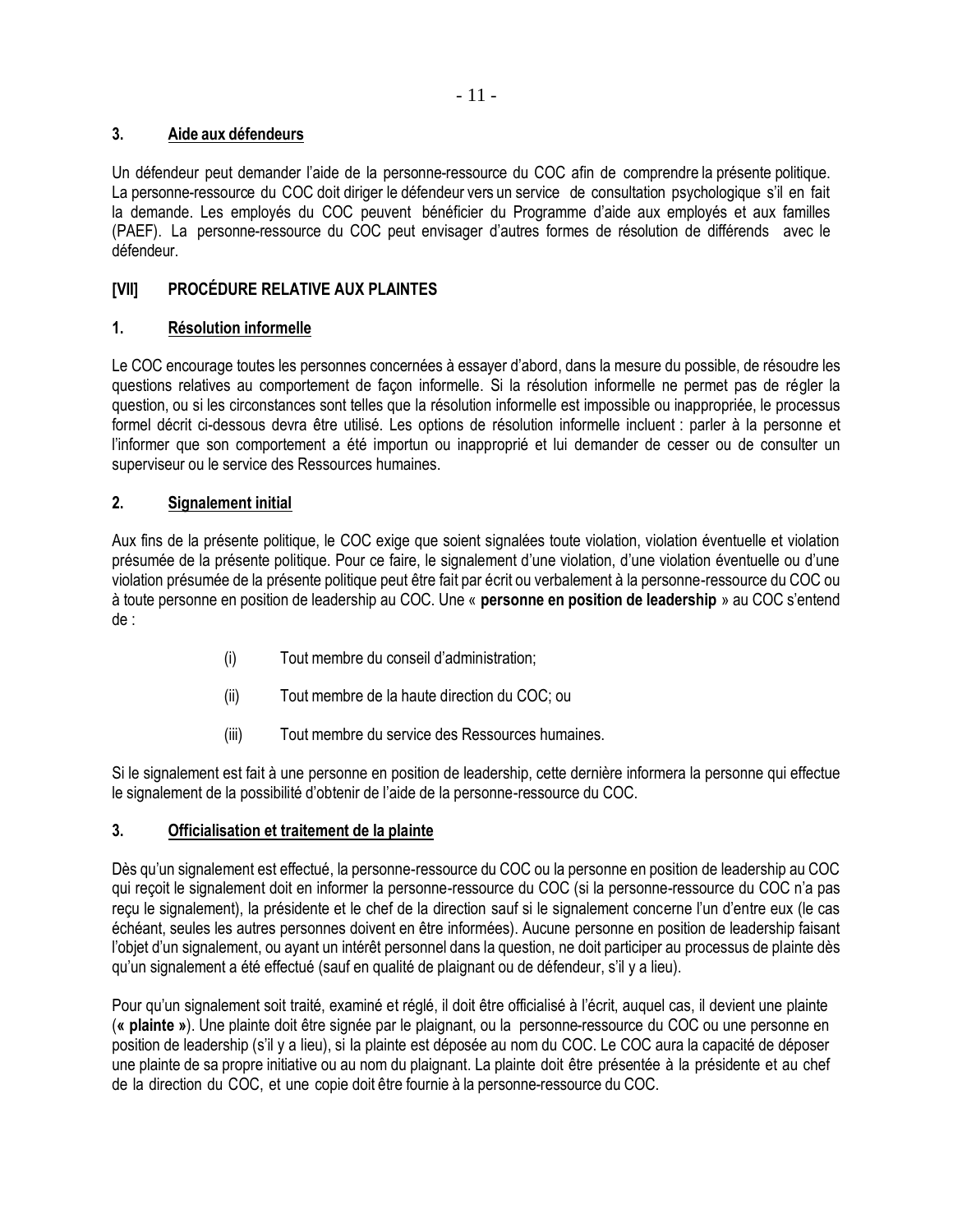La plainte doit comprendre la description précise de la violation alléguée, y compris les détails de l'incident ou des incidents, comme les dates, les heures, les lieux, la description des actes, un compte-rendu des dialogues, le nom du ou des auteurs et de tous les témoins ou des autres personnes qui pourraient avoir d'autres renseignements pertinents. La plainte doit également comprendre toute mesure corrective prise avant le dépôt de ladite plainte.

Les parties à une plainte sont le COC, le défenseur et le plaignant, le cas échéant.

À la réception d'une plainte dans laquelle le plaignant et le défendeur sont des employés, le chef de la direction, et sous réserve de la dernière phrase de ce paragraphe, à la réception d'une plainte dans des circonstances où une des parties n'est pas un employé, la présidente et le chef de la direction décideront de procéder au traitement de la plainte, et le cas échéant, de conduire une enquête interne ou de retenir les services d'un enquêteur externe. Le chef de la direction se chargera ensuite de l'affaire et tiendra la présidente informée, s'il y lieu, tout au long du processus de plainte. Toutefois, si un membre du conseil est le sujet de la plainte, la présidente se chargera seule de l'affaire et toute référence future au chef de la direction dans cette procédure de plainte doit être considérée comme une référence à la présidente.

Le chef de la direction peut décider de ne pas donner suite à une plainte, si :

- (a) selon son avis, les faits invoqués dans la plainte sont insuffisants, s'ils sont prouvés, pour établir une infraction en vertu de la présente politique; ou
- (b) selon son avis, l'enquête sur la plainte ne sert pas l'objectif de la présente politique dans de telles circonstances, soit en raison d'un délai important entre les événements allégués et le moment de la plainte, ou pour tout autremotif raisonnable.

Dans l'éventualité où le chef de la direction décide de ne pas donner suite à une plainte, il doit en aviser le plaignant et l'informer de son droit de faire appel de la décision conformément à l'article VIII ci-dessous.

Dans tous les autres cas, le chef de la direction doit enquêter sur la plainte ou nommer et mandater un enquêteur pour étudier la plainte et formuler des conclusions.

Toutes les personnes associées au COC, y compris le défendeur, doivent coopérer pleinement à toute enquête en vertu de la présente politique. Tout processus ou toute enquête doit respecter le principe d'équité. Toute partie a le droit de faire appel aux services d'un conseiller juridique à tout moment de la plainte ou de l'appel, mais elle doit le faire à ses frais.

Le chef de la direction doit informer le défendeur du dépôt de la plainte et fournir au plaignant et au défendeur une copie écrite de la plainte et de la présente politique. Le défendeur doit avoir la possibilité de répondre aux allégations par écrit dans un délai raisonnable, compte tenu des circonstances, mais en aucun cas dans moins de 24 heures ou plus d'une semaine. Si un défendeur refuse de répondre, ou omet de répondre dans les délais prescrits, l'enquêteur peut néanmoins publier son rapport. Pour se défendre, le défendeur peut avoir recours à tous les moyens légaux qui s'offrent à lui en vertu de la loi applicable.

Le chef de la direction peut consulter l'enquêteur au cours de l'enquête, étudier le rapport d'enquête en préparation et étendre le mandat de l'enquêteur ou lui demander des précisions, pourvu qu'aucune de ces actions n'ait pour but d'influencer les conclusions de l'enquête ou de compromettre l'indépendance l'enquêteur.

Dans l'éventualité où une plainte survient durant les Jeux à propos du comportement aux Jeux d'une personne associée au COC selon la définition des paragraphes **Error! Reference source not found. Error! Reference source not found.** et (d) (**« participants aux Jeux »**), le chef de mission doit être consulté à moins que la plainte concerne la conduite du chef de mission.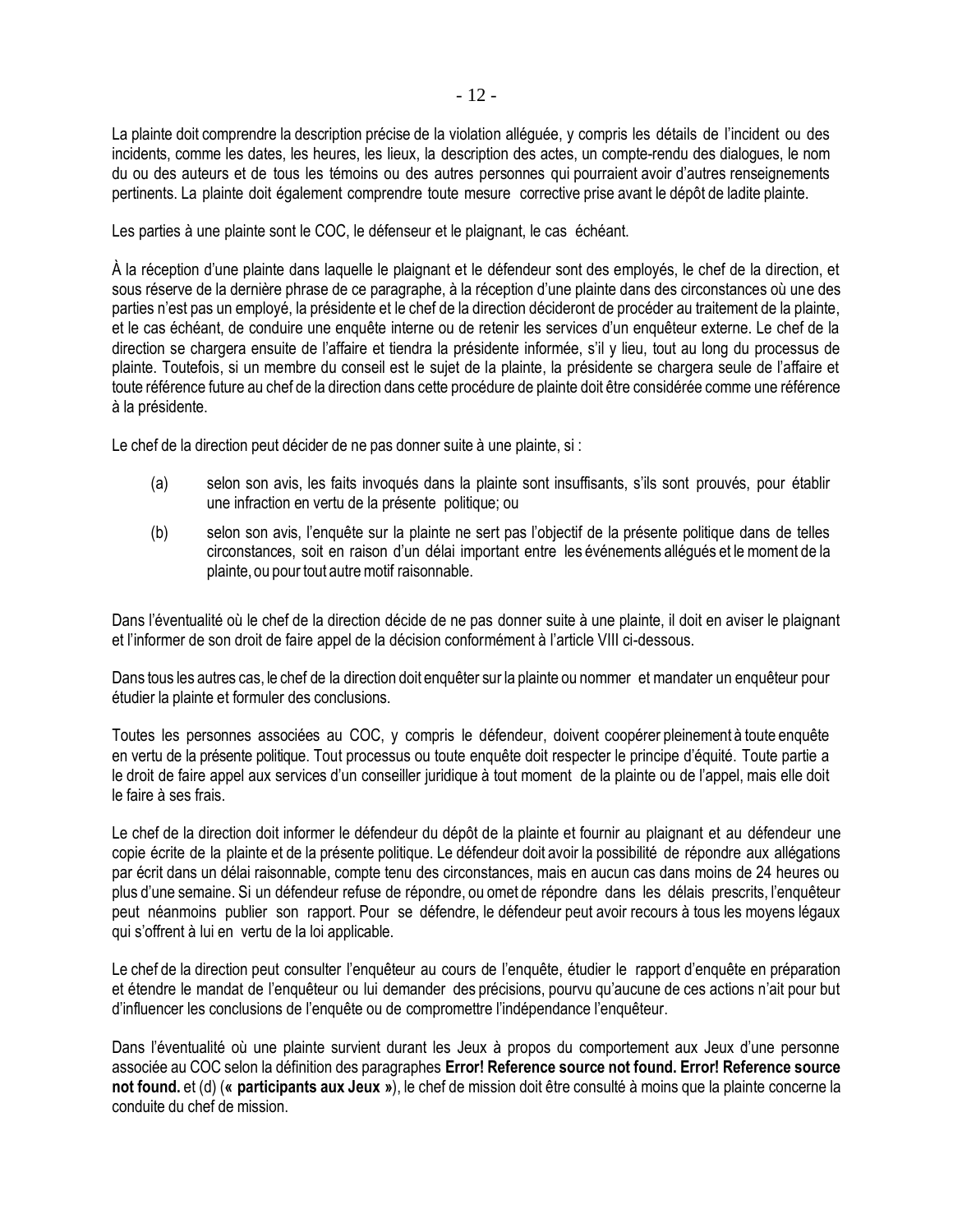Le COC, le plaignant et le défendeur recevront un rapport sur les résultats de l'enquête. Dans l'éventualité où la plainte porte sur un comportement survenu aux Jeux et que l'enquête se déroule pendant ces Jeux, le chef de mission recevra également un exemplaire du rapport d'enquête.

### **4. Mesures provisoires**

Le chef de la direction peut prendre des mesures provisoires en attendant l'enquête et le règlement d'une plainte s'il estime que celles-ci sont dans l'intérêt des plaignants et des défendeurs ou du COC.

Les mesures provisoires ne sont pas des sanctions, et elles peuvent prendre de nombreuses formes, y compris, mais sans s'y limiter :

- (a) l'imposition de mesures relatives à la participation continue aux activités ou au travail du COC;
- (b) un congé, et dans le cas d'un employé du COC, un congé payé, pendant lequel la personne ne pourra prendre part aux activités ou au travail du COC, ou selon des conditions jugées appropriées; ou
- (c) des dispositions de sécurité.

Le COC et la personne-ressource du COC doivent être informés des mesures provisoires.

Le chef de la direction doit consulter le chef de mission avant de prendre des mesures provisoires qui peuvent avoir des conséquences sur un participant aux Jeux.

### **5. Décision du chef de la direction**

Le chef de la direction ser a responsable de déterminer si la violation de la présente politique a été établie en fonction des faits démontrés dans le rapport d'enquête et de décider des mesures disciplinaires ou correctrices à appliquer s'il y a lieu. La décision du chef de la direction sera communiquée au plaignant, au défendeur, à la personne-ressource du COC ainsi qu'au chef demission si la plainte concerne la conduite d'un participant aux Jeux.

Le chef de la direction fera rapport de la nature de la plainte au comité de gouvernance et d'éthique, à moins que la plainte ne concerne un employé, auquel cas, il présentera le rapport au comité des ressources humaines, à la prochaine réunion du comité, ou plus tôt si les circonstances le permettent. Le comité de gouvernance et d'éthique ou le comité des ressources humaines, le cas échéant, devra faire rapport au conseil d'administration à sa prochaine réunion, ou plus tôt si les circonstances le permettent.

### **6. Règlement et médiation**

Une plainte peut déboucher sur un règlement en tout temps. Le règlement doit être conclu par écrit et signé par le plaignant, le défendeur et le chef de la direction. Une copie du règlement doit être envoyée à la personne-ressource du COC.

Si le chef de la direction estime que la médiation pourrait être un processus de résolution efficace en regard d'une plainte, le chef de la direction peut, à sa discrétion, suggérer ce processus, et si le plaignant et le défendeur sont disposés à entreprendre un tel processus, le COC sélectionnera et fournira à ses frais un médiateur pour cette question.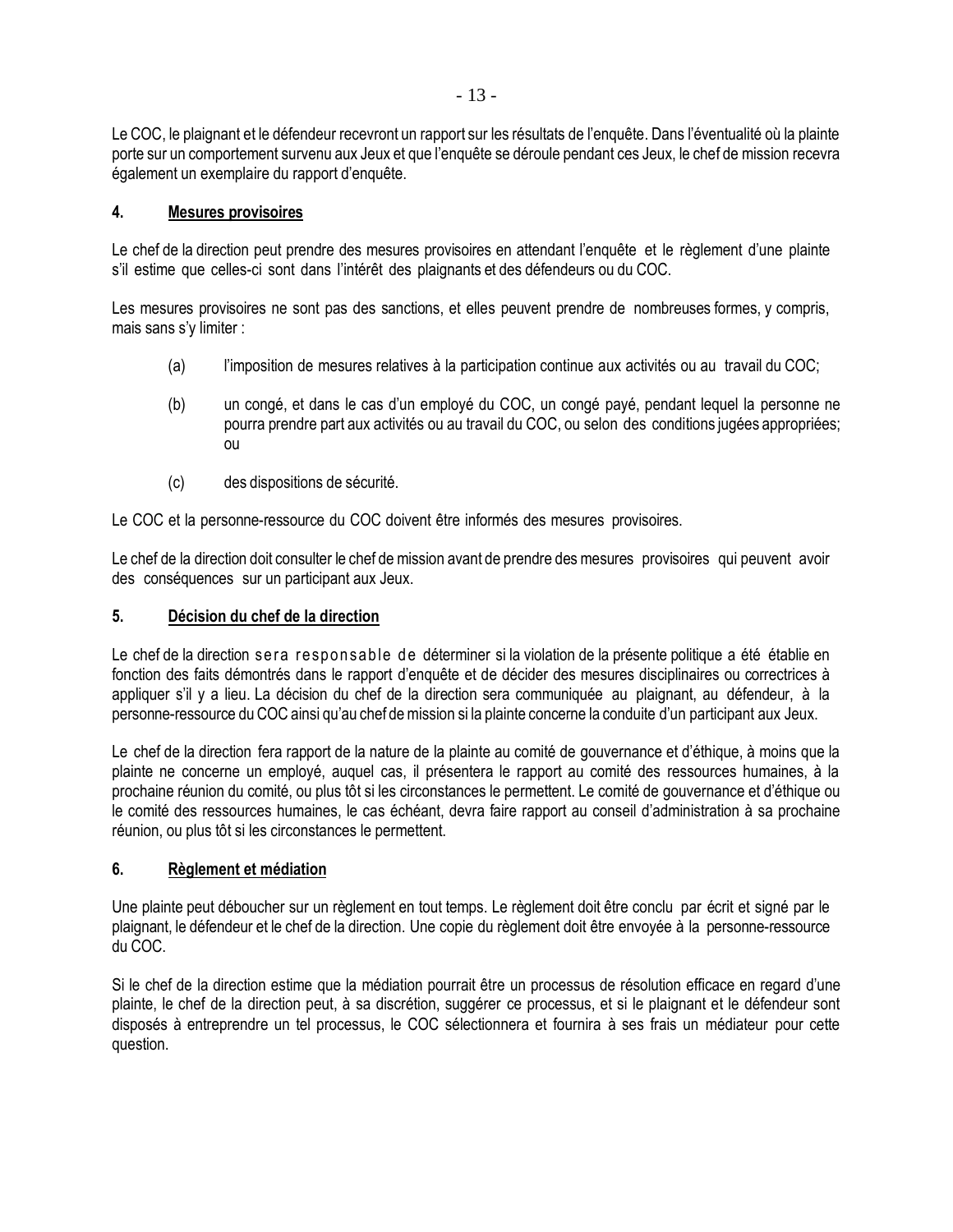### **7. Sanctions**

Toute violation de la présente politique constitue une question sérieuse pouvant faire l'objet de mesures disciplinaires. Le chef de la direction a le pouvoir d'imposer des sanctions lorsque ces dernières sont justifiées.

Lorsque la plainte concerne une conduite pendant les Jeux, par un participant aux Jeux, le chef de la direction doit consulter le chef de mission avant d'imposer des sanctions, à moins que la plainte ne concerne la conduite du chef de mission.

On doit donner au plaignant et au défendeur la possibilité raisonnable, établie par le chef de la direction, de s'adresser au chef de la direction avant d'imposer toute sanction.

Les sanctions peuvent comprendre, entre autres :

- (a) l'émission d'un avertissement ou d'une réprimande;
- (b) l'imposition de mesures temporaires ou permanentes concernant l'emploi au COC ou l'engagement auprès du COC, y compris, mais sans s'y limiter, le remboursement des dépenses payées par le COC au nom de la partie concernée ou en conséquence de la violation, ou pour la participation à certaines ou à l'ensemble des activités du COC;
- (c) une suspension temporaire de l'emploi au COC ou du contrat avec celui-ci (avec ou sans salaire), ou de la participation à certaines ou à l'ensemble des activités du COC, comme le jugera approprié le chef de la direction;
- (d) la recommandation que la personne cesse d'être membre conformément au *Règlement général* du COC;
- (e) dans le cas d'un employé ou d'un agent contractuel du COC, la cessation de l'emploi ou la résiliation du contrat;
- (f) dans le cas d'une FNS, le retrait du soutien financier; ou
- (g) tout autre recours légal dont dispose le COC.

Le chef de la direction doit fournir à l'autre partie la motivation des sanctions imposées en fonction des circonstances. La personne-ressource du COC sera avisée des sanctions imposées.

Si une sanction jugée appropriée par le chef de la direction demande qu'un règlement soit approuvé par le conseil d'administration du COC, le chef de la direction doit prendre les mesures qui s'imposent pour que la question soit étudiée par le conseil d'administration. La question ne sera cependant pas abordée avant le règlement de tout appel, ou l'échéance du droit de faire appel, en vertu de la présente politique.

### **[VIII] APPELS**

Un appel, en vertu de la présente politique, sera entendu par un comité spécial de trois membres nommés par le conseil d'administration du COC (ci-après désigné comme le « **comité d'appel** ») dès que possible, mais au plus tard trente (30) jours après la date de l'avis d'appel dont il est fait mention ci-dessous. Aucune des personnes qui entendront l'appel ne doit être impliquée dans la plainte ou avoir un conflit d'intérêts réel ou apparent à son égard.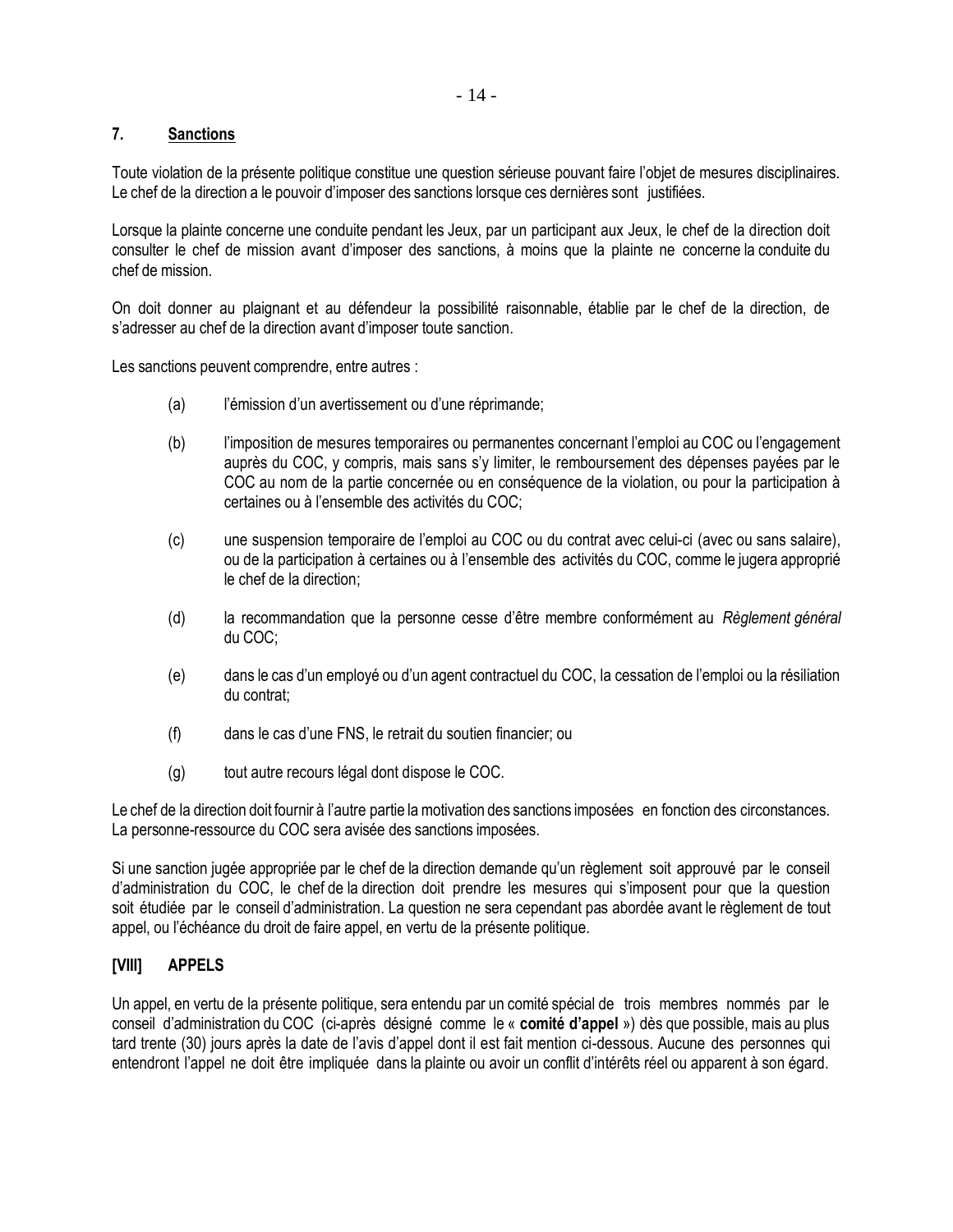### **1. Motifs d'appel**

On peut faire appel d'une décision uniquement pour les motifs suivants :

- (a) l'enquête a été menée de façon injuste et subjective;
- (b) dans le cas du défendeur, les conclusions relatives aux faits contenus dans le rapport d'enquête sont insuffisantes pour déterminer qu'une violation a été commise;
- (c) dans le cas du plaignant, les conclusions relatives aux faits contenus dans le rapport d'enquête auraient dû déterminer qu'une violation a été commise;
- (d) une partie peut aussi en appeler des sanctions imposées ou recommandées à la suite d'une plainte. Dans un tel appel, l'autre partie doit être avisée du dépôt de l'appel et doit être autorisée à faire une déclaration écrite, mais elle n'aura pas le droit de participer à l'appel à titre de défendeur; ou
- (e) un plaignant peut aussi en appeler de la décision de ne pas traiter une plainte. Le cas échéant, le défendeur ne sera pas identifié dans l'appel et il n'aura pas le droit de participer à l'appel à titre de défendeur.

II est interdit d'en appeler des conclusions de fait contenues dans le rapport d'enquête.

Dans un appel, l'autre partie doit être autorisée à participer à titre de défendeur, sauf dans les cas prévus aux paragraphes (d) et (e) ci-dessus.

### **2. Avis d'appel**

L'avis d'appel doit être donné par écrit au chef de la direction dans les quatorze (14) jours suivant la réception, par la personne qui a déposé l'appel, de l'avis de la décision du chef de la direction concernant les sanctions. Les motifs spécifiques de l'appel doivent y être indiqués.

Une copie de l'avis d'appel devra être fournie sans délai à la présidente, au chef de la direction, à la personneressource du COC et au chef de mission, si l'appel concerne une conduite aux Jeux, par un participant aux Jeux, et se déroule pendant les Jeux en question, et à tous ceux qui ont le droit de participer à l'appel à titre de défendeurs.

### **3. Audience**

Les personnes suivantes peuvent comparaître devant le comité d'appel, lors de ses audiences à huis clos, et présenter des arguments par rapport à l'appel :

- (a) le chef de la direction;
- (b) Ia ou les personnes qui ont déposé l'appel;
- (c) toute personne qui a le droit de participer à l'appel à titre de défendeur;
- (d) le chef de mission, qui peut présenter des arguments lorsque l'appel concerne une conduite durant les Jeux par un participant aux Jeux; et
- (e) toute personne invitée par le comité d'appel à présenter des arguments ou autorisée à prendre part aux délibérations.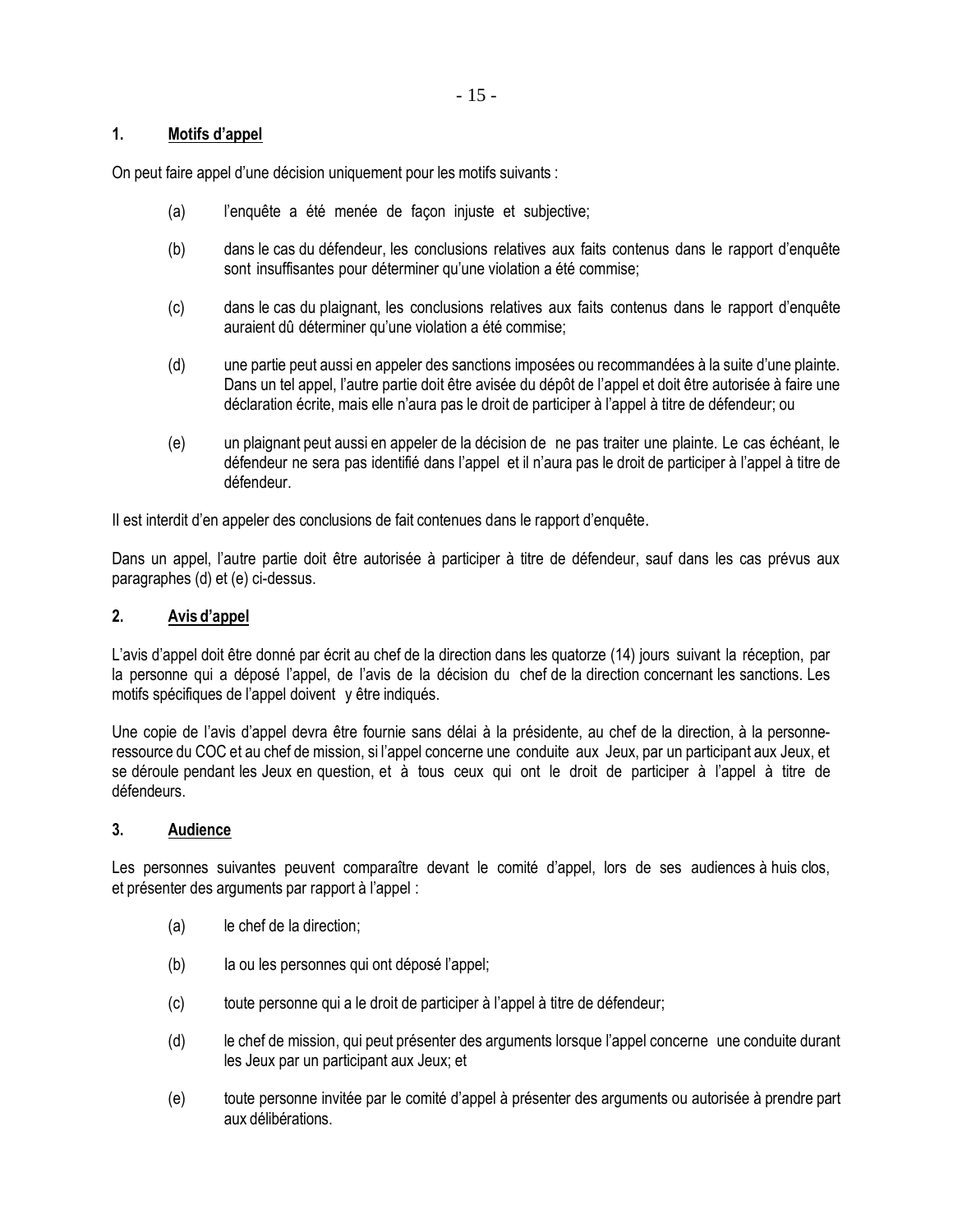### **4. Décision d'un appel**

Les délibérations du comité d'appel doivent se dérouler à huis clos. Aucune autre personne n'est autorisée à assister aux délibérations.

Le comité d'appel peut, à la majorité des voix :

- (a) rejeter l'appel;
- (b) remplacer la décision en appel par sa propre décision;
- (c) remplacer une sanction en appel par une autre sanction; ou
- (d) suspendre le processus de plainte pour mener une enquête plus approfondie ou pour rendre une nouvelle décision conformément à ses directives.

Le comité d'appel devra fournir à l'écrit les raisons qui motivent une décision. Une copie des raisons devra être fournie au COC, à la personne-ressource du COC, à la personne qui a déposé l'appel, à tous les défendeurs de l'appel et au chef de mission si l'appel concerne une conduite durant les Jeux par un participant aux Jeux et se déroule pendant les Jeux en question.

Si quelqu'un en appelle d'une sanction, le chef de la direction devra donner à l'autre partie l'information appropriée concernant la décision de l'appel selon les circonstances.

### **[IX] CONFIDENTIALITÉ DES DOCUMENTS RELATIFS À UNE PLAINTE**

Dans la mesure du possible, les rapports, les plaintes, les déclarations des témoins et les autres documents produits conformément à la présente politique devront être conservés à titre confidentiel par le COC. Cependant, le COC ne peut donner aucune garantie absolue de confidentialité. Les circonstances dans lesquelles l'information peut être partagée incluent, sans s'y limiter :

- (a) lorsqu'il y a conduite criminelle;
- (b) lorsqu'on juge nécessaire de protéger d'autres personnes contre le harcèlement, la discrimination, la violence ou toute autre violation de la présente politique;
- (c) lorsqu'il faut assurer l'équité ou les principes généraux du droit dans les procédures visées par la présente politique;
- (d) au cours d'une enquête menée par un organisme chargé de l'application de la loi;
- (e) pour la protection des intérêts du COC; et
- (f) lorsque la loi l'exige.

### **[X] TENUE DES DOSSIERS**

Le chef de la direction, ou son délégué, devra conserver un dossier en sécurité pour chaque rapport et pour chaque plainte conformément à la présente politique. Le dossier devra contenir toute la documentation pertinente existante, dont :

(a) les détails des rapports et/ou une copie des plaintes et les réponses;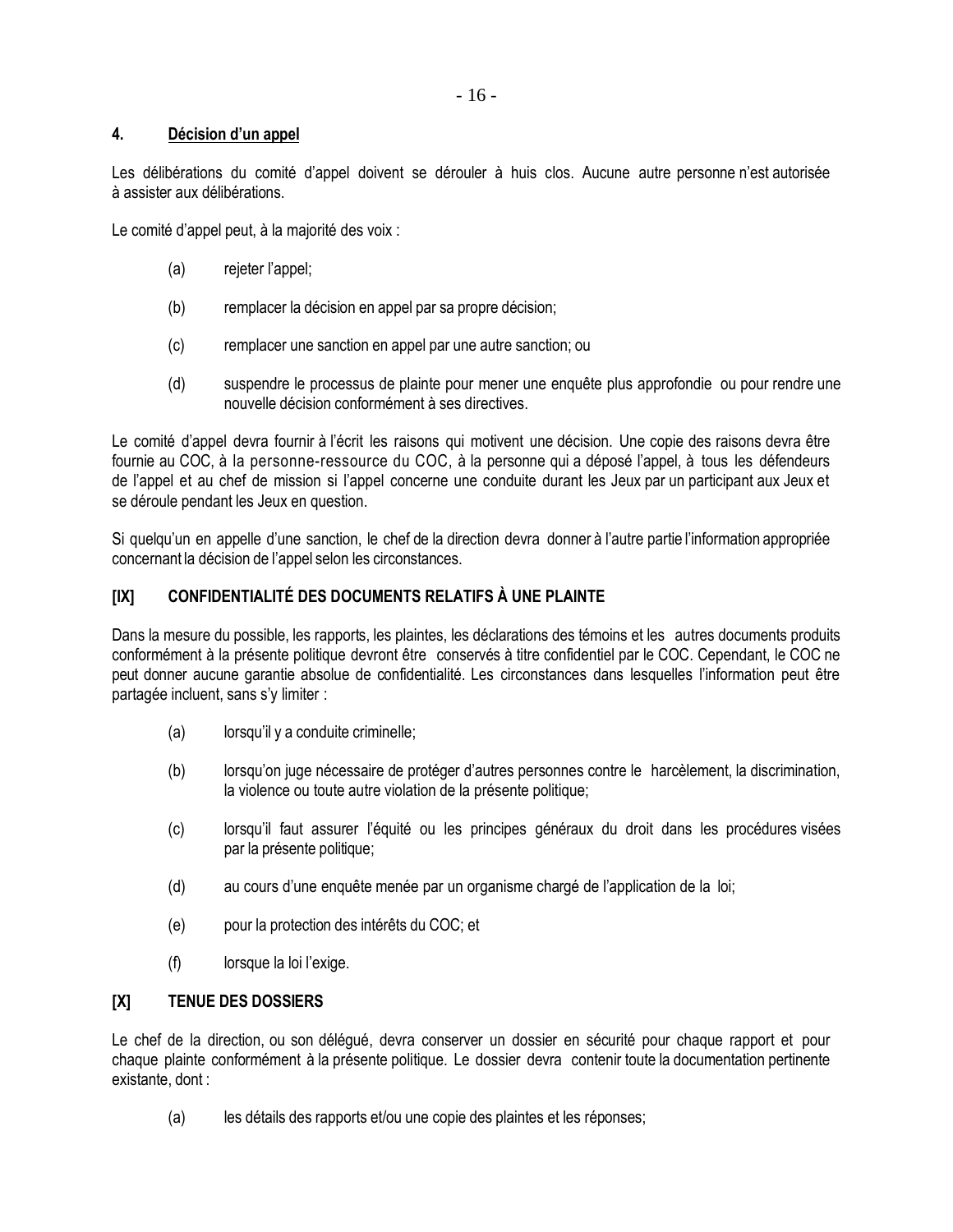- (b) le mandat de l'enquêteur;
- (c) les mesures provisoires;
- (d) les déclarations des témoins;
- (e) le rapport d'enquête;
- (f) les conditions de toute entente officieuse ou de tout accord de résolution par écrit;
- (g) les décisions du chef de la direction;
- (h) les sanctions imposées;
- (i) toute autre correspondance;
- (j) tous les documents déposés pour l'appel.

### **[XI] ADMINISTRATION ET FORMATION**

Le COC s'assurera que ses employés, administrateurs et membres des comités du conseil connaissent et comprennent la présente politique par une orientation, une formation, une administration et un examen appropriés. Tous les employés, administrateurs et membres des comités du conseil du COC doivent confirmer chaque année par écrit qu'ils ont lu et compris la présente politique et qu'ils acceptent d'être liés par ses dispositions. Le COC se tiendra à la disposition des autres personnes associées au COC pour les guider, s'assurer de leur compréhension et promouvoir le respect de la présente politique.

### **[XII] POLITIQUE SUR LA DÉNONCIATION**

La présente politique est étayée par la Politique sur la dénonciation du COC. Toute personne associée au COC peut signaler une violation, une violation éventuelle ou une violation présumée de façon anonyme en suivant le processus décrit dans la Politique sur la dénonciation sans craindre d'être harcelée ou de subir des représailles.

### **[XIII] ANNULATION DES POLITIQUES ANTÉRIEURES**

La présente politique, dès son approbation par le conseil d'administration du COC, annulera et remplacera toutes les politiques et lignes directrices antérieures relatives aux questions traitées aux présentes, y compris, mais sans s'y limiter :

- l'Énoncé de politique et les lignes directrices sur la confidentialité et l'information privilégiée;
- l'Énoncé de politique et les lignes directrices sur les conflits d'intérêts et les normes de conduite;
- l'Énoncé de politique et les lignes directrices sur la discrimination et le harcèlement;
- l'Énoncé de politique et les lignes directrices sur l'éthique;
- l'Énoncé de politique et les lignes directrices sur les paris.

La présente politique n'annule ni ne remplace l'*Énoncé de politique et les lignes directrices sur la dénonciation*.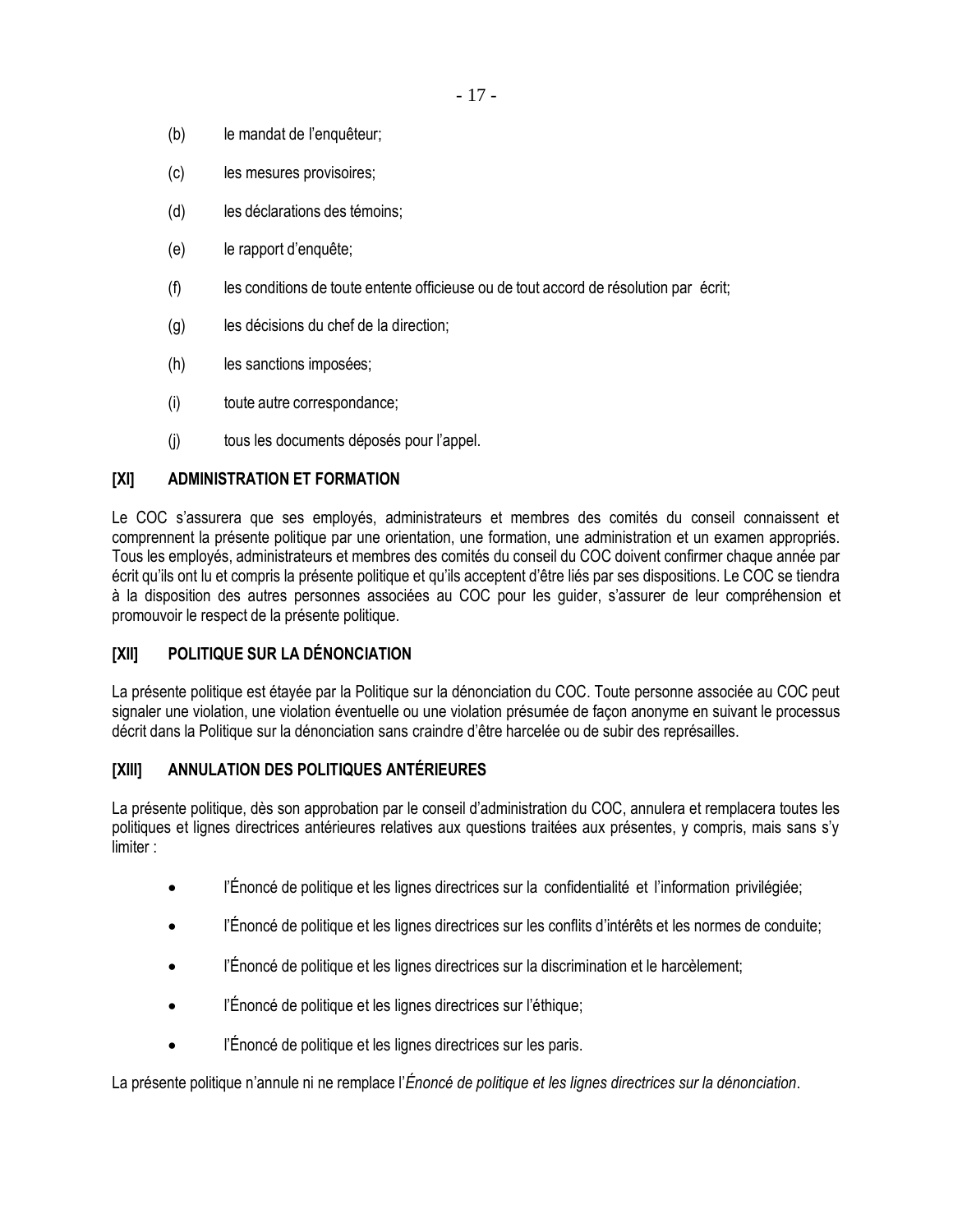### **ANNEXE A**

### **ÉNONCÉ DE POLITIQUE SUR LA CONDUITE**

### **Exemples de harcèlement :**

- (a) Remarques, plaisanteries, surnoms, insinuations ou sarcasmes importuns liés ou non à un motif illicite, comme l'âge, l'orientation sexuelle, la race, les origines et les opinions politiques d'une personne;
- (b) Violence ou menaces écrites ou verbales liées ou non à un motif illicite;
- (c) Insultes de nature raciale ou ethnique ou autres types d'insultes;
- (d) Affichages potentiellement offensants qui sont liés ou non à des motifs illicites, par exemple des affichages ou des graffitis de nature sexuelle, raciale, ethnique ou religieuse;
- (e) Utilisation d'un langage qui renforce les stéréotypes, qu'ils soient basés ou non sur des motifs illicites;
- (f) Vandalisme ou agressions physiques découlant ou non de motifs illicites; et
- (g) Comportements condescendants ou paternalistes liés ou non à des motifs illicites qui ébranlent le respect de soi ou qui nuisent au rendement et aux conditions de travail.

### **Exemples de harcèlement sexuel :**

- (a) Conduite criminelle comme la traque furtive et les agressions physiques ou sexuelles ou les mauvais traitements;
- (b) Commentaires déplacés sur le corps ou l'apparence d'une personne;
- (c) Questions ou commentaires sur la sexualité, les préférences, sexuelles ou autres, d'une personne;
- (d) Regards concupiscents et autres gestes obscènes ou suggestifs;
- (e) Promesses ou menaces subordonnées au consentement à des faveurs sexuelles;
- (f) Graffitis de nature sexuelle ou sexiste ou tout affichage de matériel ou d'illustrations explicitement sexuels;
- (g) Contact physique importun, y compris les touchers, les baisers, les caresses et les pincements;
- (h) Flirt, remarques sexuelles, invitations ou demandes importunes, directes ou explicites; et
- (i) Emploi d'un langage sexuel déplacé ou méprisant.

### **Autres exemples de harcèlement et de violence interdits par la présente politique :**

- (a) Violence verbale : s'entend du fait pour une personne de faire des remarques vexatoires lorsqu'elle sait ou devrait savoir que ces remarques sont importunes, embarrassantes, offensantes, menaçantes ou dégradantes pour une autre personne (y compris les jurons, les insultes ou des propos condescendants) et qui porte cette dernière à croire que sa santé et sa sécurité sont menacées.
- (b) Menace : (verbale ou écrite) désigne l'expression d'une intention d'infliger des dommages physiques à une autre personne ou à un bien par un acte illégal. Une menace directe est une communication claire et explicite